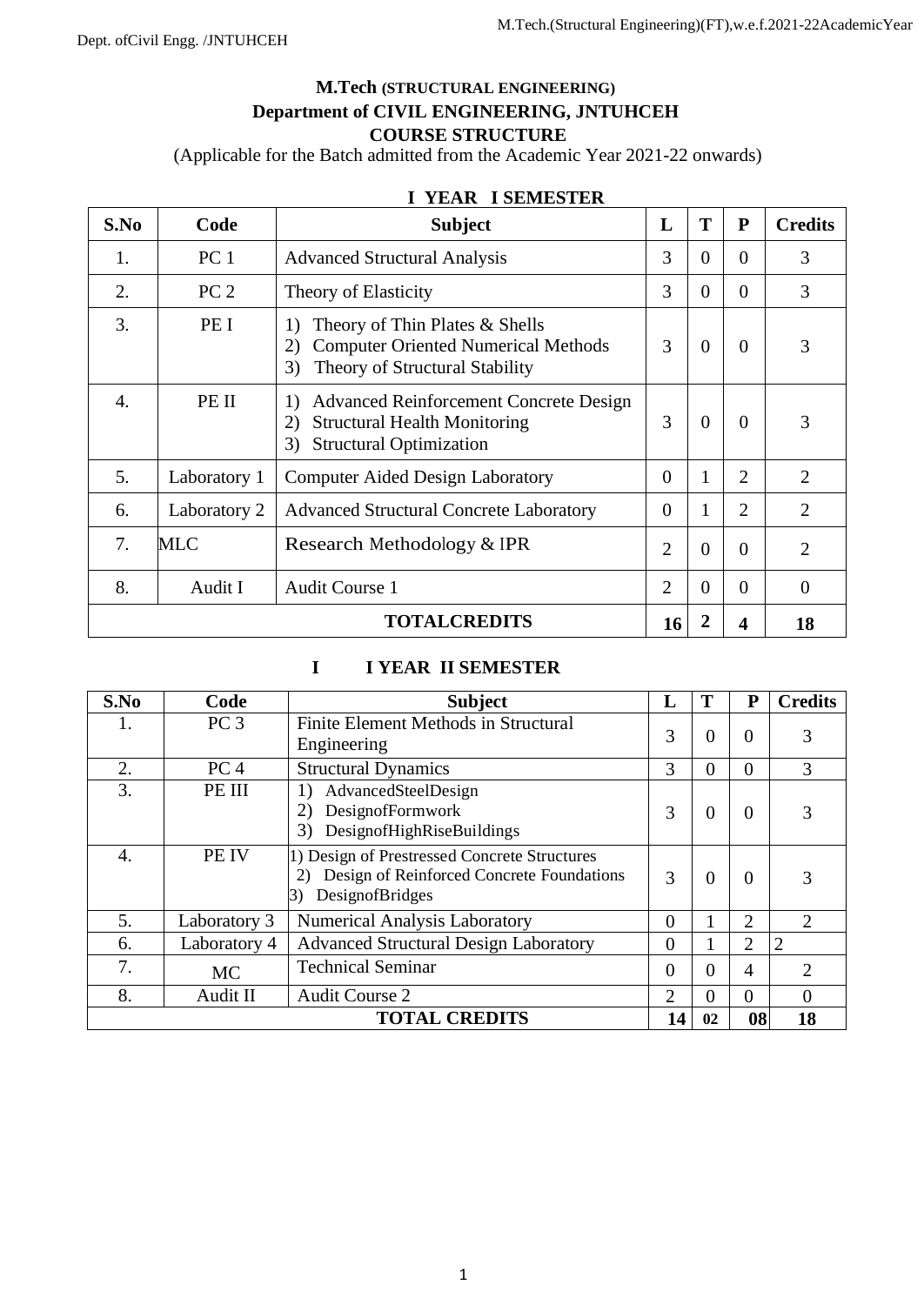| S.No | C                | <b>Subject</b>                                                                                                                      | L        |    | <b>Credits</b> |
|------|------------------|-------------------------------------------------------------------------------------------------------------------------------------|----------|----|----------------|
|      | <b>PE V</b>      | Earthquake Resistance Design of Buildings<br><b>Pre Engineered Buildings</b><br>Rehabilitation and Retrofitting of Structures<br>3) | 3        |    |                |
| 2.   | Open<br>Elective | Open Elective                                                                                                                       | 3        |    |                |
| 3.   | <b>MC</b>        | PROJECT/DISSERTATION<br>PHASE - I                                                                                                   | $\Omega$ | 20 | 10             |
|      |                  | <b>TOTAL CREDITS</b>                                                                                                                | 6        | 20 |                |

# **II YEAR I SEMESTER**

# **II YEAR II SEMESTER**

| S.No | Group | <b>Subject</b>                     | ≖ | m | D        | Credits |
|------|-------|------------------------------------|---|---|----------|---------|
| . .  | МC    | PROJECT/DISSERTATION<br>PHASE - II |   |   | $\Omega$ | 16      |
|      |       | <b>TOTAL CREDITS</b>               |   |   | 21<br>◡∸ | 10      |

# **Total Credit for the Programme PG Credits: = 18+ 18+16+16 = 68**

# **Audit Course I & II**

- 1. English for Research Paper Writing.
- 2. Disaster Management.
- 3. Sanskrit for Technical Knowledge.
- 4. Value Education.
- 5. Constitution of India
- 6. Pedagogy Studies.
- 7. Stress Management by yoga.
- 8. Personality Development through Life Enlightenment Skills.

# **Open Elective offered by the department**

1. Green Building Technologies (Offered by **Civil Engineering** Department)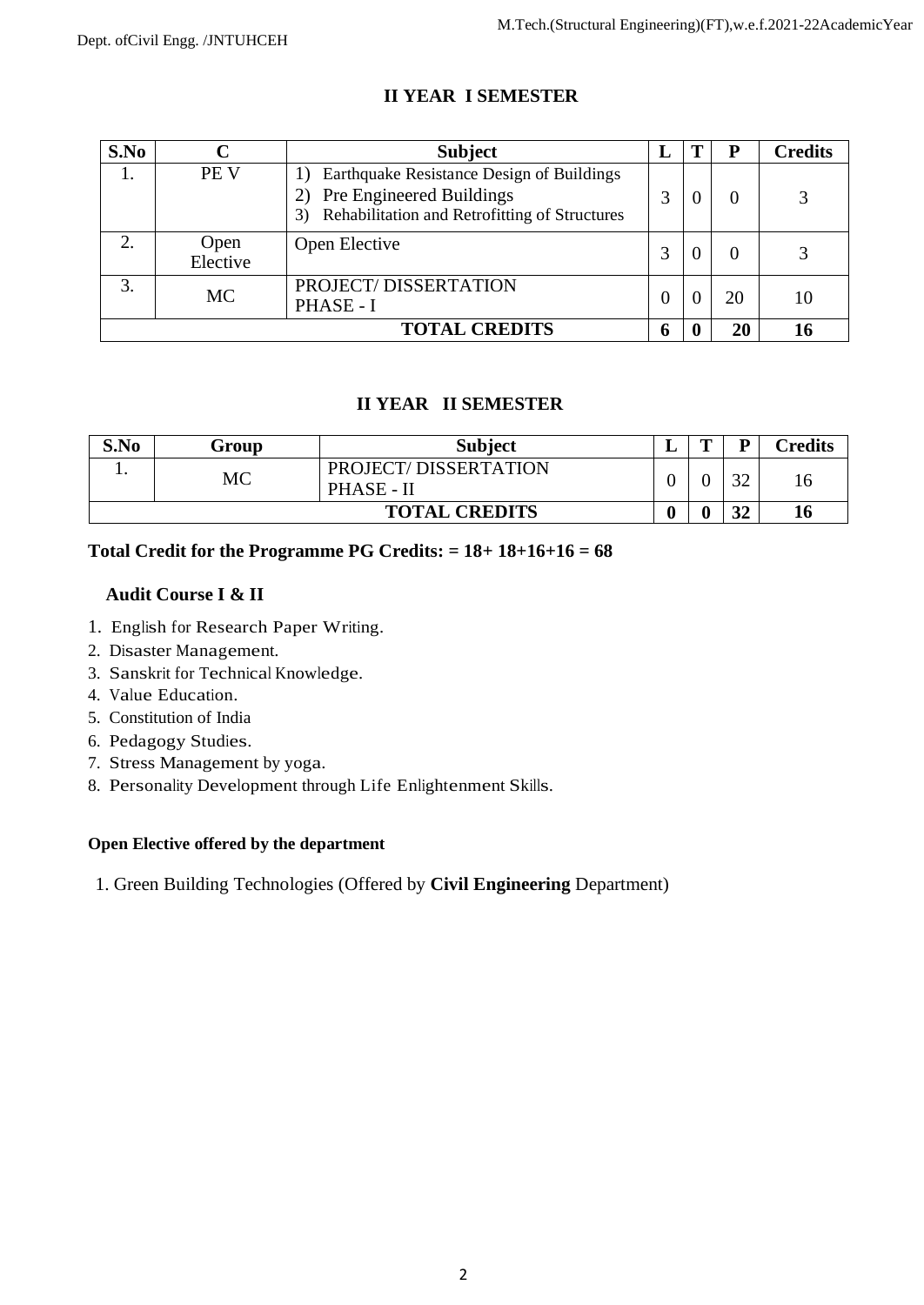| L | Т           | P        | <b>C</b> |
|---|-------------|----------|----------|
| 3 | $\mathbf 0$ | $\bf{0}$ | -3       |

# **ADVANCED STRUCTURAL ANALYSIS**

### **Course Objectives**:

To impart knowledge on the analysis of indeterminate structures like continuous beams, trusses and portal frames.

### **CourseOutcome**:

The learner will be able to analyse different indeterminate structures using Matrix methods.

**Pre requisites : Structural Analysis I & II** 

## **UNIT I**

Introduction to matrix methods of analysis - statical indeterminacy and kinematical indeterminacy - degree of freedom - coordinate system - structure idealization stiffness and flexibility matrices - suitability element stiffness equations - elements flexibility equations mixed force - displacement equations - for truss element, beam element and torsional element.

Transformation of coordinates - element stiffness matrix - and load vector - local and global coordinates.

### **UNIT II**

Assembly of stiffness matrix from element stiffness matrix - direct stiffness method - general procedure - banded matrix - semi bandwidth - assembly by direct stiffness matrix method.

### **UNIT III**

Analysis of plane truss - continuous beams with and without settlement - plane frame including side sway single storey, single – bay and gables frames by flexibility method using system approach.

#### **UNIT IV**

Analysis of plane truss - continuous beams with and without settlement - plane frame including sides sway, grids and gable frames by stiffness methods, single bay – two storey, two bay single – storey.

**UNIT V.** Special analysis procedures - static condensation and sub structuring - initial and thermal stresses.

#### **REFERENCES**

- 1. Matrix Analysis of Frames structures by William Weaver J.R and James M.Gere, CBS publications.
- 2. Advanced Structural Analysis by Ashok.K.Jain, New Channel Brothers.
- 3. Matrix method of S.A by Pandit & Gupta
- 4. Matrix Structural Analysis by Madhu B. Kanchi.
- 5. Matrix Methods of Structural Analysis by J.Meek.
- 6. Structural Analysis by Ghali and Neyveli.
- 7. Structural Analysis by Devdas Menon, Narosa Publishing Housing Pvt Ltd.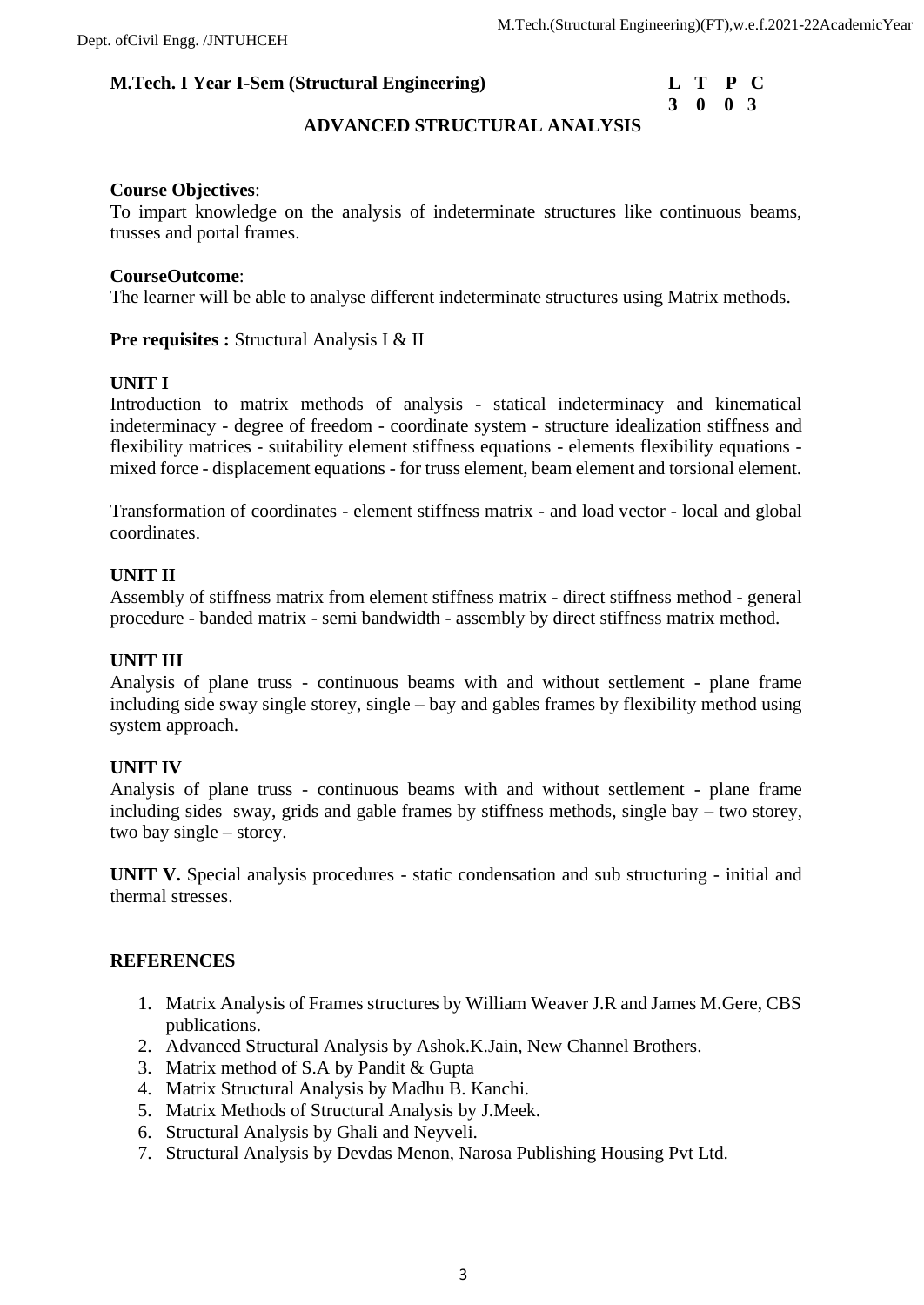# **3 0 0 3**

# **THEORY OF ELASTICITY**

### **CourseObjectives:**

To impart knowledge on the basic concepts of theory of elasticity, and solve the Structural Engineering problems.

### **Course outcomes**:

The learner will be able to solve problems of elasticity and plasticity and be able to apply numerical methods to solve continuum problems.

**Prerequisites:** Strength of Materials I & II

## **UNIT-I**

Introduction: Elasticity - notation for forces and stress - components of stresses - components of strain - Hooks law. Plane stress and plane strain analysis - differential equations of equilibrium 2D  $&$  3D - boundary conditions – Strain Displacement Relations - compatibility equations – stress tensor and strain tensor.

### **UNIT II**

Two dimensional problems in rectangular coordinates - solution by polynomials - Saint-Venants principle - determination of displacements - bending of simple beams stress function – Simply Supported and Cantilever Beams.

## **UNIT III**

Two dimensional problems in polar coordinates - stress distribution symmetrical about an axis pure bending of curved bars - strain components in polar coordinates - displacements for symmetrical stress distributions Edge Dislocation - general solution of two-dimensional problem in polar coordinates - application to Plates with Circular Holes – Rotating Disk. Bending of Prismatic Bars: Stress function - bending of cantilever - circular cross section - elliptical cross section - rectangular cross section.

## **UNIT IV**

Analysis of stress and strain in three dimensions - principal stress - stress ellipsoid - director surface - determination of principal stresses Stress Invariants - max shear stresses - Homogeneous deformation - principal axes of strain-rotation. General Theorems:Differential equations of equilibrium - conditions of compatibility - determination of displacement - equations of equilibrium in terms of displacements - principle of super position - uniqueness of solution - the reciprocal theorem Strain Energy.

#### **UNIT V**

Torsion of Circular Shafts - Torsion of Straight Prismatic Bars– Saint Venants Method - torsion of prismatic bars - bars with elliptical cross sections - membrane analogy - torsion of a bar of narrow rectangular bars - torsion of shafts, tubes , bars etc.

#### **References** .

- **1.** Theory of Elasticity by Timeshenko, McGrawhill Publications
- 2. Theory of Elasticity by Y.C.Fung.
- 3. Theory of Elasticity by Gurucharan Singh.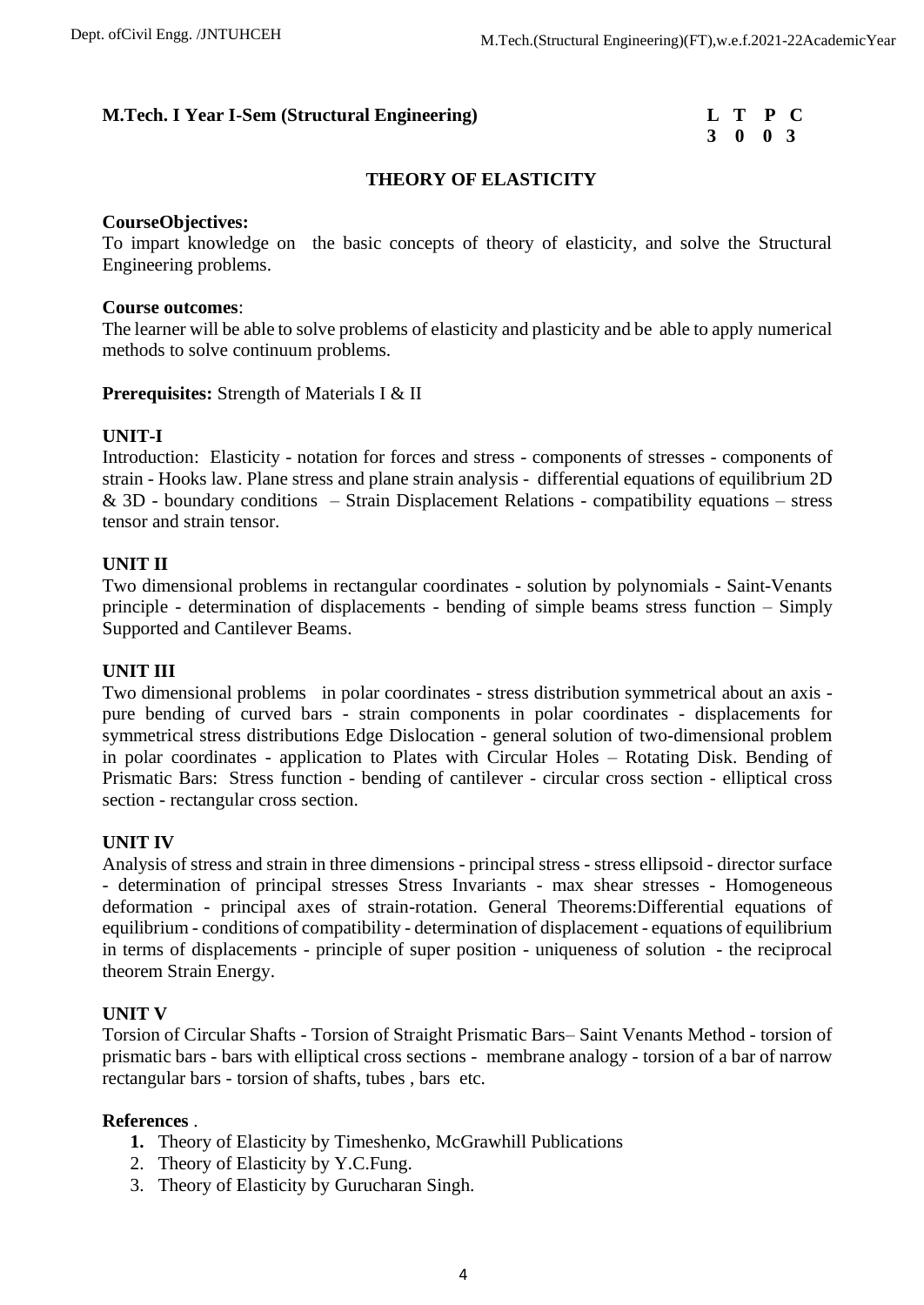# **3 0 0 3**

# **THEORY OF THIN PLATES & SHELLS (Program Elective – I)**

### **CourseObjectives:**

To impart knowledge on the behavior and design of shells and Folded plates.

### **CourseOutcomes:**

The learner will be able to analyse and design the shells and folded plates.

**Prerequisites :** Theory of Elasticity, Structural Analysis

### **UNIT I**

**Introduction:** Space Curves, Surfaces, Shell Co-ordinates, Strain Displacement Relations, Assumptions in Shell Theory, Displacement Field Approximations, Stress Resultants, Equation of Equilibrium using Principle of Virtual Work, Boundary Conditions.

### **UNIT II**

**Small Deflection Theory of Thin Rectangular Plates :** Assumptions – Derivation of governing differential equation for thin plates – Boundary conditions – simply supported plate under sinusoidal load – Navier solution – Application to different cases – Levy's solution for various boundary conditions subjected to different loadings like uniform and hydrostatic pressure.

## **UNIT III**

**Circular Plates:** Differential Equation for symmetrical bending of Laterally loaded circular Plates – Uniformly loaded circular plates –circular plate concentrically loaded – circular plate loaded at center

#### **UNIT IV**

Shells – functional behaviour – examples – structural behaviour of shells classification of shells – Definitions – various methods of analysis of shells – merits and demerits of each method – 2D. Membrane equation.

Equations of equilibrium: Derivation of stress resultants – cylindrical shells – Flugges simulations equations.

## **UNIT V**

Introduction to the shells of Double curvatures: Geometry, analysis and design of elliptic paraboloid, conoid and hyperbolic parabolic shapes, inverted umbrella type.

Axi- Symmetrical shells: General equation - Analysis and axi-symmetrical by membrane theory. Application to spherical shell and hyperboloid of revolution cooling towers.

- 1. Theory of Plates & Shells –Stephen, P.Timoshenko, S.Woinowsky-Krieger Tata MC Graw Hill Edition
- 2. Analysis and design of concrete shell roofs By G.S.Ramaswami. CBS publications.
- 3. Design of concrete shell roofs By Billington Tata MC Graw Hill, New York
- 4. Shell Analysis By N.K.Bairagi. Khanna Publishers, New Delhi.
- 5. Design of Shells and Folded Plates by P.C. Varghese, PHI Learning Pvt. Ltd
- 6. Design of concrete shell roofs By Chaterjee. Oxford and IBH.**,**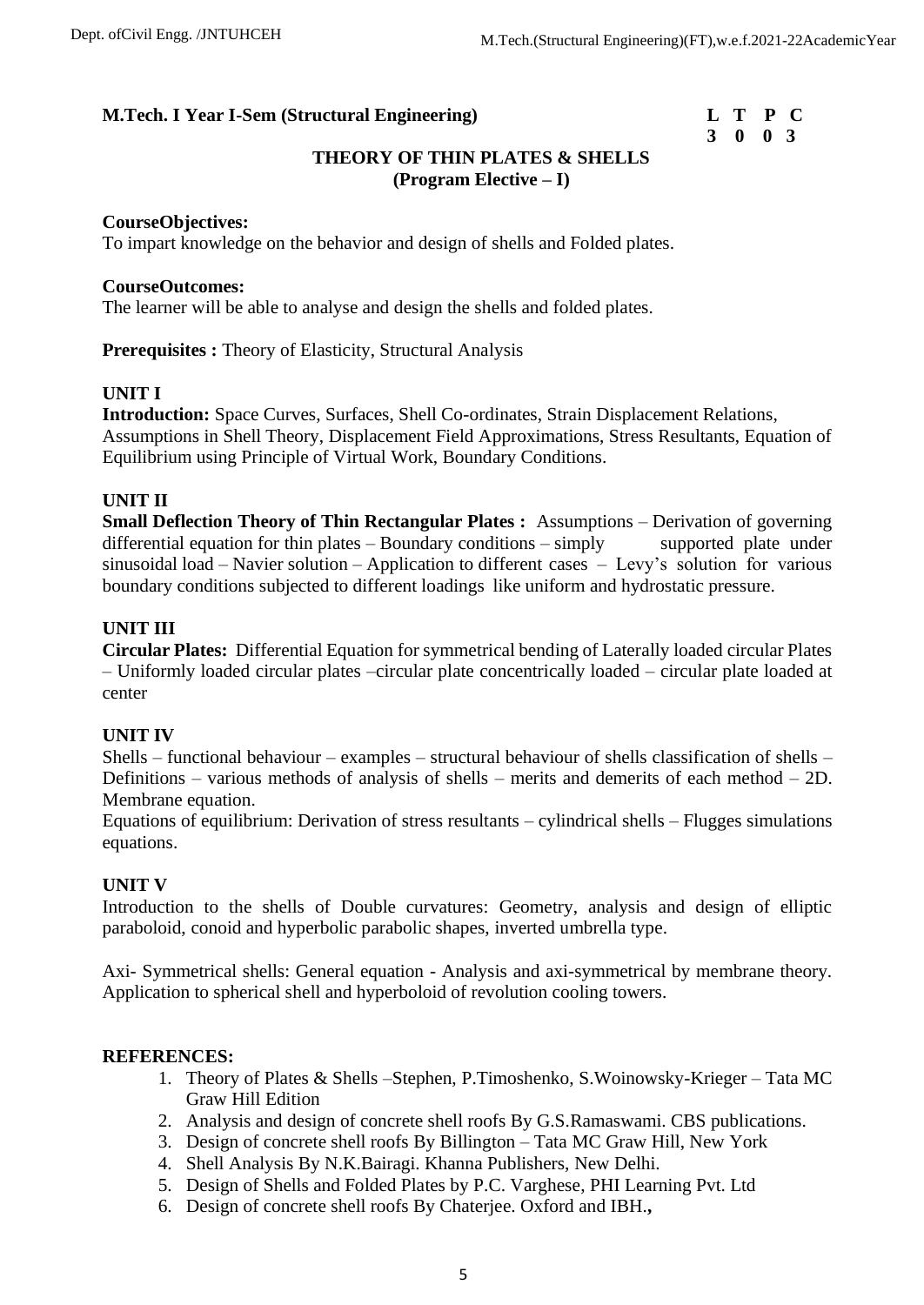# **3 0 0 3**

# **COMPUTER ORIENTED NUMERICAL METHODS (Program Elective – I)**

## **CourseObjectives**:

To impart knowledge on the methods of solving the higher order mathematical problems

## **CourseOutcome**:

The learner will be able to solve the mathematical problems using different numerical teachiques and apply to solve the civil engineering problems.

## Pre requisites : Mathematics I and II

**UNIT I**: Solutions of linear equations: Direct method – Cramer's rule, Guass – Elimination method-Gauss – Jordan elimination – Triangulation (LU Decomposition) method – Iterative methods Jacobi – Iteration method – Gauss – Siedel iteration, Successive over –relaxation method.

**UNIT II:**Eigen values and eigen vectors: Jacobi method for symmetric matrices- Given's method for symmetric matrices-Householder's method for symmetric matrices-Rutishauser method of arbitrary matrices – Power method, Fast Fourier Transform (FFT)

Interpolation:Linear Interpolation - Higher order Interpolation - Lagrange Interpolation– Interpolating polynomials using finites differences- Hermite Interpolation -piece-wise and spline Interpolation.

**UNIT III**: Finite Difference and their Applications: Introduction- Differentiation formulas by Interpolating parabolas – Backward and forward and central differences- Derivation of Differentiation formulas using Taylor series- Boundary conditions- Beam deflection – Solution of characteristic value problems- Richardson's extrapolation- Use of unevenly spaced pivotal points-Integration formulae by interpolating parabolas- Numerical solution to spatial differential equations. **UNIT IV:**Numerical Differential:Difference methods based on undetermined coefficients- optimum choice of step length- extrapolation method – Partial differentiation.

Numerical Integration:Method j based on interpolation-method based on undetermined coefficient – Gauss – legrange interpolation method- radaua integration method- composite integration method – Double integration using Trapezoidal and Simpson's method.

**UNIT V:**Ordinary Differential Equation: Euler's method – Backward Euler method – Mid point method – single step method, Taylor's series method, Runge-Kutta method – Implicit Runge Kutta method – Boundary value problem – Difference method – Shooting method.

# **References:**

- 1. Numerical Methods for Scientific and Engineering Computations. M.K.Jain-S.R.K.Iyengar – R.K.Jain Willey Eastern Limited.
- 2. Numerical Methods by S.S.Shastry.
- 3. Applied numerical Analysis by Curtis I.Gerala- Addission Wasley published campus.
- 4. Numerical Methods for Engineers Stevan C.Chopra, Raymond P.Canal Mc. Graw Hill book company.
- 5. C Language and Numerical Methods by C.Xavier New age international publisher.
- 6. Computer Based Numerical Analysis by Dr. M.Shanta Kumar, Khanna Book publishers, New Delhi.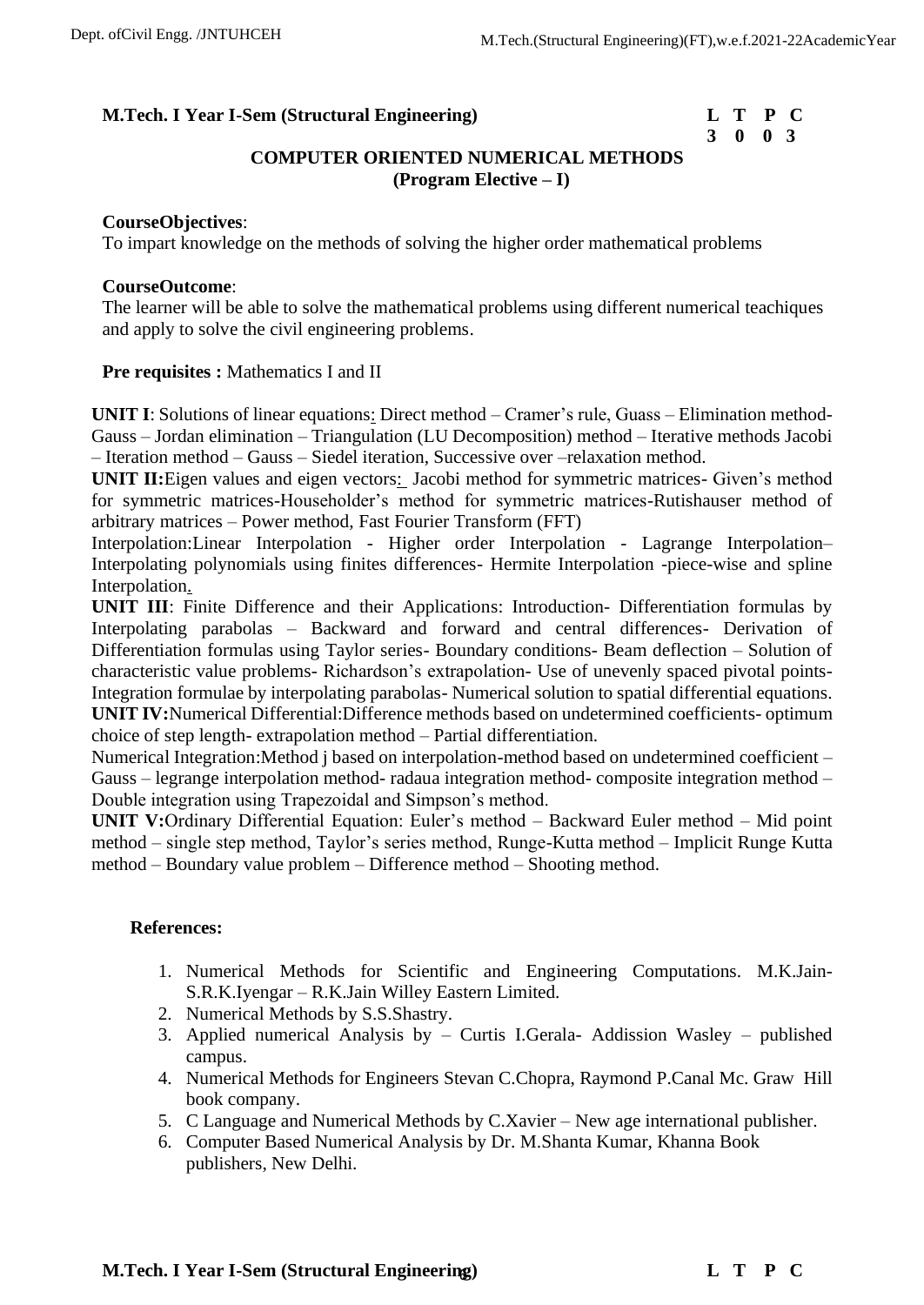# **THEORY OF STRUCTURAL STABILITY (Program Elective – I)**

**CourseObjectives:** To impart knowledge to the student about the factors affecting the stability of the structures

**Course Outcomes:** At the end of the course, students will be able to

- **1.** Determine stability of columns and frames
- **2.** Determine stability of beams and plates
- **3.** Use stability criteria and concepts for analyzing discrete and continuous systems,

**Pre requisites :** RCC Design and Analysis

# **UNIT – I**

**Criteria for Design of Structures:** Stability, Strength, and Stiffness, Classical Concept of Stability of Discrete and Continuous Systems, Linear and nonlinear behavior.

# **UNIT – II**

**Stability of Columns:** Axial and Flexural Buckling, Lateral Bracing of Columns, Combined Axial, Flexural and Torsion Buckling.

## **UNIT – III**

**Stability of Frames:** Member Buckling versus Global Buckling, Slenderness Ratio of Frame Members.

## **UNIT – IV**

**Stability of Beams:** lateral torsion buckling.

**Stability of Plates:** axial flexural buckling, shear flexural buckling, buckling under combined loads.

## **UNIT – V**

**Introduction to Inelastic Buckling** and Dynamic Stability.

## **Reference Books:**

- 1. Theory of elastic stability, Timoshenko and Gere, Tata Mc Graw Hill,1981
- 2. Principles of Structural Stability Theory, Alexander Chajes, Prentice Hall, New Jersey.
- 3. Structural Stability of columns and plates, Iyengar, N. G. R., Eastern west press Pvt. Ltd.
- 4. Strength of Metal Structures, Bleich F. Bucking, Tata McGraw Hill, New York.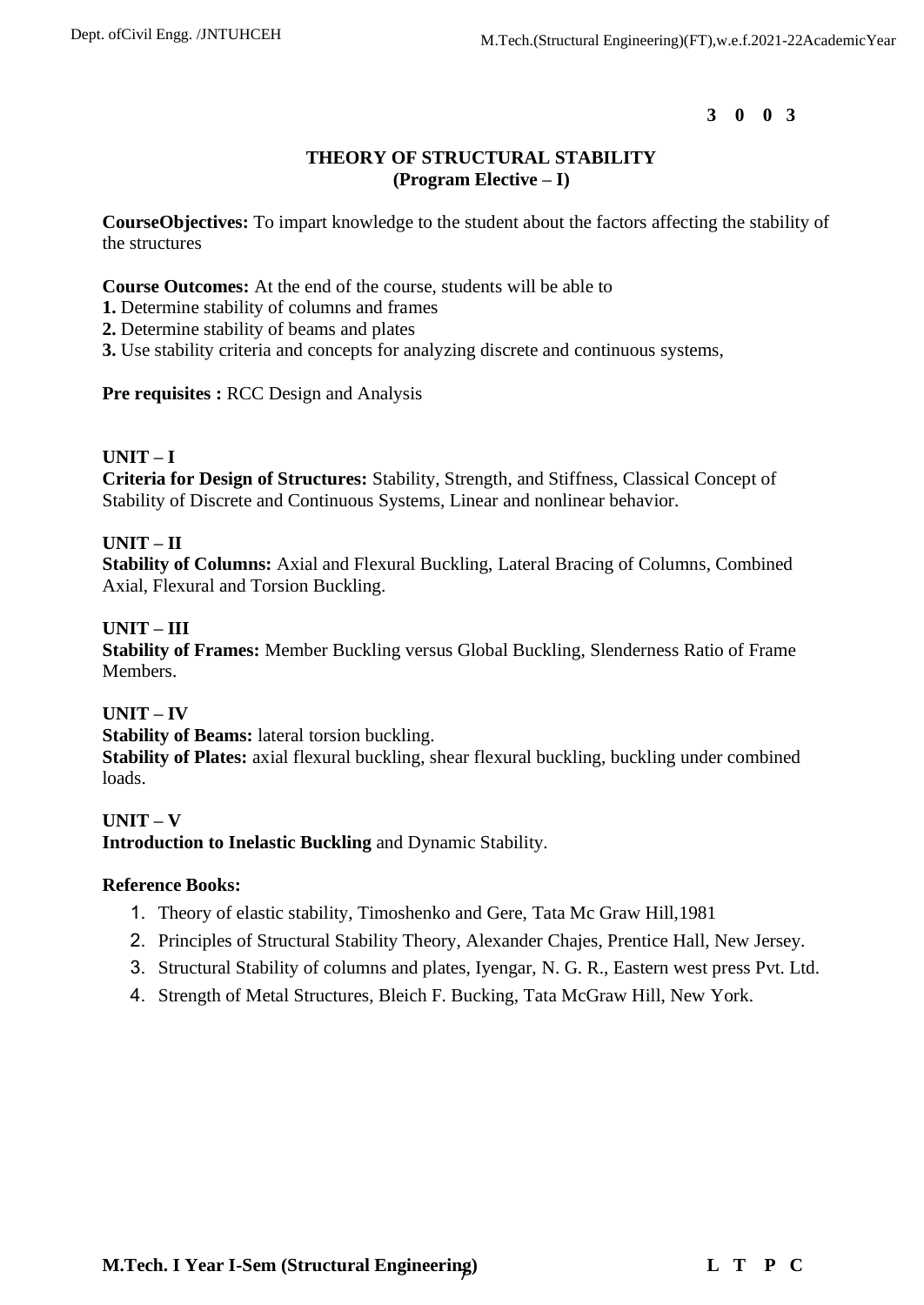## **ADVANCED REINFORCED CONCRETE DESIGN (Program Elective – II)**

### **Objectives:**

To impart knowledge on the behavior and design on various reinforced concrete structural elements.

### **Outcome**:

The learner will be able to design the reinforced concrete elements like continues beams, irregular slabs, flat slabs Deep beams corbels, and footings.

### **Prerequisites :** Design of Reinforced Concrete Structures

## **UNIT I**

**Limit Analysis of R.C.Structures:** Rotation of a plastic hinge, Redistribution of moments, moment rotation characteristics of RC member, I.S. code provisions, loading pattern, Bending Moment Envelop, Application for Fixed Beams and Continuous Beams. Inelastic Analysis of Slabs, Moment Redistribution in Columns, Limit Analysis with Torsional Hinges.

## **UNIT II**

**Yield line analysis for slabs:** Yield line criterion – Virtual work and equilibrium methods of analysis – For square circular, Rectangular, Triangular and Hexagonal with simple and continuous end conditions- Reinforcement details.

## **UNIT III**

**Ribbed slabs :** Analysis of the Slabs for Moment and Shears, Ultimate Moment of Resistance, Design for shear, Deflection, Arrangement of Reinforcements.

**Flat slabs:** Direct design method – Distribution of moments in column strips and middle stripmoment and shear transfer from slabs to columns – Shear in Flat slabs-Check for one way and two way shears-Introduction to Equivalent frame method. Limitations of Direct design method, Distribution of moments in column strips and middle strip sketch showing reinforcement details.

## **UNIT IV**

**Design of Reinforced Concrete Deep Beams & Corbels:** Steps of Designing Deep Beams, Design by IS 456. Checking for Local Failures, Detailing of Deep Beams, Analysis of Forces in a Corbels, Design of Procedure of Corbels, Design of Nibs.

## **UNIT V**

**Design of Slender Columns** – Slenderness limits, Methods of Design of Slender Columns, Additional Moment Method, Procedure for Design of Slender Columns.

**Design of Foundations** – Types of combined footings; Design of combined beam and slab footing for two columns, Raft Foundations: Flat Slab Rafts for Framed Buildings for Design of the Beam and Slab Raft under uniform Pressure.

- 1. "Reinforced Concrete Design" S. Unnikrishna Pillai & Devdas Menon; Tata Mc. Graw-Hill Publishing Company Ltd. New Delhi 2010.
- 2. "Advanced Reinforced Concrete" P.C. Varghese Prentice Hall of INDIA Private Ltd. 2008.
- 3. "Design of Reinforced Concrete Structures" by N.Subramanian, Oxford University Press.
- 4. "Limit State Theory and Design of Reinforced Concrete" Dr. S. R. Karve and V.L Shah. Standard Publishers, PUNE 2004.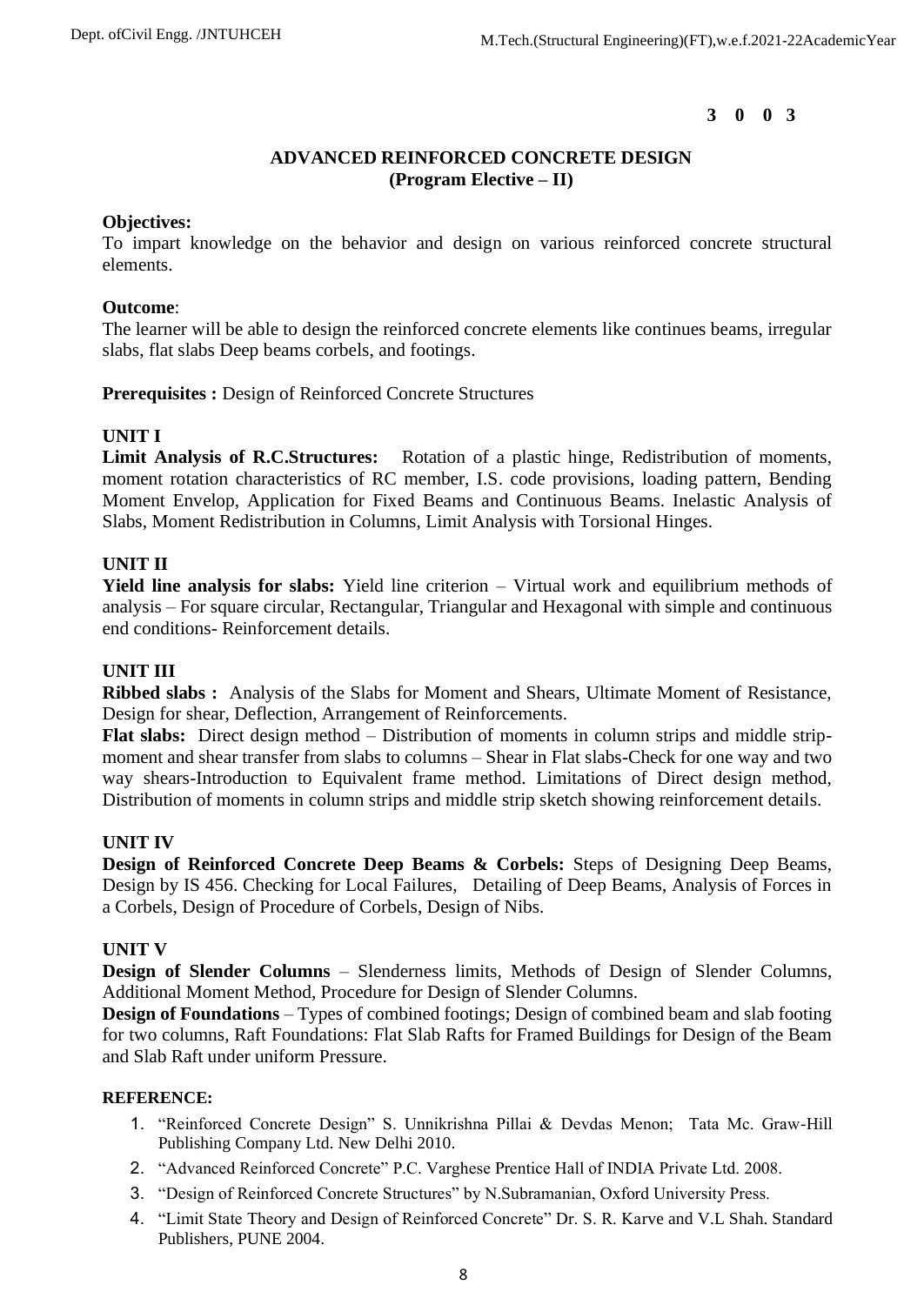- 5. Design of concrete structures Arthus H. Nelson, David Darwin, and Chorles W. Dolar, Tata Mc. Graw-Hill, 3rd Edition, 2005.
- 6. Reinforced Concrete design by Kennath Leet, Tata Mc. Graw-Hill International, editions, 2nd edition, 1991.
- 7. "Design Reinforced Concrete Foundations" P.C. Varghese Prentice Hall of INDIA Private Ltd.
- 8. IS 456-2000 Plain and Reinforced concrete book of Practice.
- 9. SP 16- Design Aids for Reinforced Concrete to IS 456
- 10. SP 34 Hand Book as Concrete Reinforcement and retaining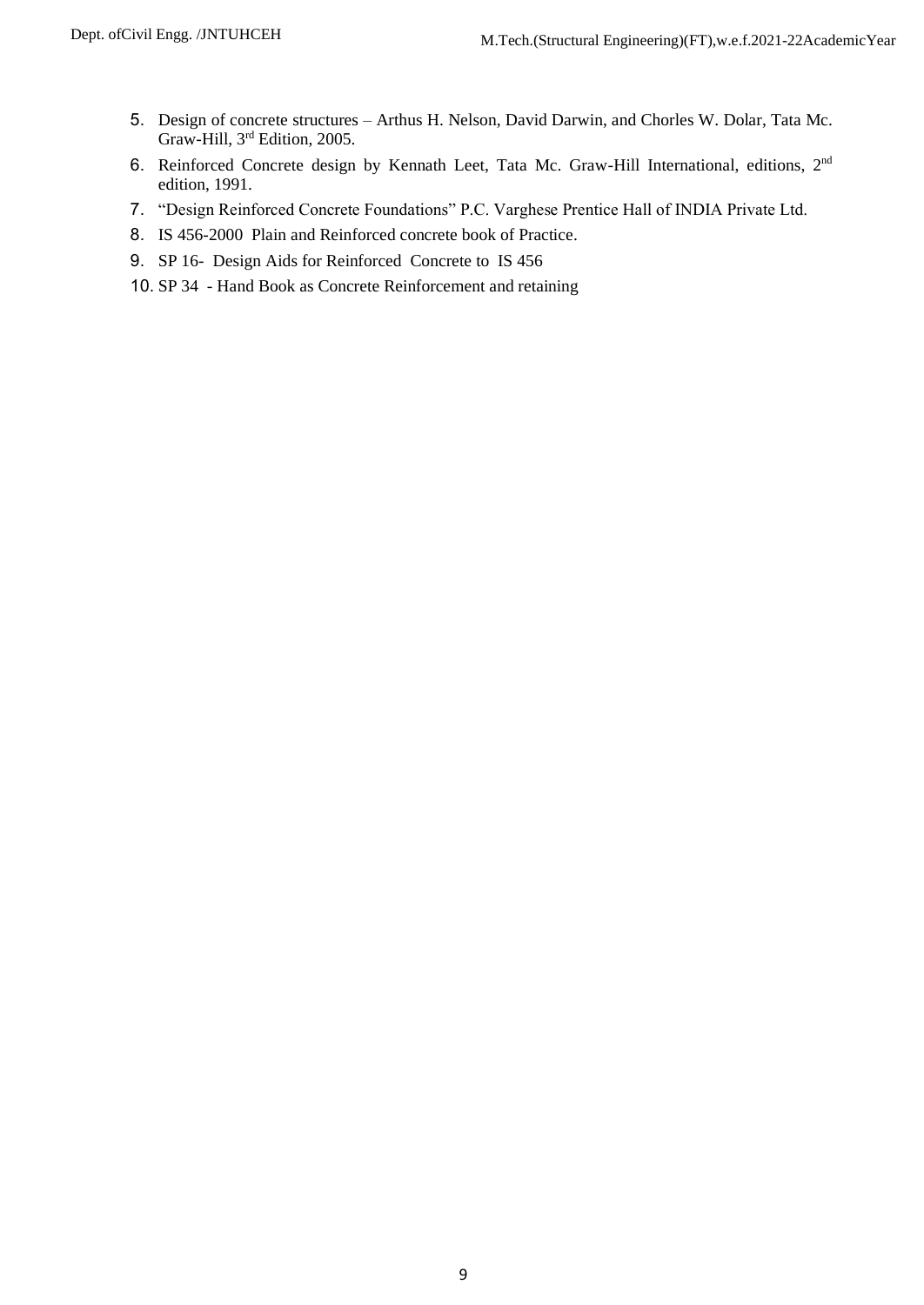# **3 0 0 3**

# **STRUCTURAL HEALTH MONITORING (Program Elective –II)**

**Course Objectives:** To understand the factors affecting the durability of the strucutres

**Course Outcomes:** At the end of the course, students will be able to

**1.** Diagnosis the distress in the structure understanding the causes and factors.

**2.** Assess the health of structure using static field methods.

**3.** Assess the health of structure using dynamic field tests.

**4.** Suggest repairs and rehabilitation measures of the structure

**Pre requisites : Concrete Technology** 

## **UNIT – I**

**Structural Health:** Factors affecting Health of Structures, Causes of Distress, Regular Maintenance.

## **UNIT – II**

**Structural Health Monitoring: Concepts, Various Measures, Structural Safety in Alteration. Structural Audit:** Assessment of Health of Structure, Collapse and Investigation, Investigation Management, SHM Procedures.

## **UNIT – III**

**Static Field Testing:** Types of Static Tests, Simulation and Loading Methods, sensor systems and hardware requirements, Static Response Measurement.

# **UNIT – IV**

**Dynamic Field Testing:** Types of Dynamic Field Test, Stress History Data, Dynamic Response Methods, Hardware for Remote Data Acquisition Systems, Remote Structural Health Monitoring.

## **UNIT – V**

**Introduction to Repairs and Rehabilitations of Structures :** Case Studies (Site Visits), piezo– electric materials and other smart materials, electro–mechanical impedance (EMI) technique, adaptations of EMI technique.

## **Reference Books:**

- **1.** Structural Health Monitoring, Daniel Balageas, Claus\_Peter Fritzen, Alfredo Güemes, John Wiley and Sons, 2006
- 2. Health Monitoring of Structural Materials and Components\_Methods with Applications,
- 3. Douglas E Adams, John Wiley and Sons, 2007.
- 4. Structural Health Monitoring and Intelligent Infrastructure, Vol1, J. P. Ou, H. Li and Z. D. Duan, Taylor and Francis Group, London, UK, 2006.
- 5. Structural Health Monitoring with Wafer Active Sensors, Victor Giurglutiu, Academic Press Inc,2007.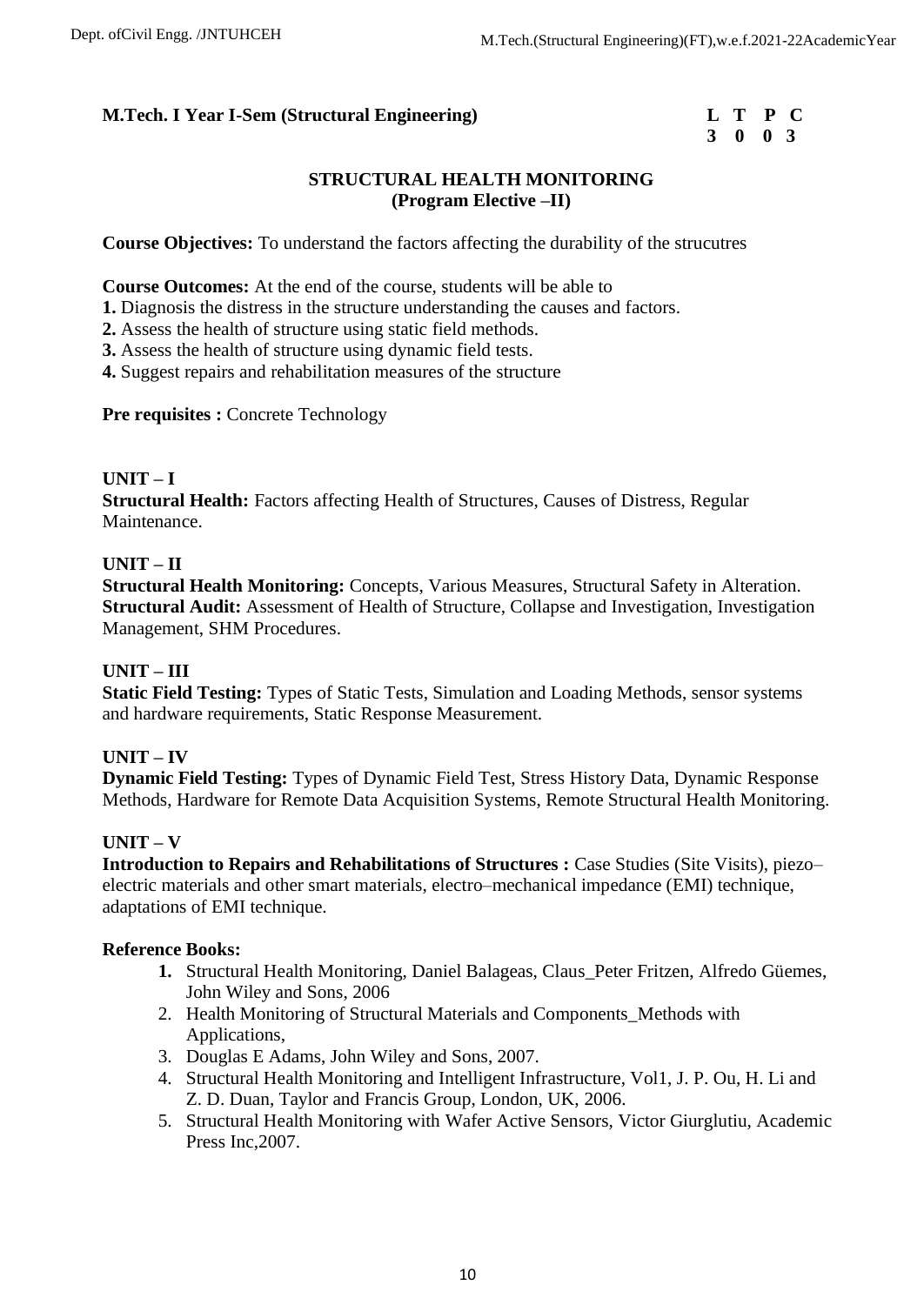|  | L T P C |  |
|--|---------|--|
|  | 3 0 0 3 |  |

# **STRUCTURAL OPTIMIZATION (Program Elective –II)**

**Course Objectives:** To understand the principles and techniques for optimizing the structural response

**Course Outcomes:** At the end of the course, students will be able to

**1.** Use Variational principle for optimization

**2.** Apply optimization techniques to structural steel and concrete members.

**3.** Design using frequency constraint.

**Pre requisites:** RCC and numerical methods

**UNIT –I Introduction :** Simultaneous Failure Mode and Design, Classical External Problems.

**UNIT –II Calculus** of Variation: Variational Principles with Constraints,

**UNIT –III Linear Programming,** Integer Programming, Nonlinear Programming, Dynamic Programming,

**UNIT –IV Geometric** Programming andStochastic Programming.

**UNIT –V Applications:** Structural Steel and Concrete Members, Trusses and Frames. **Design:** Frequency Constraint, Design of Layouts.

# **Reference Books:**

- 1. Elements of Structural Optimization, Haftka, Raphael T., Gürdal, Zafer, Springer
- 2. Variational methods for Structural optimization, Cherkaev Andrej, Springer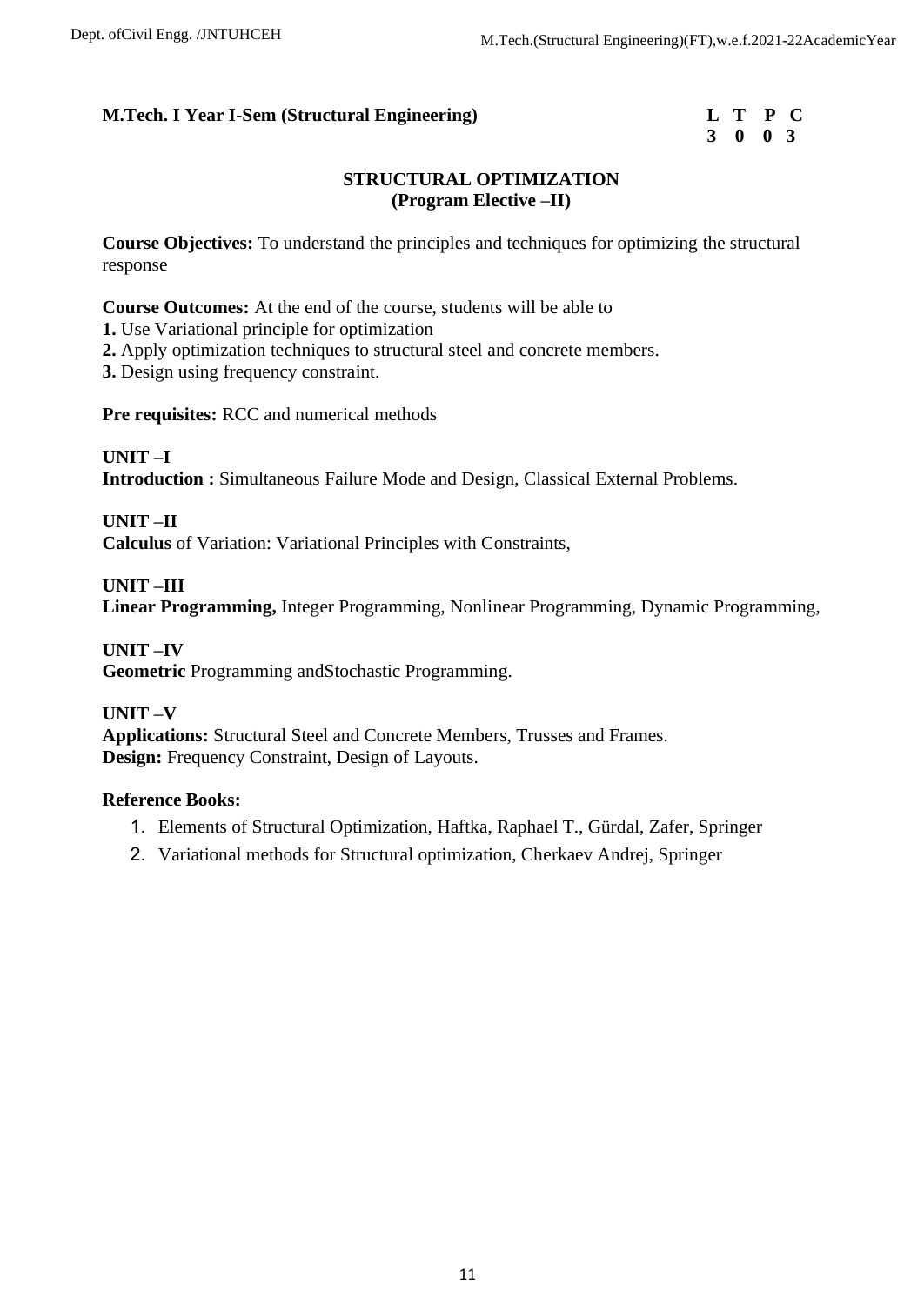# **0 0 2 1**

# **COMPUTER AIDED DESIGN LABORATORY**

**Course Objectives :** The objectives of the course are to

- Learn the usage of any fundamental software for design
- Create geometries using pre-processor
- Analyseand Interpret the results using post processor
- Design the structural elements

**Course Outcomes:** After the completion of the course student should be able to

- Model the geometry of real world structure Represent the physical model of structural element/structure
- Perform analysis
- Interpret from the Post processing results
- Design the structural elements and system as per IS Codes

**Pre-Requisites:**Computer Aided Civil Engineering Drawing or AUTO CAD Principles –Excel-Structural Engineering -1 & 2

# **LIST OF EXPERIMENTS**

|  |  |  |  |  | 1. Analysis and design of determinate and indeterminate beams using Editor & GUI $(2W)$ |  |  |  |
|--|--|--|--|--|-----------------------------------------------------------------------------------------|--|--|--|
|  |  |  |  |  |                                                                                         |  |  |  |

- 2. Analysis and design of plane frames (1W)
	- 3. Analysis and design of space frame (1W) 4. Analysis and design of a multistoreyed building subjected to DL,LL and WL (2W)
	- 5. Analysis and design of multistoreyed building subjected to DL,LL and EQ (2W)
	- 6. Analysis and design of Roof trusses including WL calculation in Excel Spreadsheet (2W)
	- 7. Analysis and design of composite industrial structure (Roof with steel structure and remaining with RCC) (2W)
	- 8. Design of foundation (Isolated and combined) using excel spread sheet (2W)

**Note:** Drafting of all the exercises is to be carried out using commercially available designing software's.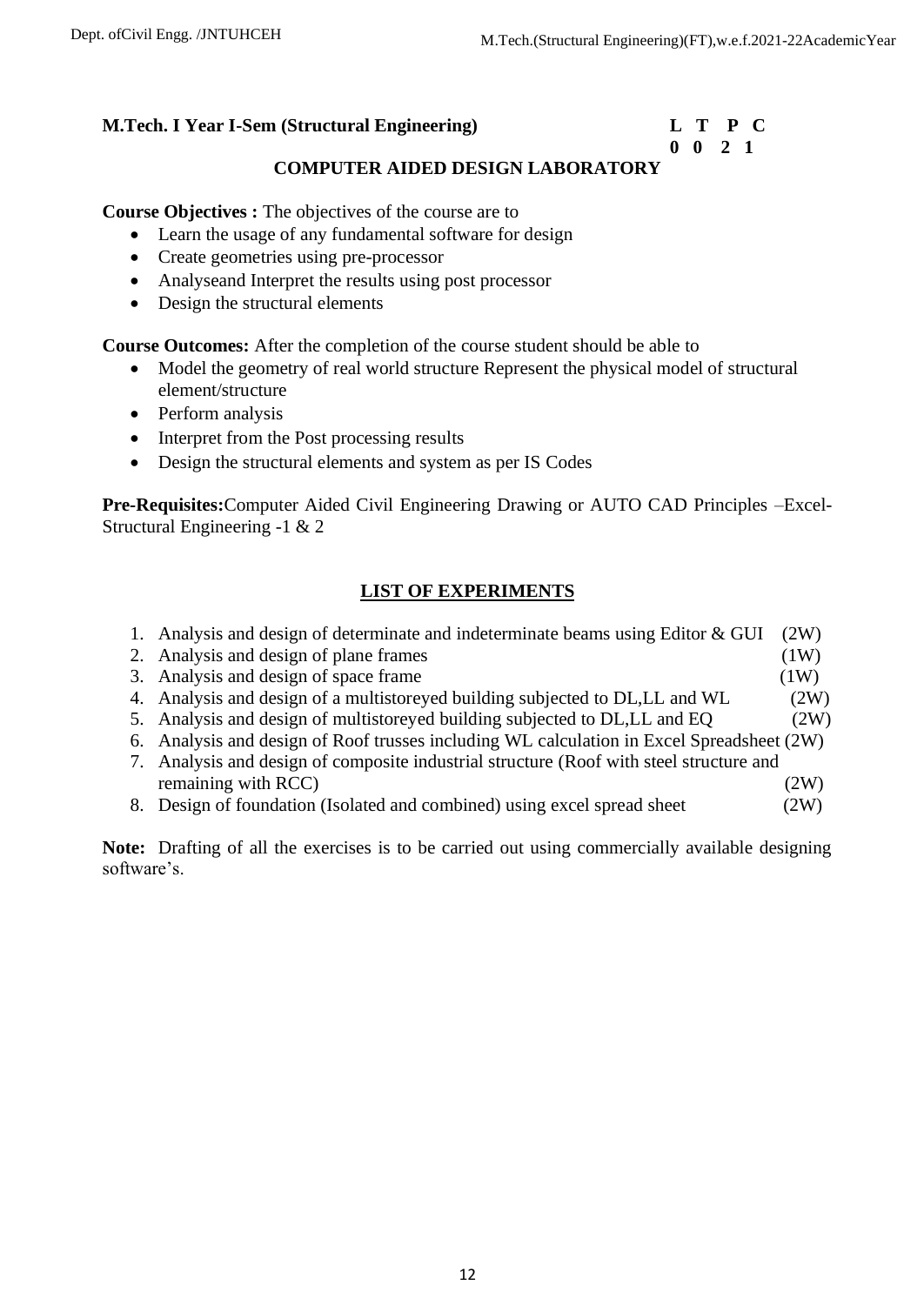|  | L T P C         |  |
|--|-----------------|--|
|  | $0 \t0 \t4 \t2$ |  |

# **ADVANCED STRUCTURAL CONCRETE LAB**

**Course Objectives:** The impart the knowledge to the student about the behavior concrete in the in-situ conditions

**Course Outcomes:** At the end of the course, students will be able to

- 1. Design high grade concrete and study the parameters affecting its performance.
- 2. Apply engineering principles to understand behavior of structural/ elements.
- 3. Understand the principles of design of experiments
- 4. Design and develop analytical skills
- 5. Summarize the testing methods and equipments

### **Pre requisites:** Concrete technology

### **List of Experiments/Assignments:**

- 1. Mix Design of High Strength Concrete
- 2. Draw the stress-strain curve of high strength concrete
- 3. Fresh properties of self compacting concrete
- 4. Rapid chloride permeability of hardened concrete & Carbonations Studies.
- 5. Accelerated strength of concrete
- 6. Load Deflection characteristics of under reinforced concrete Beam
- 7. Load Deflection characteristics of over reinforced concrete Beam
- 8. Comparison of reinforced concrete beam with and without shear reinforcement
- 9. Non Destructive testing of concrete using rebound hammer & ultrasonic pulse velocity
- 10. Temperature effects on Compressive strength of Concrete

## **Reference Books:**

- 1. Properties of Concrete, Neville A. M., 5th Edition, Prentice Hall, 2012.
- 2. Concrete Technology, Shetty M. S., S. Chand and Co., 2006.
- 3. Concrete Technology by A.R. Santhakumar, Oxford University Press.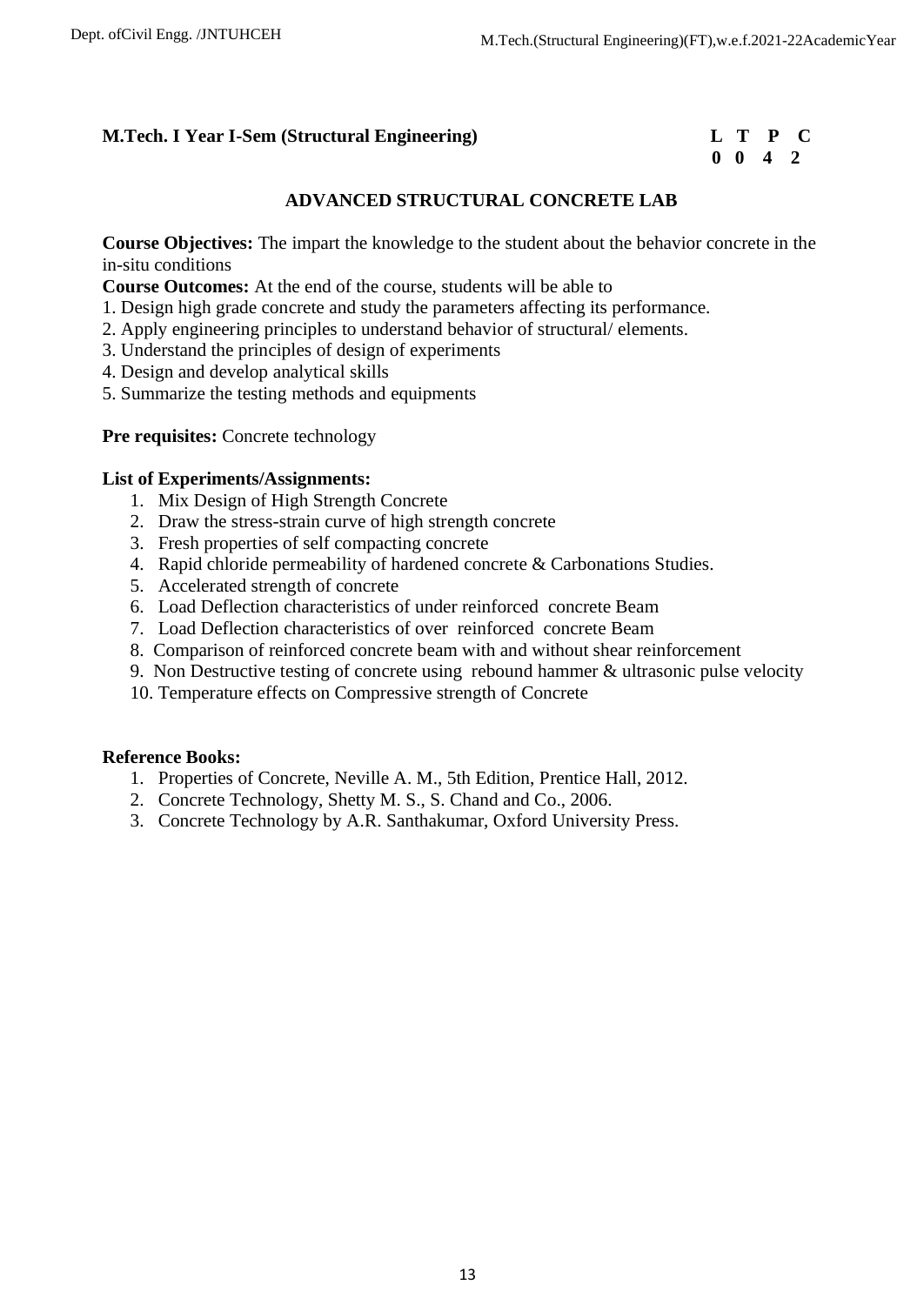# **2 0 0 2**

# **RESEARCH METHODOLOGY AND IPR (Mandatory Course)**

## **Course Outcomes:**

At the end of this course, students will be able to

1. Understand research problem formulation.

2.Analyze research related information

3.Follow research ethics

4.Understand that today's world is controlled by Computer, Information Technology, but tomorrow world will be ruled by ideas, concept, and creativity.

5.Understanding that when IPR would take such important place in growth of individuals & nation, it is needless to emphasis the need of information about Intellectual Property Right to be promoted among students in general & engineering in particular.

6.Understand that IPR protection provides an incentive to inventors for further research work and investment in R & D, which leads to creation of new and better products, and in turn brings about, economic growth and social benefits.

**UNIT –I:** Meaning of research problem, Sources of research problem, Criteria Characteristics of a good research problem, Errors in selecting a research problem, Scope and objectives of research problem.

Approaches of investigation of solutions for research problem, data collection, analysis, interpretation, Necessary instrumentations

**UNIT - II:** Effective literature studies approaches, analysis

Plagiarism, Research ethics,

**UNIT - III:** Effective technical writing, how to write report, Paper

Developing a Research Proposal, Format of research proposal, a presentation and assessment by a review committee

**UNIT - IV:** Nature of Intellectual Property: Patents, Designs, Trade and Copyright. Process of Patenting and Development: technological research, innovation, patenting, development. International Scenario: International cooperation on Intellectual Property. Procedure for grants of patents, Patenting under PCT.

**UNIT - V:** Patent Rights: Scope of Patent Rights. Licensing and transfer of technology. Patent information and databases. Geographical Indications.

**UNIT - VI:** New Developments in IPR: Administration of Patent System. New developments in IPR; IPR of Biological Systems, Computer Software etc. Traditional knowledge Case Studies, IPR and IITs.

# **References:**

- 1. Stuart Melville and Wayne Goddard, "Research methodology: an introduction for science & engineering students"
- 2. Wayne Goddard and Stuart Melville, "Research Methodology: An Introduction"
- 3. Ranjit Kumar, 2nd Edition, "Research Methodology: A Step by Step Guide for beginners"
- 4. Halbert, "Resisting Intellectual Property", Taylor & Francis Ltd ,2007.
- 5. Mayall , "Industrial Design", McGraw Hill, 1992.
- 6. Niebel , "Product Design", McGraw Hill, 1974.
- 7. Asimov , "Introduction to Design", Prentice Hall, 1962.
- 8. Robert P. Merges, Peter S. Menell, Mark A. Lemley, " Intellectual Property in New Technological Age", 2016.
- 9. T. Ramappa, "Intellectual Property Rights Under WTO", S. Chand, 2008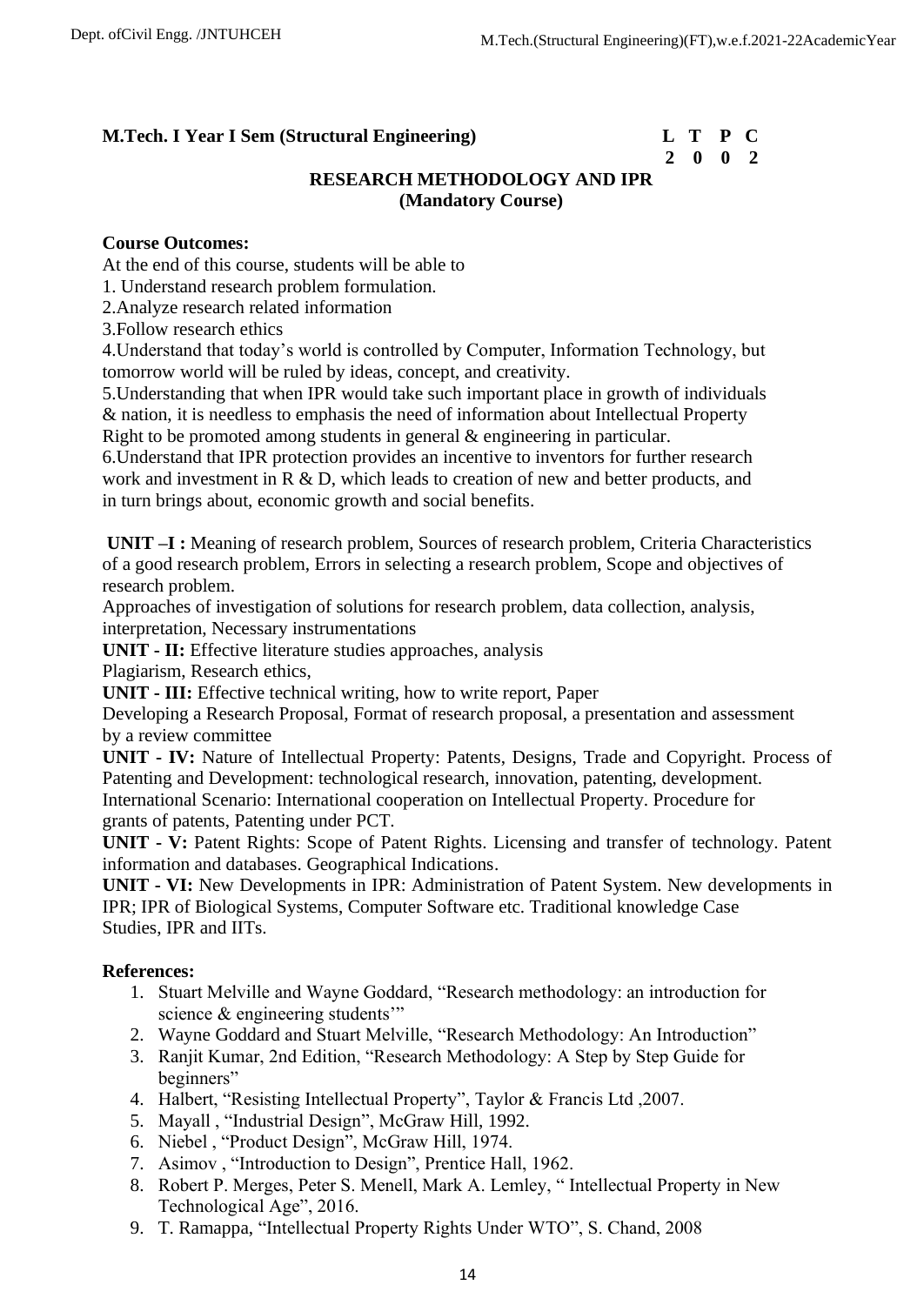# **3 0 0 3**

# **FINITE ELEMENT METHODS IN STRUCTURAL ENGINEERING**

**Objectives:** The objectives of this course is to impart knowledge of

- About the fundamentals of domain discretization, interpolation, application of boundary conditions, assembly of global matrices, and solution of the resulting algebraic systems.
- Understand the core concepts of variational and weighted residual methods in FEM.
- Derive the element stiffness matrix for 1-D, 2-D and 3-D problems.
- Formulate the simple structural problems in to finite elements.

**Outcomes:** At the end of this course, students will be able to

- 1 Build and analyse the FEA models for various engineering problems.
- 2 Identify the requirements and sources for analysis, design and evaluation.
- 3 Use the standard finite element software to solve the structural engineering problems.
- 4 Interpret the results obtained from FEA software, and arrive at the conclusions
- 5 To solve problems of non linear finite element

## **UNIT – I**

**Introduction to FEM:** Types of Problems–Types of Materials–Elastic / Inelastic situations– Typesof forces: Body forces / Surface Traction / Point loads – Deformable bodies – Types of Deformations – Homogeneous / Non homogeneous Problems – Equations of equilibrium for elastic 2-D / 3-D continua - Equilibrium equations for 2-D / 3-D boundary elements – Boundary conditions – Strain-displacement relation for 2-D / 3-D – Stress-strain relation for 2-D / 3-D – Plane stress / Plane strain problems.

**Virtual Work Formulation:** Application to problems of plane trusses with static indeterminacy notexceeding three.

**Finite Difference Method with Central Differences:** Solving ODE's and PDE's with centraldifferences. Application to beam and plate bending problems of simple geometry.

## **UNIT – II**

**Variational Formulation:** Finite Element Formulation - Stationarity of Functional–Given theFunctional or Differential equation – Number of elements limited to two.

**1-D Elements:** Strain-displacement relation matrix / stiffness matrix / Minimum Potential EnergyApproach / Rayleigh-Ritz Method / introduction to natural coordinates / stiffness matrix of second order bar element / Axial bar subjected to point loads, body forces and surface traction forces / Problems with kinematic indeterminacy not exceeding two.

**2-D Triangular Elements:** Displacement models / criterion for convergence / geometric invariance /conforming and non-conforming elements - 3-node triangular elements (CST) / determination of strain-displacement matrix / area coordinates-shape functions / determination of element stiffness and load matrices, assembling global stiffness and load matrices / Problems with kinematic indeterminacy not exceeding three.

**2nd Order triangular elements:** Shape functions–degradation technique / strain-displacement matrix /Expression for stiffness matrix / Load matrices due to body forces and surface traction.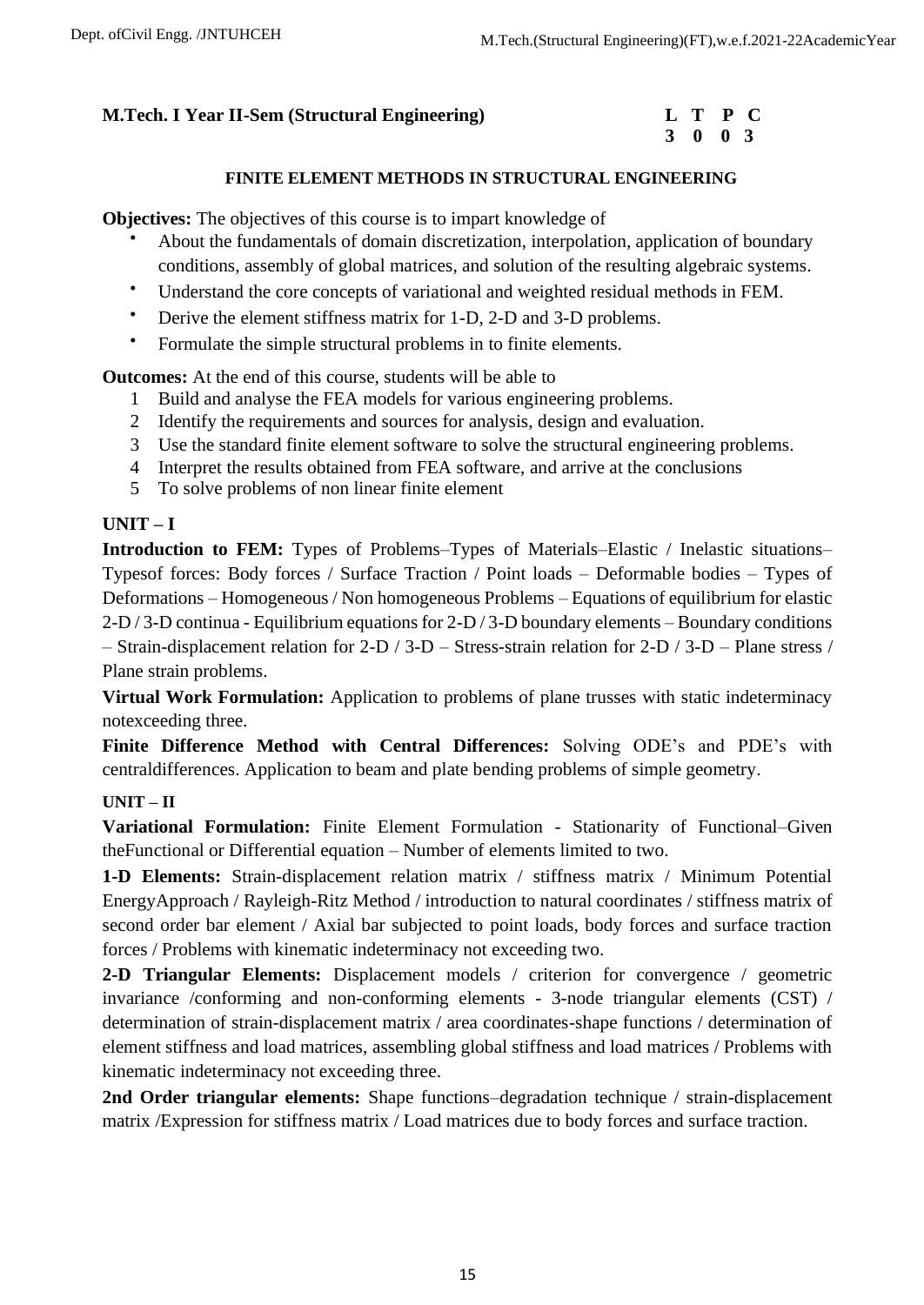## **UNIT – III**

## **Iso-parametric elements:**

**Quadrilateral elements:** Construction of shape functions using natural coordinates/Straindisplacementmatrices/Load matrices for body force and surface traction/ Expressions for stiffness matrix, load matrices for 4-noded quadrilateral elements/ Gauss Quadrature of numerical integration / Problems with rectangular elements, kinematic indeterminacy not exceeding three.

**2nd Order Quadrilateral elements:** - Determination of shape functions for 2nd order quadrilateralelements and for elements of with serendipity / Strain-displacement matrices / Load matrices for body force and surface traction.

# **UNIT – IV**

# **Method of Weighted Residuals:**

**Galerkin's Method of Weighted Residuals** –Application to problems of mathematics / structuralengineering, number of trial functions not exceeding two.

**Galerkin's Finite Element Method** –Weak form of Trial Function - Application to problems ofmathematics / structural engineering, number of elements limited to two.

**Axi-symmetric Problems:** Strain-displacement relationship/stress-strain relationship / determination ofstiffness matrix for 3-noded ring element and load matrices for body force and surface traction/ Problems with kinematic indeterminacy not exceeding three for 3-noded ring elements only.

## **UNIT – V**

**Tetrahedron elements:** Volume coordinates, Strain-displacement matrix, stiffness matrix, load matricesdue to body force and surface traction/ introduction to Hexahedron (brick) elements.

**Non-linear Finite element analysis:** Introduction–problems with material non-linearity– problemswith geometric non-linearity – problems with both material and geometric non-linearity.

**Introduction to MSC Nastran:** Illustration on different modules of Nastran / Structural engineeringapplications of the package/Creation of a simple 1-D model, 2-D model and a 3-D model/ analysis and post processing of the results.

# *Suggested Reading:*

- 1. Cook, R. D. (1981). ―Concepts and Application of Finite Element Analysis‖, John Wiley andSons.
- 2. Zienkiewicz, O. C. And Taylor, R. L, (1989). ―The Finite Element Method‖, Vol.1, McGrawHill Company Limited, London.
- 3. Reddy, J. N, (1993). ―An Introduction to the Finite Element Method‖, McGraw Hill, NewYork.
- 4. Chandrupatla, T. R. And Belegundu, A. D, (2001). ―Introduction to Finite Elements in Engineering‖, Prentice Hall of India, New Delhi.
- 5. Seshu. P, (2003). ―Finite Element Analysis‖, Prentice Hall of India Private Limited, NewDelhi.
- 6. David V. Hutton, (2005). ―Fundamentals of Finite Element Analysis‖, Tata McGraw-Hill Publishing Company Limited, New Delhi.
- 7. Bathe, K. J, (2006). ―Finite Element Procedures‖, Prentice Hall of India, New Delhi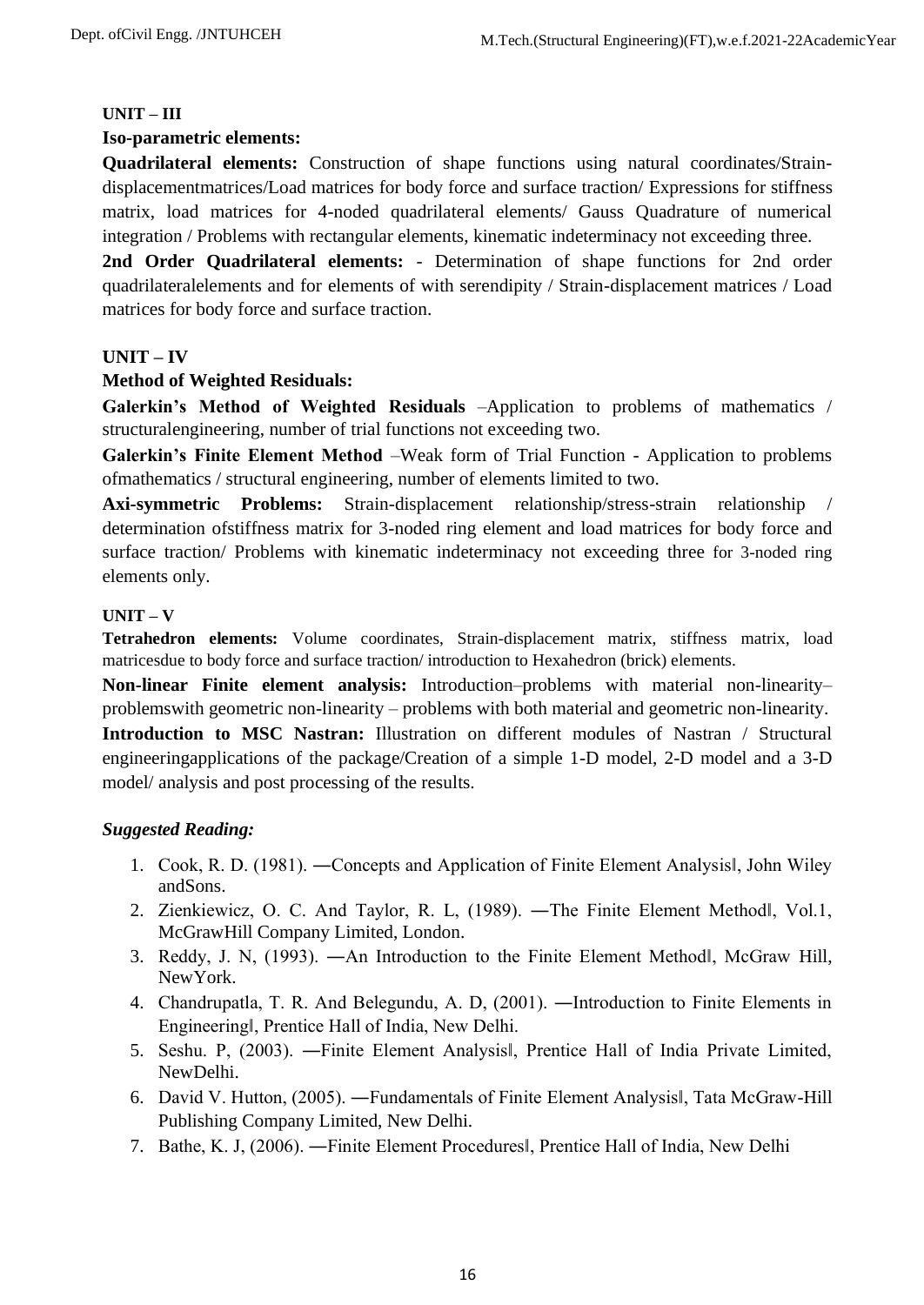# **3 0 0 3**

## **STRUCTURAL DYNAMICS**

### **Course Objectives:**

To impart knowledge on the fundamental of structural dynamics and their applications.

**Course Outcomes:** The learner will be able to understand the equation of motion, dynamics response of single and multi degree-of freedom systems.

# **Prerequisites:** Structural Analysis I & II, Mathematics

## **UNIT I:**

**Theory of Vibrations**: Introduction - Elements of vibratory system - Degrees of Freedom - Continuous System - Lumped mass idealization - Oscillatory motion - Simple Harmonic motion - Vectorial representation of S.H.M. –Fundamental objectives of dynamic analysis -Types of prescribed loading - Methods of discretization - Formulation of equations of motion by different methods – Direct equilibration using Newton's law of motion / D'Alembert's principle, Principle of virtual work and Hamilton principle.

## **UNIT II**

**Single Degree of Freedom Systems:**Free vibrations of single degree of freedom system undamped and damped vibrations - critical damping - Logarithmic decrement - Forced vibration of SDOF systems –Half Power (Band-Width) Method-Harmonic excitation - Vibration Isolation – Response to support motion—Force transmitted to the foundation-Transmissibility-Dynamic magnification factor – Phase angle.

**Response to General Dynamic Loading**– Duhamel'sIntegral-Constant Force, Rectangular load, Triangular load, Response to Periodic loading- Fourier series expression of periodic loading-Response to Fourier series loading

## **UNIT III**

**Multi Degree of Freedom Systems :** Selection of the degrees of Freedom - Evaluation of structural property matrices - Formulation of the MDOF equations of motion -Undamped free vibrations - Solutions of Eigen value problem for natural frequencies and mode shapes - Analysis of Dynamic response – Normal co-ordinates - Uncoupled equations of motion - Orthogonal properties of normal modes - Mode superposition procedure.

## **UNIT IV**

**Practical Vibration Analysis:** Introduction - Stodola method - Fundamental mode analysis - Analysis of second and higher modes - Holzer method - Basic procedure.

**Continuous Systems:** Introduction - Flexural vibrations of beams - Elementary case – Derivation of governing differential equation of motion - Analysis of undamped free vibrations of beams in flexure - Natural frequencies and mode-shapes of simple beams with different end conditions . **UNIT V**

**Random Vibrations:**Statistical Description of Random functions, Probability density function, Gaussian distribution, Rayleigh Distribution, correlation, Fourier transform of the random vibration process, spectral analysis, spectral density functions, response to random excitation:SDOF system.

## **References:**

- 1. Dynamics of Structures by Ray W.Clough &Joseph Penzien, Second Edition, CBS Publishers &Distributors
- 2. Dynamics of Structures by Anil K. Chopra, Pearson Education (Singapore), Delhi.
- 3. Structural Dynamics by Mario Paz and William Leigh, Fifth Edition, Springer
- 4. Theory of Vibrations by W.T. Thomson , Pearson
- 5. Fundamentals of Structural Dynamics by Roy. R. Craig, John wiley &sons

# 17 **M.Tech. I Year II-Sem (Structural Engineering) L T P C**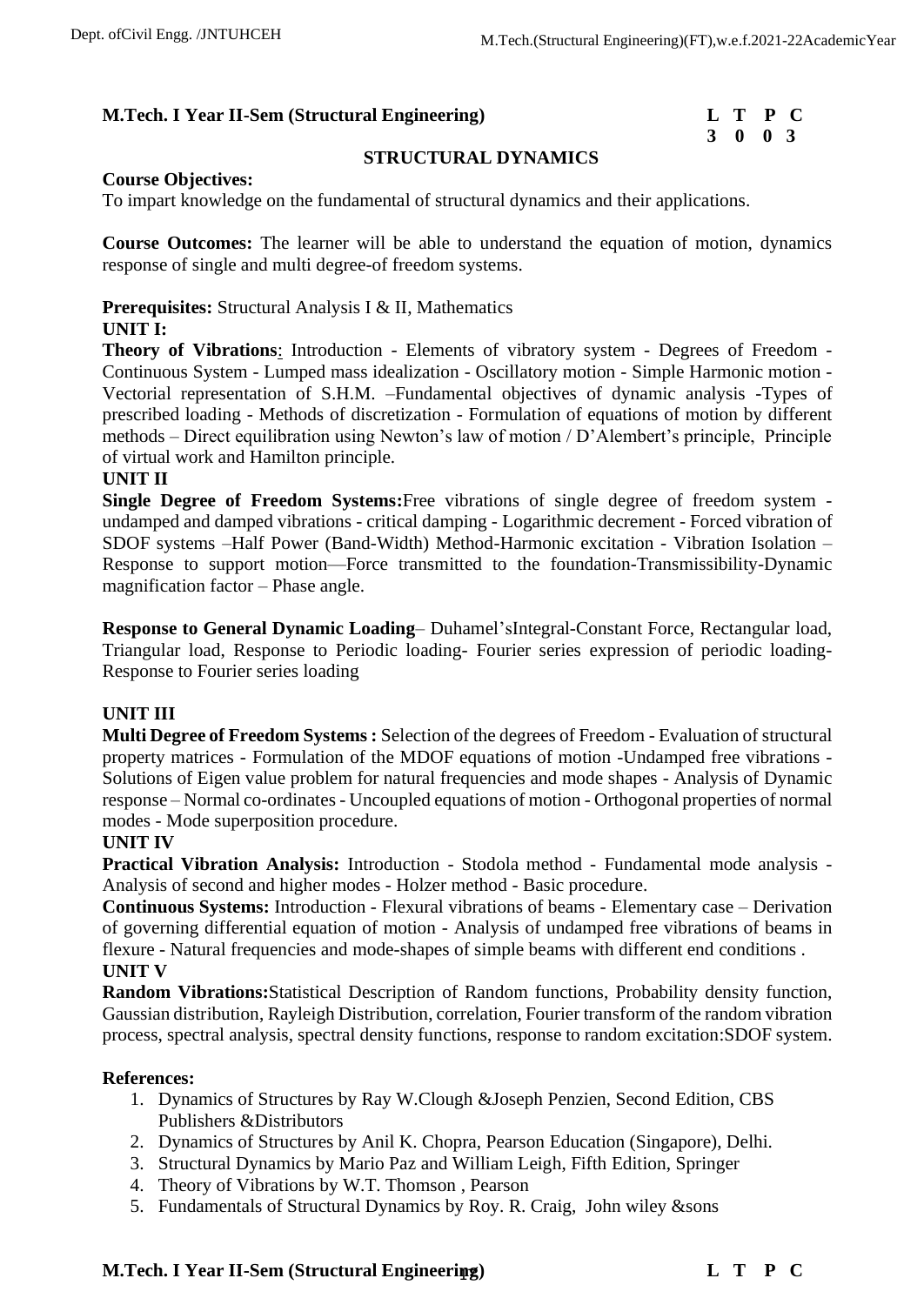# **ADVANCED STEEL DESIGN (Program Elective – III)**

## **Course Objectives:**

To impart knowledge on behavior and design of various connections, industrial and steel girders.

**Course Outcomes:** The learner will be able to design different steel structures.

**Pre requisites :** Design of Steel Structures&Structural Analysis

# **UNIT-I**

**SIMPLE CONNECTIONS –BOLTED PINNED AND WELDED CONNECTIONS:** Bolted Connections –Load Transfer Mechanism – Failure of Bolted Joints – Specifications for Bolted Joints – Bearing – Type Connections – Tensile Strength of Plate – Strength and Efficiency of the Joint – Combined Shear and Tension – Slip-Critical connections – Prying Action – Combined Shear and Tension for Slip-Critical Connections. Design of Groove Welds - Design of Fillet Welds – Design of Intermittent Fillet Welds – Failure of Welds.

## **UNIT-II Plastic Analysis:**

Introduction – Plastic Theory – Plastic neutral Axis plastic moment, Elastic & Plastic Section modulii shape factors plastic Hinge – Fundamental condition conditions in plastic analysis, methods of plastic analysis – collapse load – simply supported, propped cantilever beam, fixed beams continuous beams, portal frame single bay single storey portal frame at different level subjected to vertical and horizontal loads.

## **UNIT-III**

**ECCENTRIC AND MOMENT CONNECTIONS:** Introduction – Beams – Column Connections – Connections Subjected to Eccentric Shear – Bolted Framed Connections –Bolted Seat Connections – Bolted Bracket Connections. Bolted Moment Connections – Welded Framed Connections- Welded Bracket Connections – Moment Resistant Connections.

# **UNIT-IV ANALYSIS AND DESIGN OF INDUSTRIAL BUILDINGS:**

Dead loads, live loads and wind loads on roofs. Design wind speed and pressure, wind pressure on roofs; wind effect on cladding and louvers; Design of angular roof truss, tubular truss, truss for a railway platform, Design of purlins for roofs, design of built up purlins, design of knee braced trusses and stanchions,Design of bracings.

# **UNIT-V DESIGN OF STEEL TRUSS GIRDER BRIDGES:**

Types of truss bridges, component parts of a truss bridge, economic Proportions of trusses, self weight of truss girders, design of bridge Compression members, tension members; wind load on truss girder Bridges; wind effect on top lateral bracing; bottom lateral bracing; portal Bracing; sway bracing Design of Lacing.

## **References:**

- 1. Limit State Design of Steel Structures S.K. Duggal Mc Graw Hill Education Private Ltd. New Delhi.
- 2. Design of Steel Structures. P.Dayaratnam, Publisher : S. Chand, Edition 2011-12.
- 3. Design Steel Structures Volume II, Dr. Ramachandra & Vivendra Gehlot Scientitic Publishes Journals Department..
- 4. Design of Steel Structures. P.Dayaratnam, Publisher : S. Chand, Edition 2011-12.
- 5. Design of Steel Structures Galyord & Gaylord, Publisher : Tata Mc Graw Hill, Education. Edition 2012.
- 6. Indian Standard Code IS 800-2007.
- 7. Indian Standard Code IS 875 Part III 2015

# 18 **M.Tech. I Year II-Sem (Structural Engineering) L T P C**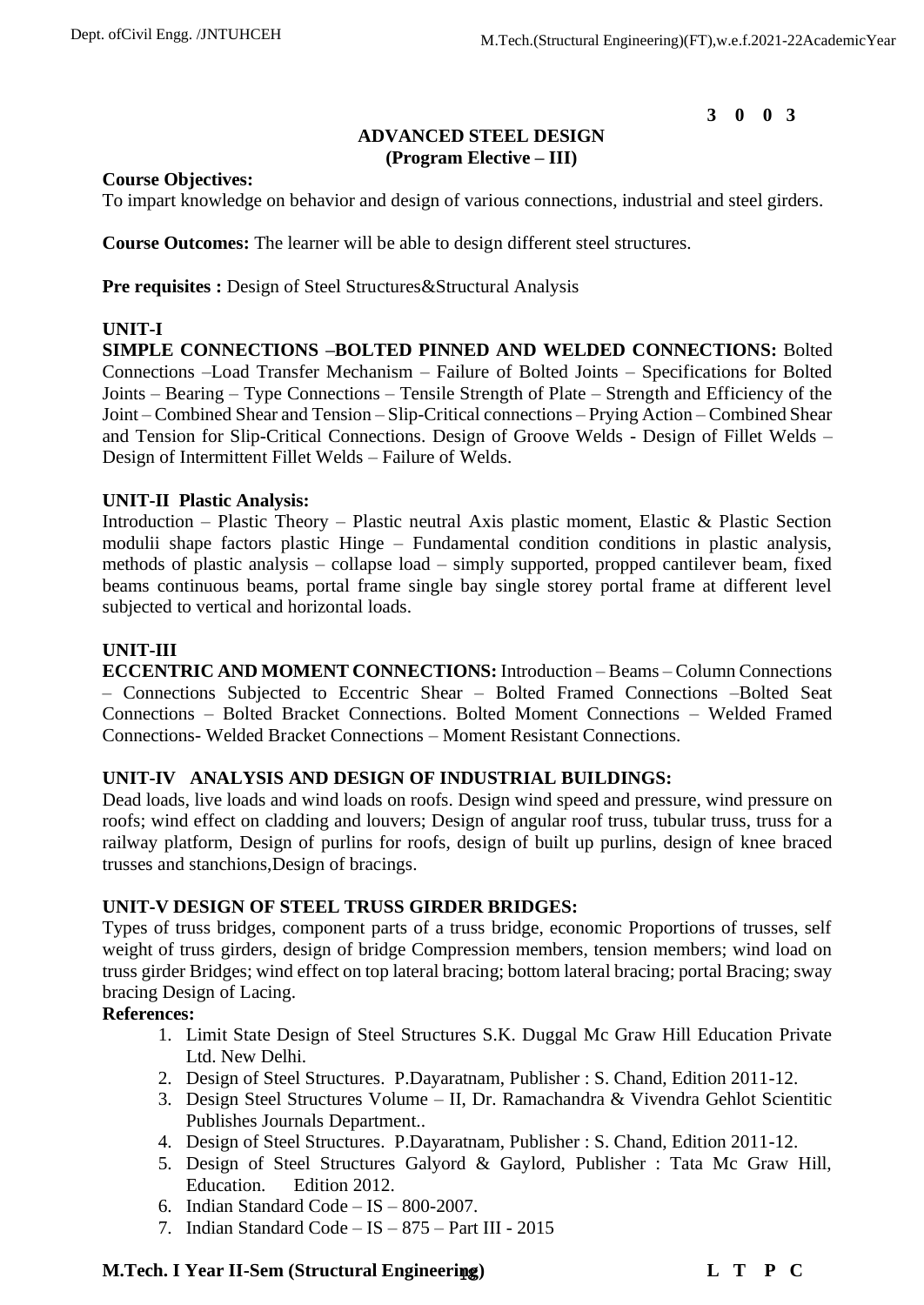# **DESIGN OF FORM WORK (Program Elective – III)**

**Course Objectives:** To impart knowledge about the design of formwork for various structural elements

**Course Outcomes:** At the end of the course, students will be able to

- 1. Select proper formwork, accessories and material.
- 2. Design the form work for Beams, Slabs, columns, Walls and Foundations.
- 3. Design the form work for Special Structures.
- 4. Understand the working of flying formwork.
- 5. Judge the formwork failures through case studies.

**Pre requisites:**Concrete Technology

## **UNIT- I**

Introduction: Requirements and Selection of Formwork.

# **UNIT- II**

Formwork Materials- Timber, Plywood, Steel, Aluminum, Plastic, and Accessories. Horizontal and Vertical Formwork Supports.

# **UNIT- III**

Formwork Design: Concepts, Formwork Systems and Design for Foundations, Walls, Columns, Slab and Beams.

Formwork Design for Special Structures: Shells, Domes, Folded Plates, Overhead Water Tanks, Natural Draft Cooling Tower, Bridges.

# **UNIT- IV**

Flying Formwork: Table Form, Tunnel Form, Slip Form, Formwork for Precast Concrete, Formwork Management Issues –Pre- and Post-Award.

# **UNIT- V**

Formwork Failures : Causes and Case studies in Formwork Failure, Formwork Issues in Multi-Story Building Construction.

## **Reference Books:**

- 1. Formwork for Concrete Structures, Peurify, Mc Graw Hill India, 2015.
- 2. Concrete Technology by A.R. Santhakumar, Oxford Univ. Press
- 3. Formwork for Concrete Structures, Kumar NeerajJha, Tata McGraw Hill Education, 2012.
- 4. IS 14687: 1999, False work for Concrete Structures Guidelines, BIS.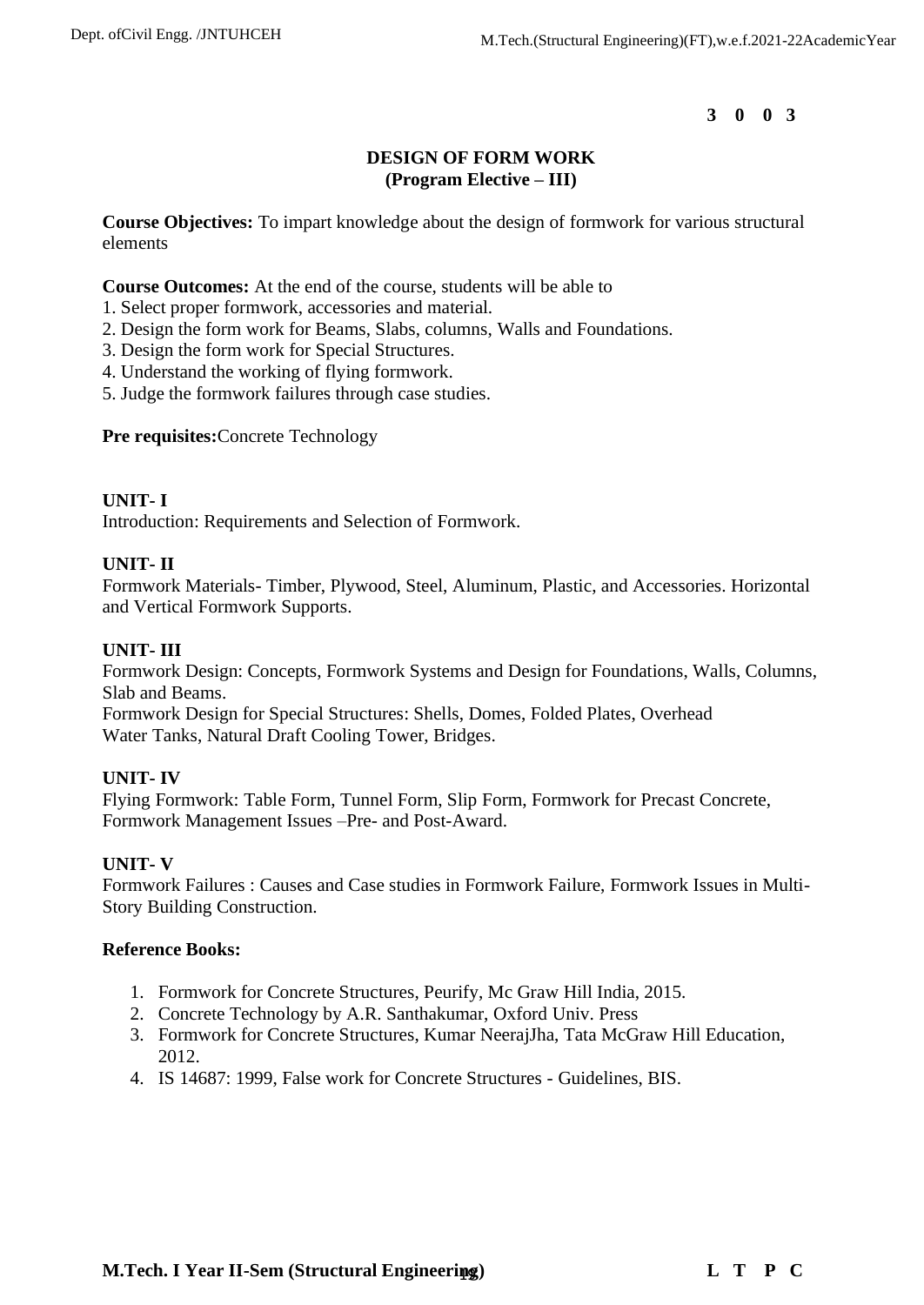# **DESIGN OF HIGH RISE BUILDINGS (Program Elective – III)**

**Course Objectives**: To impart the knowledge about the various principles in the design of tall buildings

**Course Outcomes:**At the end of the course, students will be able to analyze a tall building for various loads

# **Pre requisites:** Structural analysis I and II

**UNIT I LOADING AND DESIGN PRINCIPLES:** Loading- sequential loading, Gravity loading, Wind loading, Earthquake loading, - Equivalent lateral force, modal analysis combination of loading, – Static and Dynamic approach - Analytical and wind tunnel experimental methods - Design philosophy - working stress method, limit state method and plastic design.

**UNIT II BEHAVIOUR OF VARIOUS STRUCTURAL SYSTEMS**: Factors affecting growth, height and structural form. High rise behaviour, Rigid frames, braced frames, In filled frames, shear walls, coupled shear walls, wall-frames, tubulars, cores, outrigger - braced and hybrid mega systems.

**UNIT III ANALYSIS AND DESIGN:** Modeling for approximate analysis, Accurate analysis and reduction techniques, Analysis of buildings as total structural system considering overall integrity and major subsystem interaction, Analysis for member forces, drift and twist - Computerized three dimensional analysis – Assumptions in 3D analysis – Simplified 2D analysis.

**UNIT IV STRUCTURAL ELEMENTS:** Sectional shapes, properties and resisting capacity, design, deflection, cracking, prestressing, shear flow, Design for differential movement, creep and shrinkage effects, temperature effects and fire resistance.

**UNIT V STABILITY OF TALL BUILDINGS:** Overall buckling analysis of frames, wallframes, Approximate methods, second order effects of gravity of loading, P-Delta analysis, simultaneous first-order and P-Delta analysis, Translational, Torsional instability, out of plumb effects, stiffness of member in stability, effect of foundation rotation.

# **REFERENCES:**

- 1. Taranath B.S., "Structural Analysis and Design of Tall Buildings", McGraw Hill, 1988.
- 2. Beedle.L.S., "Advances in Tall Buildings", CBS Publishers and Distributors, Delhi, 1986.
- 3. Bryan Stafford Smith and Alexcoull, "Tall Building Structures Analysis and Design", John Wiley and Sons, Inc., 2005.
- 4. Gupta.Y.P.,(Editor), Proceedings of National Seminar on High Rise Structures Design and Construction Practices for Middle Level Cities, New Age International Limited, New Delhi,1995.
- 5. Lin T.Y and Stotes Burry D, "Structural Concepts and systems for Architects and Engineers", John Wiley, 1988.

20 **M.Tech. I Year II-Sem (Structural Engineering) L T P C 3 0 0 3 DESIGN OF PRESTRESSED CONCRETE STRUCTRUES**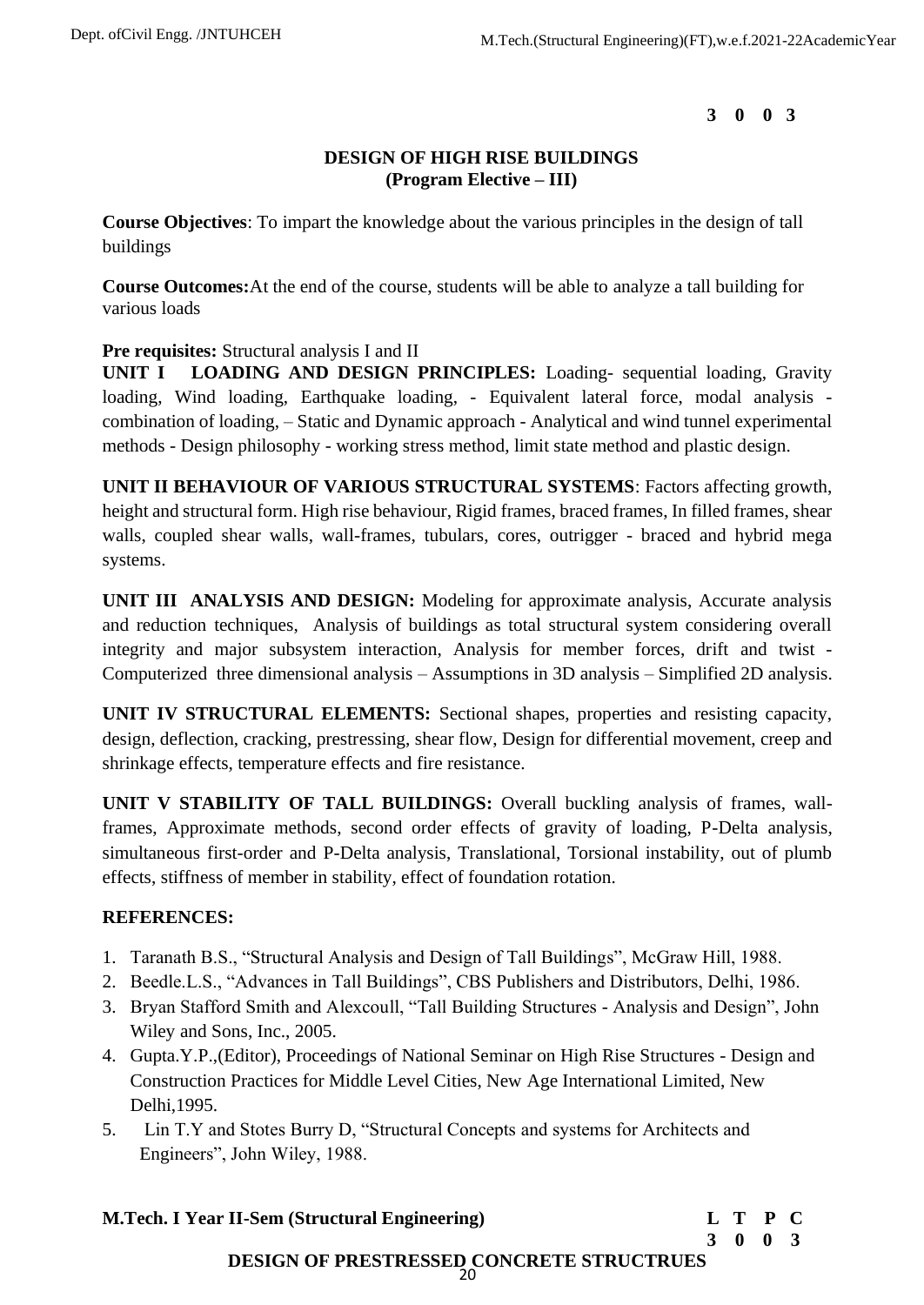# **(Program Elective – IV)**

# **Course Objectives:**

To impart knowledge on basics of prestressing and designing of different structural elements using Prestressing techniques.

# **Course Outcomes:**

The learner will be able to understand the prestressing techniques, design the various structural elements using Prestressing techniques.

**Prerequisites :** Reinforced Concrete Design&Structural Analysis

# **UNIT I:**

**Introduction –** PrestressingSystems – Pretensioning Systems – Post-tensioning Systems – High Strength Steel and Concrete - Analysis of Prestress - Resultant Stresses at a Section – Pressure Line or Thrust Line – Concept of Load Balancing .

**Losses of Prestress** – Loss Due to Elastic Deformation of Concrete – Shrinkage of Concrete – Creep – Relaxation of Stress in Steel – Friction – Anchorage Slip.

# **UNIT II:**

**DEFLECTIONS OF PRESTRESSED CONCRETE MEMBERS :** Importance of Control of Deflections – Factors Influencing Deflection – Short-term Deflections of Uncracked Members – Prediction of Long-time Deflections – Deflections of Cracked Members – Requirements of IS 1343-2012.

**Ultimate Flexural Strength of Beams:** Introduction, Flexural theory using first principles – Simplified Methods – Ultimate Moment of Resistance of untensioned Steel.

# **UNIT III:**

**COMPOSITE CONSTRUCTIONS:** Introduction, Advantages, Types of Composite

Construction, Analysis of Composite beams- Differential shrinkage- Ultimate Flexural and shear strength of composite sections- Deflection of Composite Beams. Design of Composite sections.

## **UNIT IV:**

**PRESTRESSED CONCRETE SLABS:** Types Of Prestressed Concrete Floor Slabs**-** Design of Prestressed Concrete One Way and Two Way Slabs.

**Prestressed Concrete Pipes:** Circular prestressing- Types of Prestressed Concrete Pipes- Design of Prestressed Concrete Pipes.

# **UNIT V:**

**CONTINUOUS BEAMS:** Advantage of Continuous Members – Effect of Prestressing Indeterminate Structures – Methods of Achieving Continuity – Methods of Analysis of Secondary Moments – Concordant Cable Profile – Guyon's Theorem, Redistribution of moments in a continuous beam.

**Anchorage Zone Stresses in Beams** : Introduction, Stress distribution in End Block – Anchorage zone stresses –Magnel's method- Guyon's Method - Anchorage zone Reinforcement as per IS1343-2012.

## **References :**

- **1.** Prestressed concrete,krishnanraju N., Tata Mc Graw Hill,New Delhi.
- 2. Prestressed concrete by K.U.Muthu, PHI Learning Pvt.Ltd
- 3. Design of prestressed concrete structure,Lin T.Yand Burns..,Asia Publication house,1995.
- 4. Limit state design of prestressed concrete,Gutan Y..,Applied science publishers,1972.
- 5. IS:1343-2012-code of practice for Prestressed concrete

## **M.Tech. I Year II-Sem (Structural Engineering)**

|  | L T P C                     |  |
|--|-----------------------------|--|
|  | $3 \quad 0 \quad 0 \quad 3$ |  |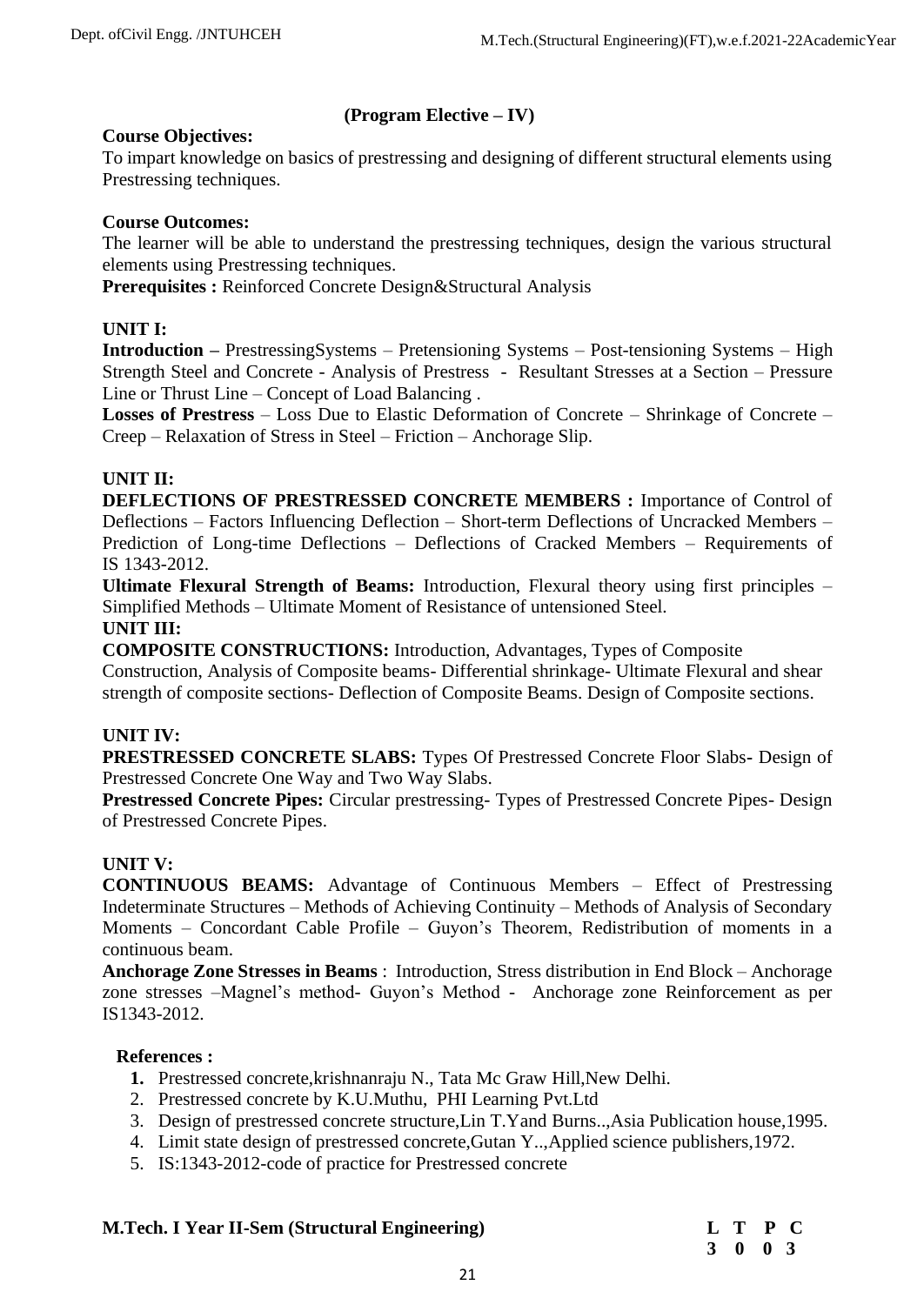# **DESIGN OF REINFORCED CONCRETE FOUNDTIONS (Program Elective – IV)**

**Course Objectives:** To impart knowledge about the design of foundations for the concrete structures

**Course Outcomes:** The learner will be able to understand and design various types of footings

**Prerequisites:**Reinforced Concrete Design&Structural Analysis

# **UNIT – I**

**Foundation Structures & Design of Centrally Loaded Isolated Footings and Column Pedestals –** Introduction, Rigid and Flexible Foundations, Loads and their Effects, Design Requirements, Geotechnical Design, Empirical and Exact Methods of Analysis of foundations, Design Loads for Foundations, Recommended Approach to Structural Design of Foundations. **–** Introduction, General Procedure for Design, Design of Square Footing of Uniform Depth (Pad Footing), Design of sloped Rectangular Footings, Design Procedure, Detailing of Steel, Design of Rectangular Pad Footings, Design of Plain Concrete Footings, Design of Pedestals, Design Calculation for Pedestals.

# **UNIT - II**

**Wall Footings –** Introduction Simple Plain Concrete Wall Footings, Reinforced Concrete Continuous Strip Wall Footings, Design of continuous Strip Wall Footings, Design for Longitudinal Steel, R.C. T Beam Footings in Shrinkable Soils, Foundations of Partition Wall in Ground Floors, Summary.

**Strip Footings Under Several Columns** – Introduction, Design Procedure for Equally loaded and Equally Spaced Columns, Analysis of Continuous Strip Footing for Unsymmetric Loading, Analysis of Strip Footing with Unsymmetrical Loads, Detailing of Members.

# **UNIT – III**

**Raft Foundations –** Introduction, Rigid and Flexible Foundations, common Types of Rafts, Deflection Requirements of Beams and Slabs in Rafts, General considerations in Design of Rigid Rafts, Types of Loadings and Choice of Rafts, Record of Contact Pressures Measured Under Rafts, Modern Theoretical Analysis.

**Design of Flat Slab Rafts-Mat Foundations –** Introduction, Components of Flat Slabs, Preliminary Planning of Flat Slab Rafts, Analysis of Flat Slab by Direct Design Method, Method of Analysis, Values for Longitudinal Distribution and Transverse, Redistribution, Shear in Flat Slabs, Bending of Columns in flat Slabs, Limitations of Direct Design Method for Mats, Detailing of Steel, Design of Edge Beam in Flat Slabs.

**Beam and Slab Rafts –** Introduction, Planning of the Raft, Action of the Raft, Approximate Dimensioning of the Raft, Design of the Beam and Slab Raft under Uniform Pressure, Structural Analysis for the Main Slab, Design of Secondary and Main Beams, Analysis by Winkler Model, Detailing of Steel.

# **UNIT - IV**

**Combined Piled Raft Foundations (CPRF) –** Introduction, Types and uses of Piled Rafts, , Interaction of Pile and Raft, Ultimate Capacity and Settlement of Piles, Estimation of Settlement of Raft in Soils, Allowable Maximum and Differential Settlement in Buildings, Design of CPRF System, conceptual Method of Design, Conceptual Method of Analysis, Distribution of Piles in the Rafts, Theoretical Methods of Analysis.

Acting on Annular Rafts, Pressures Under Dead Load and Moment, Methods of Analysis, **Circular and Annular Rafts –** Introduction, Positioning of chimney Load on Annular Raft, Forces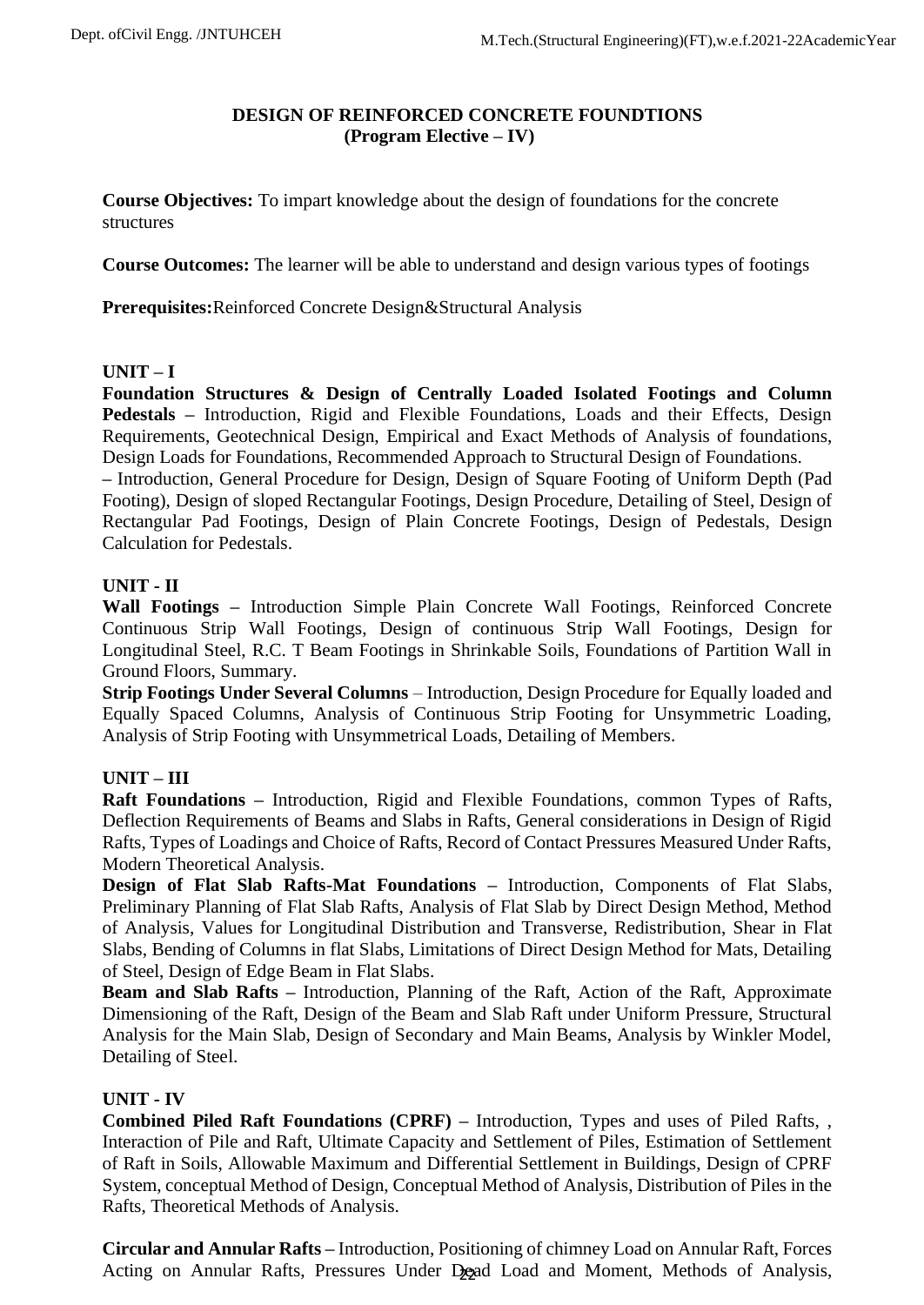Conventional Analysis of Annular Rafts, Analysis of Ring Beams Under circular Layout of Columns, Analysis of Ring Beam Transmitting Column Load to Annular Rafts, Detailing of Annular Raft Under Columns of a Circular Water Tank.

# **UNIT – V**

**Under-reamed Pile Foundations –** Introduction, Safe Loads on Under-reamed Piles, Design of Under-reamed Pile Foundation for Load Bearing Walls of Buildings, Design of Grade Beams, Design of Under-reamed Piles Under Columns of Buildings, Use of Under-reamed Piles for Expansive Soils.

**Design of cantilever and Basement Retaining Walls –** Introduction, Earth Pressure and Rigid Walls, Calculation of Earth Pressure on Retaining Walls, Design of Rigid Walls, Design of Ordinary R.C. cantilever Walls, Design of cantilever Walls without Toe, Design of Basement Walls, Calculation of Earth Pressures in Clays, Design of Free Standing Basement Walls.

- 1. Design of Reinforced Concrete Foundations P.C Varghese, PHI Learning Private Limited., New Delhi.
- 2. Design of Reinforced Concrete Structures by N.Subramaniam- Oxford University.
- 3. Reinforced Concrete Design by Unnikrishna Pillai and Devdas Menon, Tata Mc Graw Hill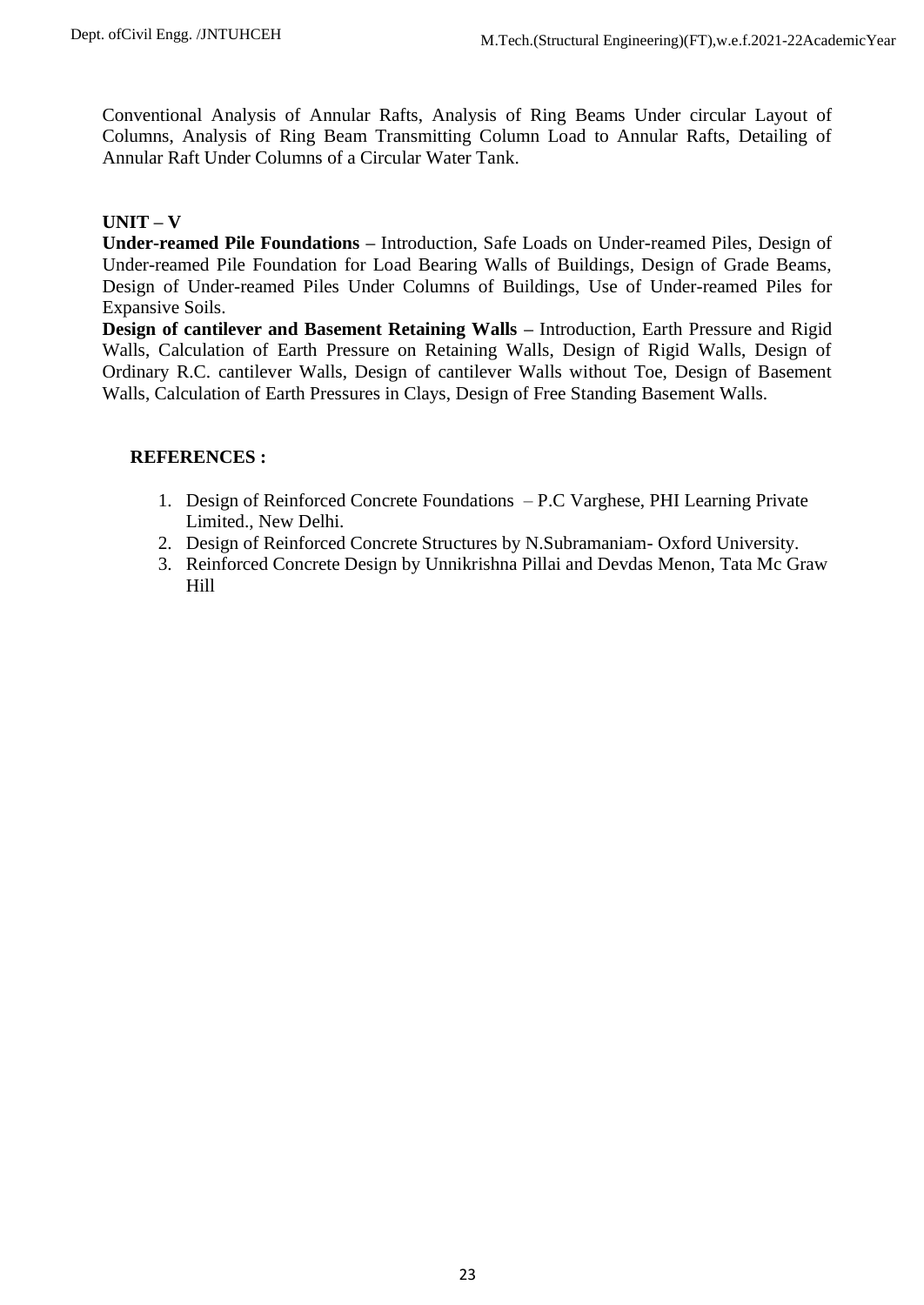# **3 0 0 3**

# **DESIGN OF BRIDGES (Program Elective – IV)**

## **Course Objectives:**

To impart knowledge about different types of bridges, their analysis and design for combination of different loading condition as per codal provisions.

## **Course Outcomes:**

The learner will be in a position to understand and design different types of bridges.

**Prerequisites:** Structural Analysis I &II, Reinforced Concrete Design

## **UNIT I.**

Concrete Bridges: Introduction-Types of Bridges-Economic span length-Types of loading-Dead load-live load-Impact Effect-Centrifugal force-wind loads-Lateral loads-Longitudinal forces-Seismic loads- Frictional resistance of expansion bearings-Secondary Stresses-Temperature Effect-Erection Forces and effects-Width of roadway and footway-General Design Requirements.

Solid slab Bridges: Introduction-Method of Analysis and Design.

## **UNIT II.**

RCC Girder Bridges:Introduction-Method of Analysis and Design-Courbon's Theory, Grillage analogy

# **UNIT III**

Box Culverts: - Single Cell Box Culvert – Design Loads, Design Moments, Shears and Thrusts. Design of Critical sections.

# **UNIT IV.**

Pre-Stressed Concrete Bridges: Basic principles-General Design requirements-Mild steel reinforcement in prestressed concrete member-Concrete cover and spacing of pre-stressing steel-Slender beams-Composite Section-Propped-Design of Propped Composite Section-Unpropped composite section-Two-stage Prestressing-Shrinking stresses-General Design requirements for Road Bridges.

## **UNIT V.**

Sub-structure of bridges: Substructure- Beds block-Piers- Pier Dimensions- Design loads for piers-Abutments- Design loads for Abutments.

## **References**

- 1. Design of Concrete Bridges by M.G.Aswani, V.N.Vazirani and M.M.Ratwani.
- 2. Bridge Deck Behaviour by E.C.Hambly.
- 3. Concrete Bridge Design and Practice by V.K.Raina.
- 4. Essentials of Bridge Engineering by Johson Victor, Oxford & IBH
- 5. Design of Bridges by V.V.sastry, Dhanpat Rai & Co.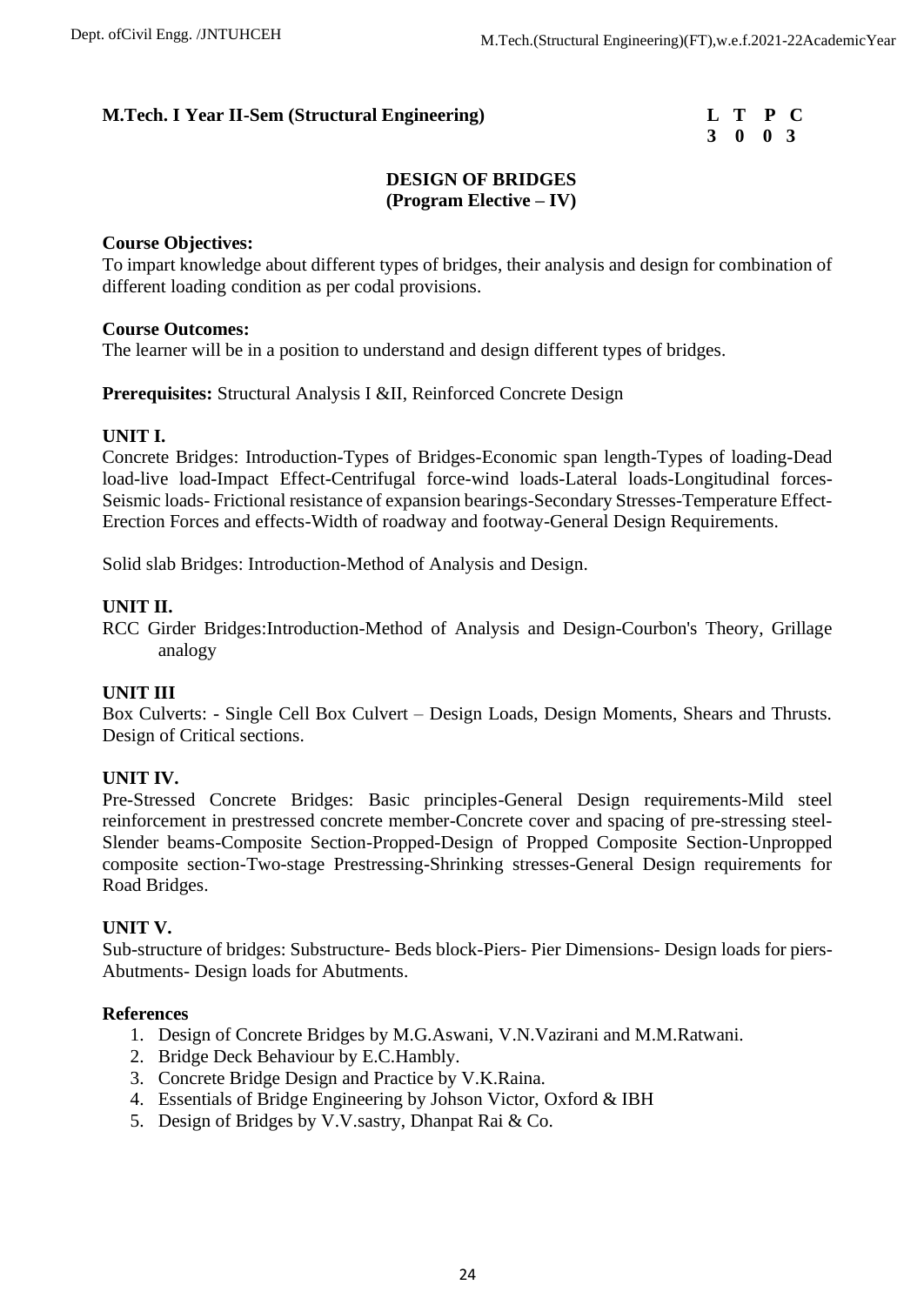# **0 0 4 2**

# **NUMERICAL ANALYSIS LAB**

**Course Objectives:** To impart knowledge about using the MAT lab for solving the problems

**Course Outcomes:** At the end of the course, students will be able to

- 1. Understand the Matlab interface for numerical calculations
- 2. Hands on practice of programme interface on elemental structural analysis

**Pre requisites:** Numerical Methods

## **Syllabus Contents:**

- 1. Introduction &Working with the MATLAB user interface
- 2. Exercise on Basic Mathematics(Mathematical and logical operators & Solving arithmetic

equations,Matrix Operations &Trigonometric functions)**(2 weeks)**

- 3. Exercise on Loops , Conditional Statements& Functions**(2 weeks)**
- 4. Exercise on plotting graphs (Plot labeling, curve labeling and editing, 2D &3D Plots)

# **(2 weeks)**

- 5. Exercise on Differentiation& Integration Problem
- 6. Exercise on Differential Equations
- 7. Exercise on Gaussian Elimination Method
- 8. Exercise on Solving of Polynomial Equations (Bisection,Newton-Raphson method etc)
- 9. Program on Stiffness Matrix Calculations for Finite Elements ( 1D-Bar,beam & others)
- 10. Introduction to Finite Difference Method for a beam problem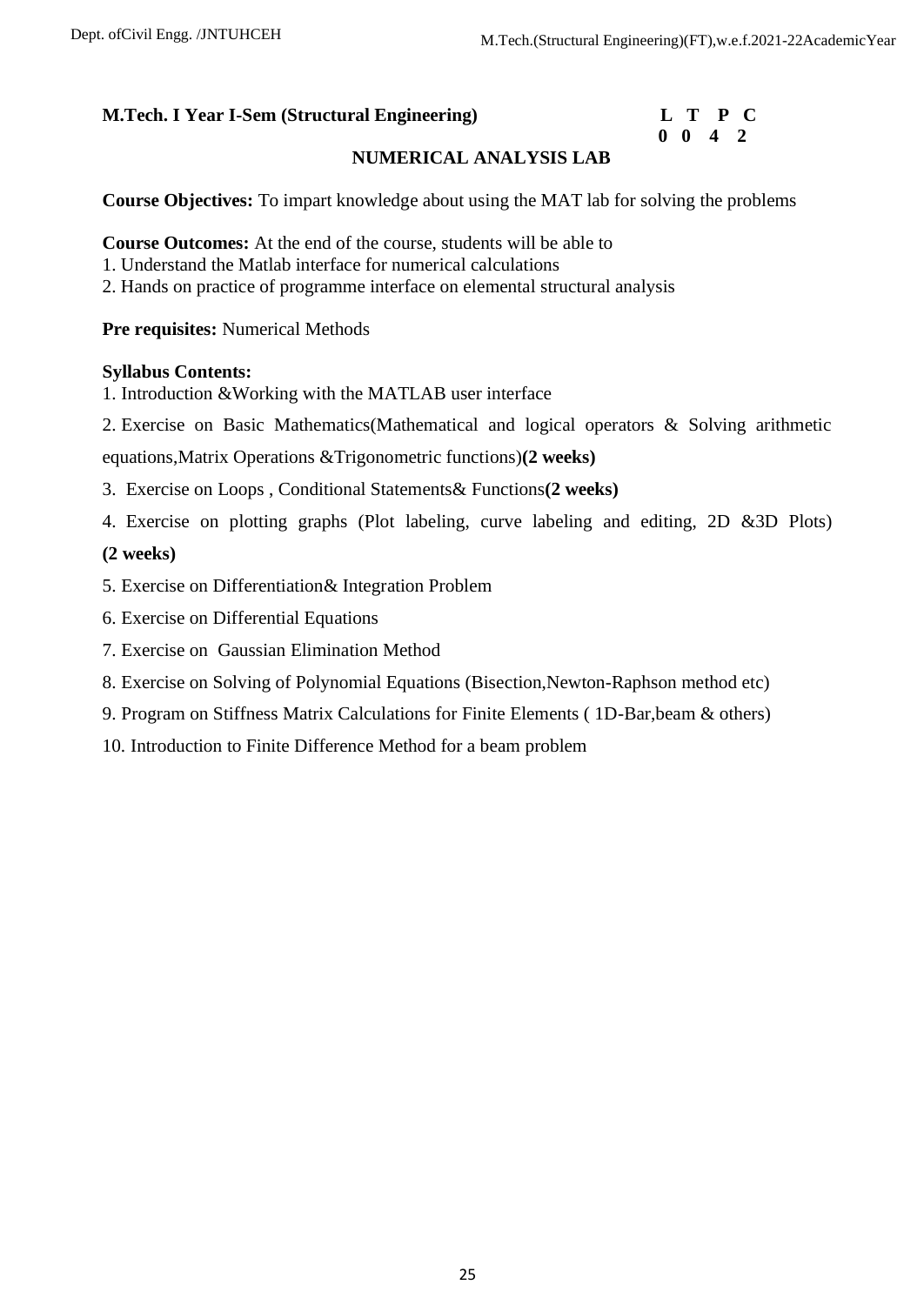# **0 0 4 2**

# **ADVANCED STRUCTURAL DESIGN LABORATORY**

**Course Objectives:** To understand thebasis of modeling the structure in the relevant software and design it.

**Course Outcomes:** At the end of the course, students will be able to Analyze and Design a High Rise Multi-Storey Buildings & other Structures

**Pre requisites:** RCC and Steel design

## **List of Experiments**

- 1. Analysis of a Bridge Deck by Grillage Analogy (2 Sessions)
- 2. Analysis and Design of a PEB Structure (2 Sessions)
- 3. Analysis and design of a Gantry Girder ( 2 sessions)
- 4. Analysis and design of a High Rise M.S Building (2 sessions)
- 5. Analysis and design of a HR Multistorey Building with & without shear wall (2 sessions)
- 6. Analysis and design of a HR Multistorey Building with Flat Slab System (2 sessions)
- 7. Analysis and design of Flat Slab Raft foundation( 2 sessions)
- 8. Analysis and design of Beam Slab Raft foundation (2 sessions).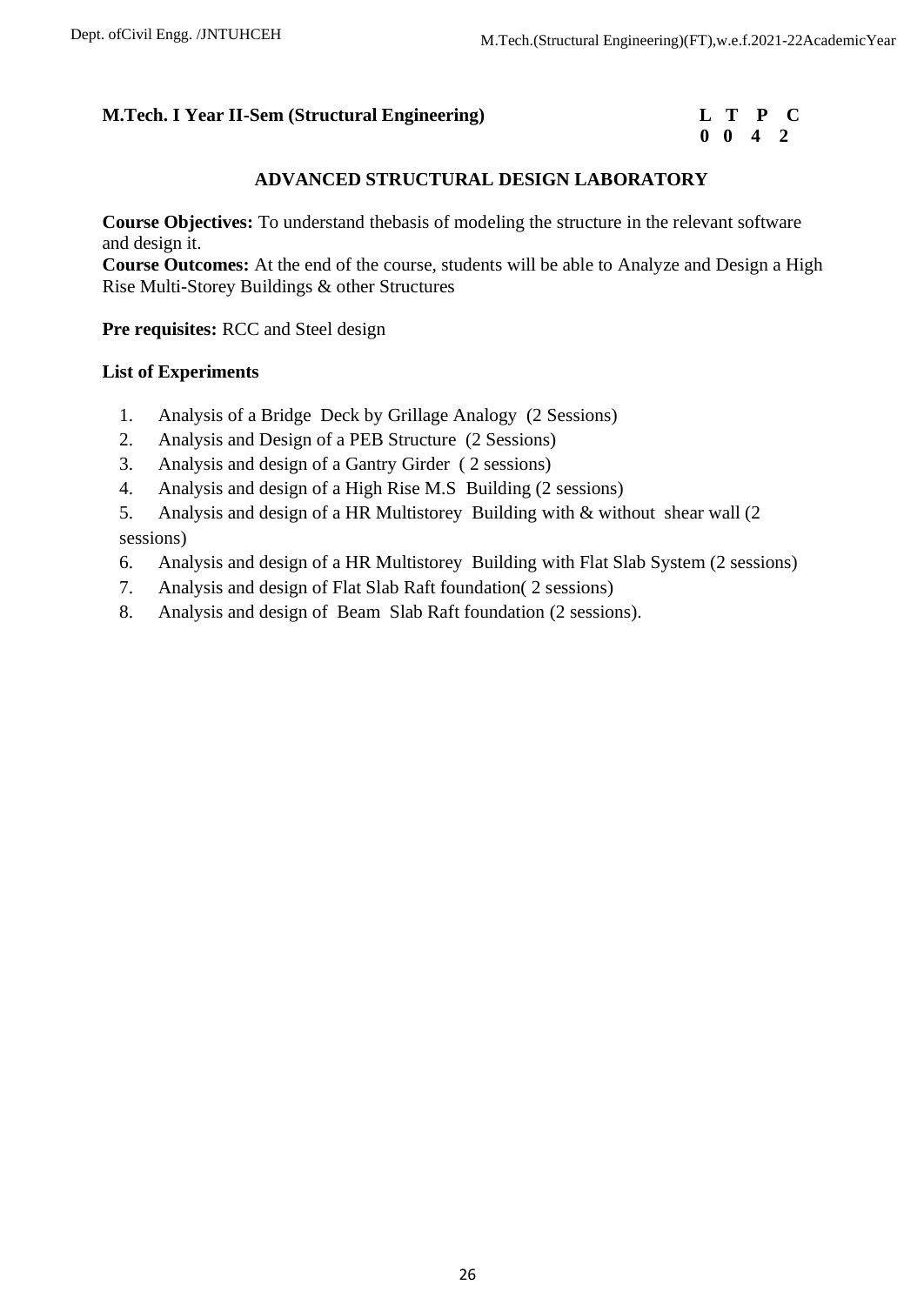# **3 0 0 3**

# **EARTHQUAKE RESISTANT DESIGN OF BUILDINGS (Program Elective – V)**

## **Objectives:**

To impart knowledge on the seismology and behavior of buildings during earthquakes.

**Outcomes :** The learner will be able to analyse and design buildings to resist seismic forces.

**Prerequisites :** Structural Dynamics, Reinforced Concrete Design

## **UNIT - I**

Engineering Seismology: Earthquake phenomenon cause of earthquakes-Faults- Plate tectonics-Seismic waves- Terms associated with earthquakes-Magnitude/Intensity of an earthquake-scales-Energy released-Earthquake measuring instruments-Seismoscope, Seismograph, accelerograph-Characteristics of strong ground motions- Seismic zones of India.

Introduction-Functional planning-Continuous load path-Overall form-simplicity and symmetryelongated shapes-stiffness and strength - Seismic design requirements-regular and irregular configurations-basic assumptions.

# **UNIT - II**

Conceptual Design - Horizontal and Vertical Load Resisting Systems - System and Members for Lateral Loads and High Rise / Tall Structures.

Twisting of Buildings – Flexible Building and Rigid Building Systems.

Strength and Stiffness – Ductility – Definition – Ductility Relationships – Choice of construction Materials – Unconfined Concrete & Confined Concrete - Design Earthquake Loads – Basic Load Combinations – Permissible Stresses.

Seismic Methods of Analysis – Static Method – Equivalent Lateral Force Method. Dynamic Analysis – Response Spectrum Method.

# **UNIT - III**

Introduction to Earthquake Resistant Design – Seismic Design Requirements and Methods.

RC Buildings – IS Code based Method.- Vertical Irregularities – Mass Irregularity Torsional Irregularity - Plan Configuration Problem - Design Lateral Force, Base Shear Evaluation – Lateral Distribution of Base Shear – Structural Walls Strategies and the Location of Structural Walls – Sectional Shapes – Behaviour of Unreinforced and Reinforced Masonry Walls – Behaviour of Walls Box Action and Bands – Behaviour of infill Walls - Non Structural Elements – Failure Mechanism of Nonstructural Elements – Effects of Nonstructural Elements on Structural System – Analysis – Prevention of Damage to Nonstructural Elements – Isolation of Non-Structures.

# **UNIT - IV**

**Design of Shear walls:** Classification according to Behavior, Loads in Shear walls, Design of Rectangular and Flanged Shear walls, Derivation of Formula for Moment of Resistance of Rectangular Shear walls – Behaviour of Coupled Shear Walls.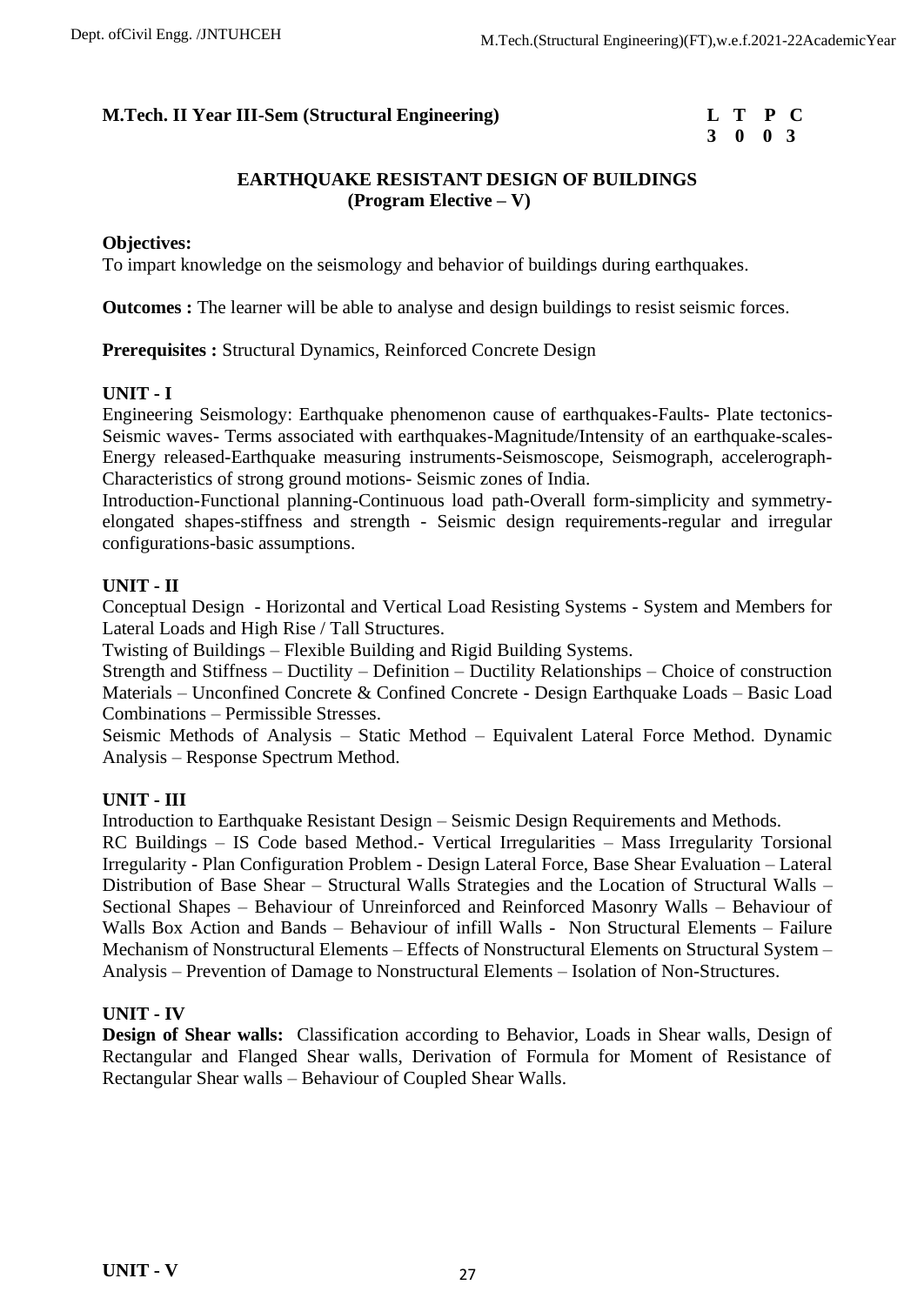**Ductility Considerations in Earthquake Resistant Design of RC Buildings**: Introduction-Impact of Ductility- Requirements for Ductility- Assessment of Ductility- Factors affecting Ductility- Ductile detailing considerations as per IS 13920. Behavior of beams, columns and joints in RC buildings during earthquakes-Vulnerability of open ground storey and short columns during earthquake.

Capacity Based Design: Introduction to Capacity Design, Capacity Design for Beams and Columns-Case studies.

# **REFERENCES :**

- 1. Earthquake Resistant Design of structures S. K. Duggal, Oxford University Press
- 2. Earthquake Resistant Design of structures Pankaj Agarwal and Manish Shrikhande, Prentice Hall of India Pvt. Ltd.
- 3. Seismic Design of Reinforced Concrete and Masonry Building T. Paulay and M.J.N. Priestly, John Wiley & Sons
- 4. Masory and Timber structures including earthquake Resistant Design –Anand S.Arya, Nem chand & Bros
- 5. Earthquake –Resistant Design of Masonry Building –Miha Tomazevic, Imperial college Press.
- 6. Design of Reinforced Concrete Structures by N.Subramanian, Oxford University Press.
- 7. Earthquake Tips Learning Earthquake Design and Construction C.V.R. Murty

## **Reference Codes:**

- 1. IS: 1893 (Part-1) -2016. "Criteria for Earthquake Resistant Design of structures." B.I.S., New Delhi.
- 2. IS:4326-1993, " Earthquake Resistant Design and Construction of Building", Code of Practice B.I.S., New Delhi.
- 3. IS:13920-2016, " Ductile detailing of concrete structures subjected to seismic force" Guidelines, B.I.S., New Delhi.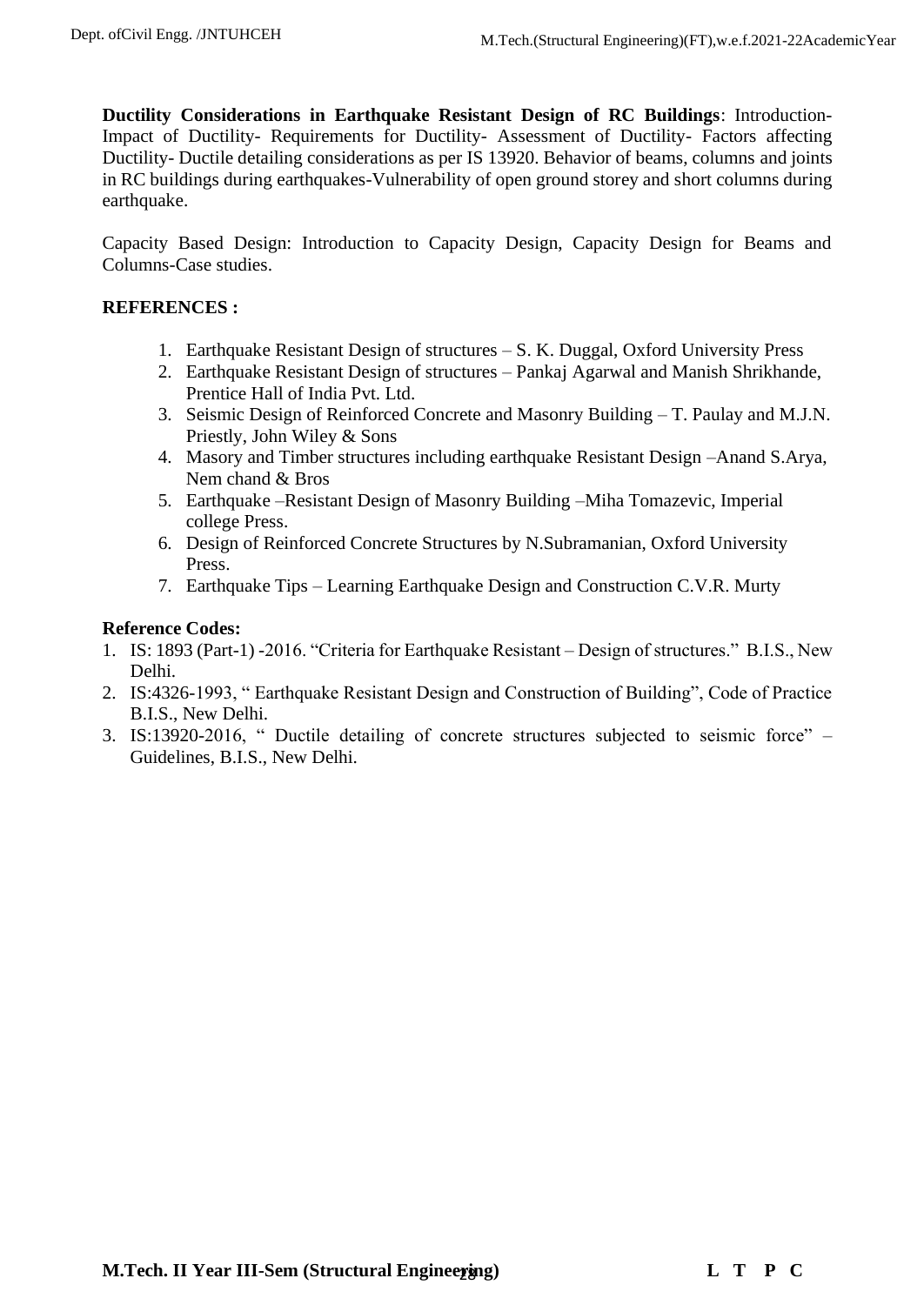## **PRE-ENGINEERED BUILDINGS (Program Elective – V)**

#### **Course Objectives:**

To impart knowledge about pre engineered structures their analysis and design for different conditions **Course Outcomes:** 

The learner will be able to understand and design various components of pre engineered buildings and will be able to analyze and design the pre engineered buildings

**Prerequisites :**Design of Steel Structures & Structural Analysis

#### **UNIT-I:**

**INTRODUCTION TO PRE-ENGINEERED BUILDINGS:** Introduction – History - Advantages of PEB - Applications of PEB – Materials used for manufacturing of PEB. Difference between Conventional Steel Buildings and Pre-Engineered buildings.

#### **UNIT-II:**

**PRE-ENGINEERED BUILDING COMPONENTS**: Primary System: Main frames, Gable End Frame - Secondary frame system: Sizes and Properties of Purlins & Girts – Bracing System: Rod, angle, Portal, Pipe bracing – Sheeting and Cladding: Roof Sheeting and Wall sheeting – Accessories: Turbo Ventilators, Ridge vents, Sky Lights, Louvers, Insulation, Stair cases,Design of PEB frame under the influence of Dead, Live, Collateral, Wind, Seismic and Other applicable Loads. Serviceability Limits as per code.,Design Parameters of PEB Frames - Depth of the section, Depth to Flange width ratios, Thickness of Flange to thickness of Web ratio.  $d/t_w$ , bf/ $t_f$  ratios of sections as per IS code. Section Sizes as per Manufacturing Limitations, Analysis and Design of Rigid Frames.

#### **UNIT-III:**

**PEB FRAME CONNECTION DESIGN METHODOLOGY:** Rigid Frame Moment Connection, Shear Connection, High strength bolts & grades, Lever arm, bolt Patten its effect on connection design, thickness of connection plate, Selection of governing forces for connection design.

#### **UNIT-IV:**

**MEZZANINE FLOOR SYSTEMS:** Design of Mezzanine Beams, Columns and joists – Mezzanine decking, Different types of Mezzanine Floor systems – Grating, Chequered plate and Rigid floor System, Types of base plate Pinned , Fixed, strength bolts, different types of bolts & grades, Lever arm, bolt Patten its effect on connection design, thickness of connection plate, base plate size, Selection of governing forces for base connection design & Anchor bolt.

#### **UNIT-V:**

**ANALYSIS AND DESIGN OF PRE-ENGINEERED BUILDINGS:** 2D and 3D Modelling of Portal Frames, Optimization Techniques, Comparison of software output with manual calculations. Design of Cold Formed Sections i.e., Purlins and Girts, Design of Roof Sheeting , trapezoidal , Standing seam sheeting, Welding technology, Manufacturing process , Erection Procedures

- 1. Pre-Engineered Steel Building, K.S. Vivek and P.Vyshnavi, LAP Lamdert Academic Publishing.
- 2. Metal building systems: Design and Specifications, Third edition, Alexander Newman, McGraw- Hill Education.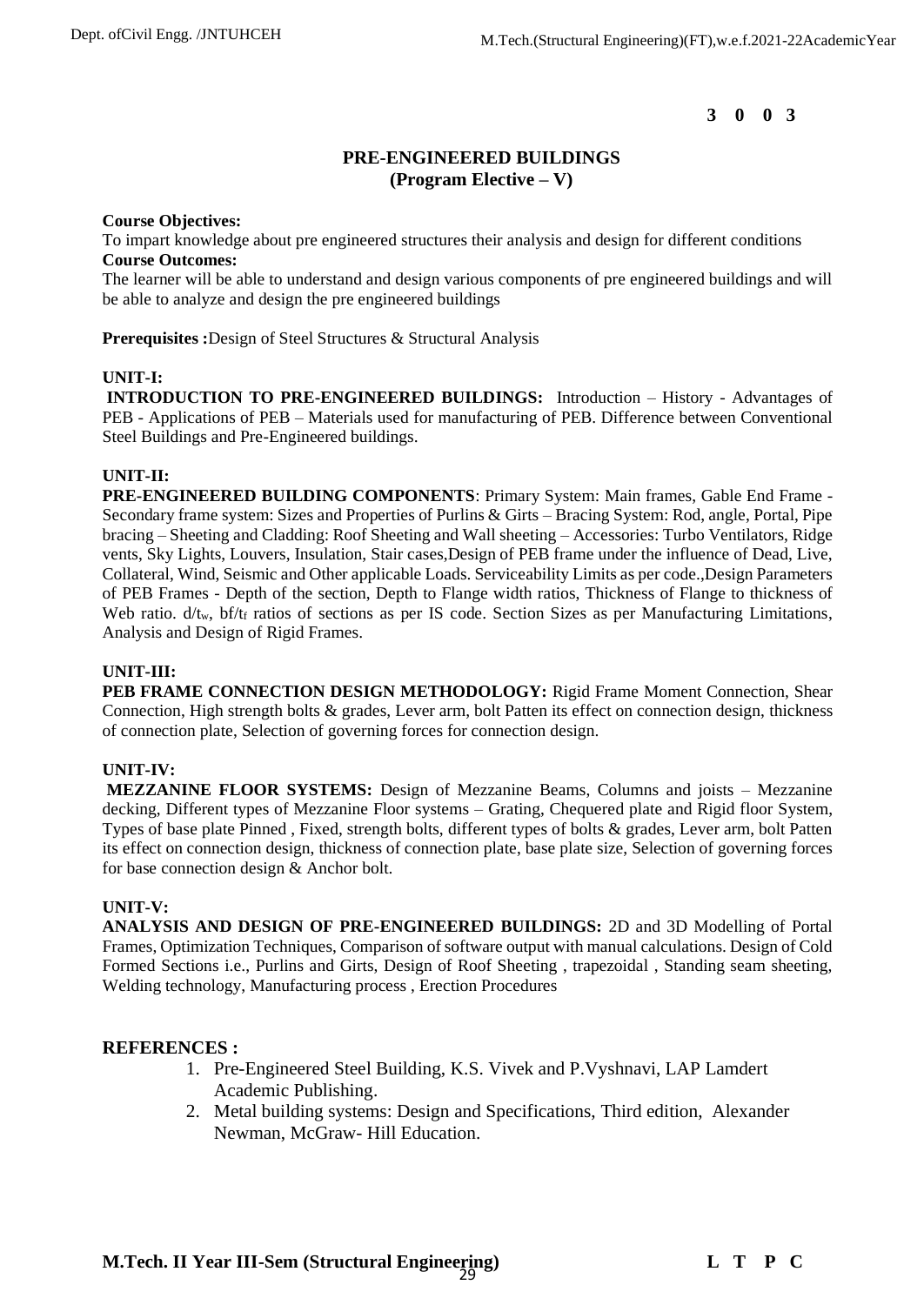# **REHABILITATION AND RETROFITTING OF STRUCTURES (Program Elective – V)**

## **Objectives:**

To impart knowledge about different types of determination of structures testing the structures for the deterioration of structures testing the structures for the diagnosis defects and different types of repairing methods.

**Course Outcomes:** After studying this course, students will be able to:

- Understand the cause of deterioration of concrete structures.
- Able to assess the damage for different type of structures
- Summarize the principles of repair and rehabilitation of structures
- Recognize ideal material for different repair and retrofitting technique

**Prerequisites:**Reinforced Concrete Design, Steel Design, Concrete Technology

# **UNIT – I**

Introduction – Definition of Repair, Retrofitting, Strengthening and rehabilitation, Deterioration of Structures – Distress in Structures – Causes and Prevention, Mechanism of Damage – Types of Damage, Physical and Chemical Causes of deterioration of concrete structures, Evaluation of structural damages to the concrete structural elements due to earthquake

# **UNIT – II**

**Corrosion of Steel Reinforcement** – Causes – Mechanism and Prevention. Damage of Structures due to Fire – Fire Rating of Structures – Phenomena of Desiccation, Damage Assessment,Purpose of assessment, Rapid assessment, Investigation of damage, Evaluation of surface and structural cracks, Damage assessment procedure, destructive, non-destructive and semi destructive testing systems,**I**nfluence on Serviceability and Durability,Effects due to climate, temperature, chemicals, wear and erosion, Design and construction errors, corrosion mechanism, Effects of cover thickness and cracking, methods of corrosion protection, corrosion inhibitors, corrosion resistant steels, coatings, and cathodic protection.

# **UNIT – III**

**Maintenance and Retrofitting Techniques:**Definitions: Maintenance, Facts of Maintenance and importance of Maintenance Need for retrofitting, retrofitting of structural members i.e., column and beams by Jacketing technique, Externally bonding(ERB) technique, near surface mounted (NSM) technique, External post- tensioning, Section enlargement and guidelines for seismic rehabilitation of existing building, Inspection and Testing – Symptoms and Diagnosis of Distress - Damage assessment – NDT.

# **UNIT – IV**

Repair of Structure – Common Types of Repairs – Repair in Concrete Structures – Repairs in Under Water Structures – Guniting – Shot Create – Underpinning. Strengthening of Structures – Strengthening Methods – Retrofitting – Jacketing.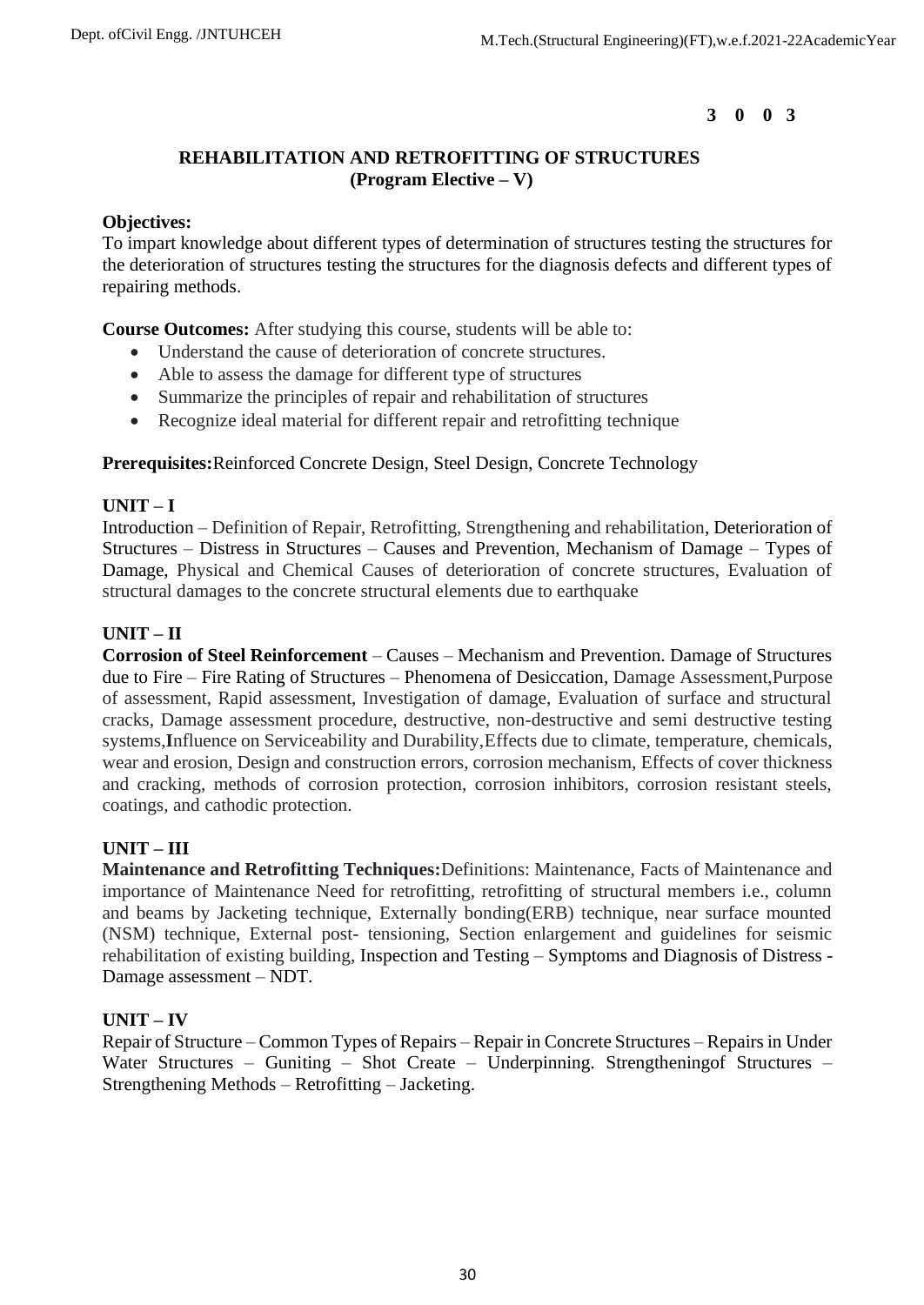# **UNIT – V**

**Materials for Repair and Retrofitting:**Artificial fibre reinforced polymer like CFRP, GFRP, AFRP and natural fiber like Sisal and Jute. Adhesive like, Epoxy Resin, Special concretes and mortars, concrete chemicals, special elements for accelerated strength gain, Techniques for Repair: Rust eliminators and polymers coating for rebar during repair foamed concrete, mortar and dry pack, vacuum concrete, Gunite and Shot Crete Epoxy injection, Mortar repair for cracks, shoring and underpinning.Health Monitoring of Structures – Use of Sensors – Building Instrumentation.

- 1. Concrete Technology by A.R. Santakumar, Oxford University press
- 2. Defects and Deterioration in Buildings, E F & N Spon, London
- 3. Non-Destructive Evaluation of Concrete Structures by Bungey Surrey University Press
- 4. Maintenance and Repair of Civil Structures, B.L. Gupta and Amit Gupta, Standard Publications.
- 5. Concrete Repair and Maintenance Illustrated, RS Means Company Inc W. H. Ranso, (1981)
- 6. Building Failures : Diagnosis and Avoidance, EF & N Spon, London, B. A. Richardson, (1991).
- 7. "Deterioration, Maintenance and Repair of Structures ", Sidney, M. Johnson
- 8. "Concrete Structures Materials, Maintenance and Repair"- Denison Campbell, Allen & Harold Roper, Longman Scientific and Technical.
- 9. "Learning for failure from Deficiencies in Design, Construction and Service" R.T.Allen and S.C. Edwards, "Repair of Concrete Structures"-Blakie and Sons Raiker R.N., - R&D Center (SDCPL).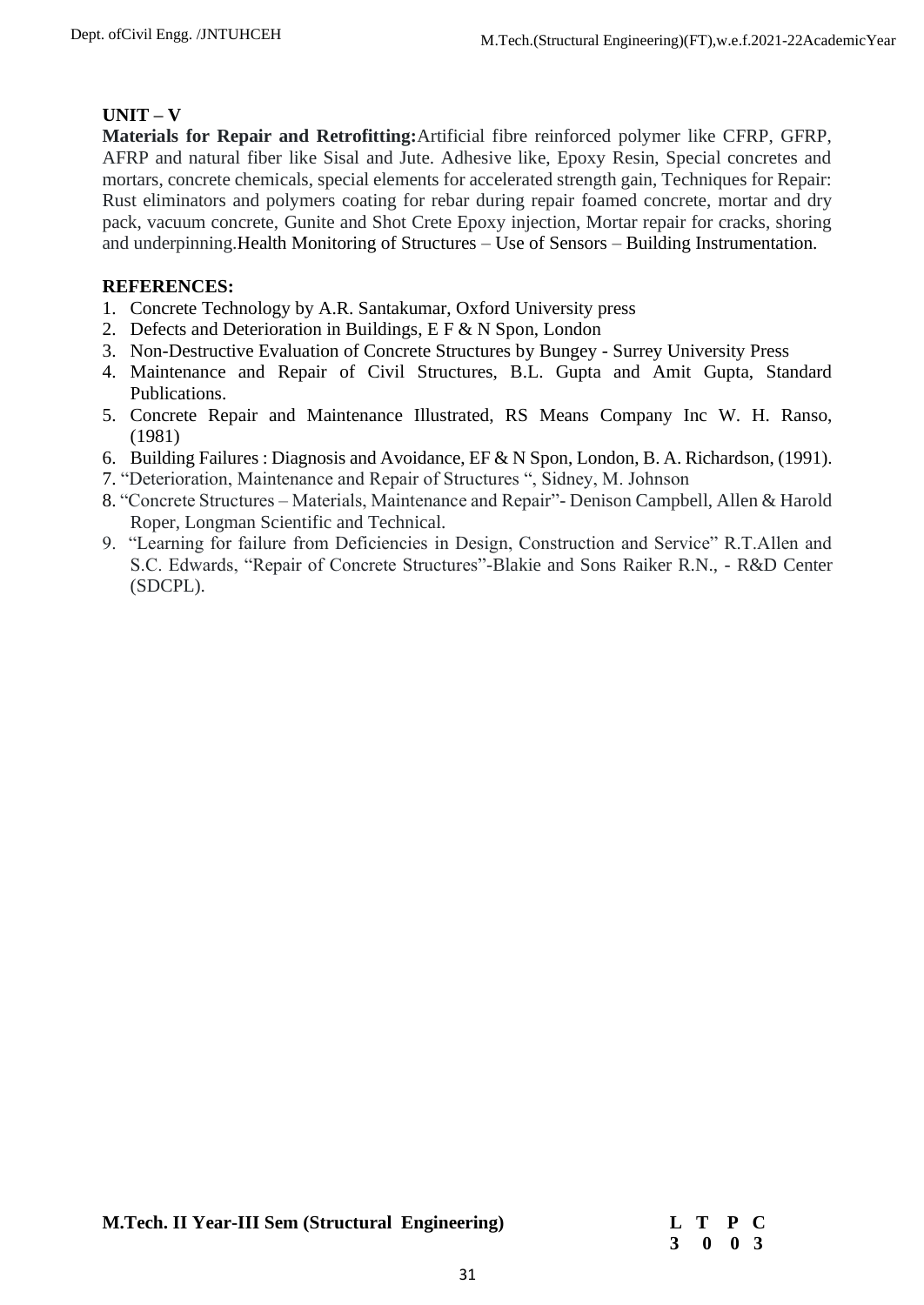# **GREEN BUILDING TECHNOLOGY (OPEN ELECTIVE)**

### **Course Objectives:**

- Exposure to the green building concepts and their significance.
- Understand the judicious use of energy and its management.
- Enhance awareness of end-user energy requirements in the society.
- Develop suitable technologies for energy management.

#### **Course Outcomes:**

After completing this course, the student will

- 1. Understand the fundamentals of energy use and energy processes in building.
- 2. Identify the energy requirement and its management.
- 3. Know the Sun-earth relationship vis-a-vis its effect on climate.
- 4. Be acquainted with the end-user energy requirements.
- 5. Be familiar with the audit procedures of energy

## **UNIT-I**

Overview of the significance of energy use and energy processes in building - Indoor activities and environmental control - Internal and external factors on energy use and the attributes of the factors - Characteristics of energy use and its management - Macro aspect of energy use in dwellings and its implications.

# **UNIT-II**

Indoor environmental requirement and management - Thermal comfort - Ventilation and air quality – Air-conditioning requirement - Visual perception - Illumination requirement - Auditory requirement.

## **UNIT-III**

Climate, solar radiation and their influences - Sun-earth relationship and the energy balance on the earth's surface - Climate, wind, solar radiation, and temperature - Sun shading and solar radiation on surfaces - Energy impact on the shape and orientation of buildings.

## **UNIT-IV**

End-use, energy utilization and requirements - Lighting and day lighting - End-use energy requirements - Status of energy use in buildings Estimation of energy use in a building. Heat gain and thermal performance of building envelope - Steady and non-steady heat transfer through the glazed window and the wall - Standards for thermal performance of building envelope - Evaluation of the overall thermal transfer.

## **UNIT-V**

Energy management options - Energy audit and energy targeting - Technological options for energy management.

## **Suggested Readings***:*

- 1. Bryant Edwards (2005): Natural Hazards, Cambridge University Press, U.K.
- 2. Carter, W. Nick, 1991: Disaster Management, Asian Development Bank, Manila.
- 3. Sahni, Pardeep et.al. (eds.) 2002, Disaster Mitigation Experiences and Reflections,
- 4. Prentice Hall of India, New Delhi.
- 5. Bryant Edwards (2005): Natural Hazards, Cambridge University Press, U.K.

| <b>M.Tech. II Year III-Sem (Structural Engineering)</b> | L T P C |  |
|---------------------------------------------------------|---------|--|
|---------------------------------------------------------|---------|--|

# **0 0 20 10**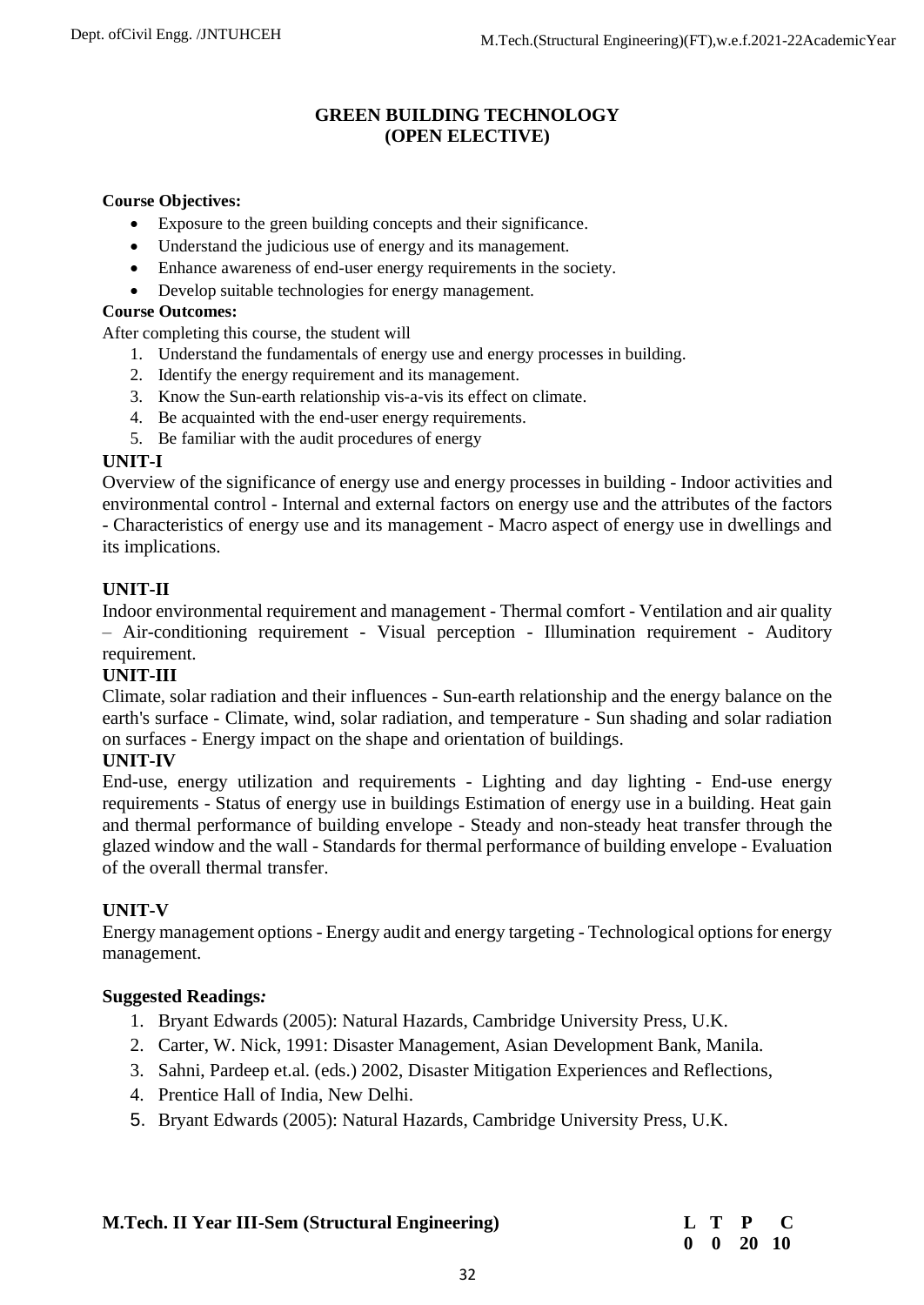# **DISSERTATION PHASE – I**

### **Course Outcomes**:

- 1 At the end of the course, the student will be able to:
- 2. Identify structural engineering problems reviewing available literature.
- 3. Identify appropriate techniques to analyze complex structural systems.
- 4. Apply engineering and management principles through efficient handling of project

#### **Syllabus Contents:**

Dissertation-I will have mid semester presentation and end semester presentation. Mid semester presentation will include identification of the problem based on the literature review on the topic referring to latest literature available.

End semester presentation should be done along with the report on identification of topic for the work and the methodology adopted involving scientific research, collection and analysis of data, determining solutions and must bring out individuals contribution.

Continuous assessment of Dissertation – I and Dissertation – II at Mid Sem and End Sem will be monitored by the departmental committee.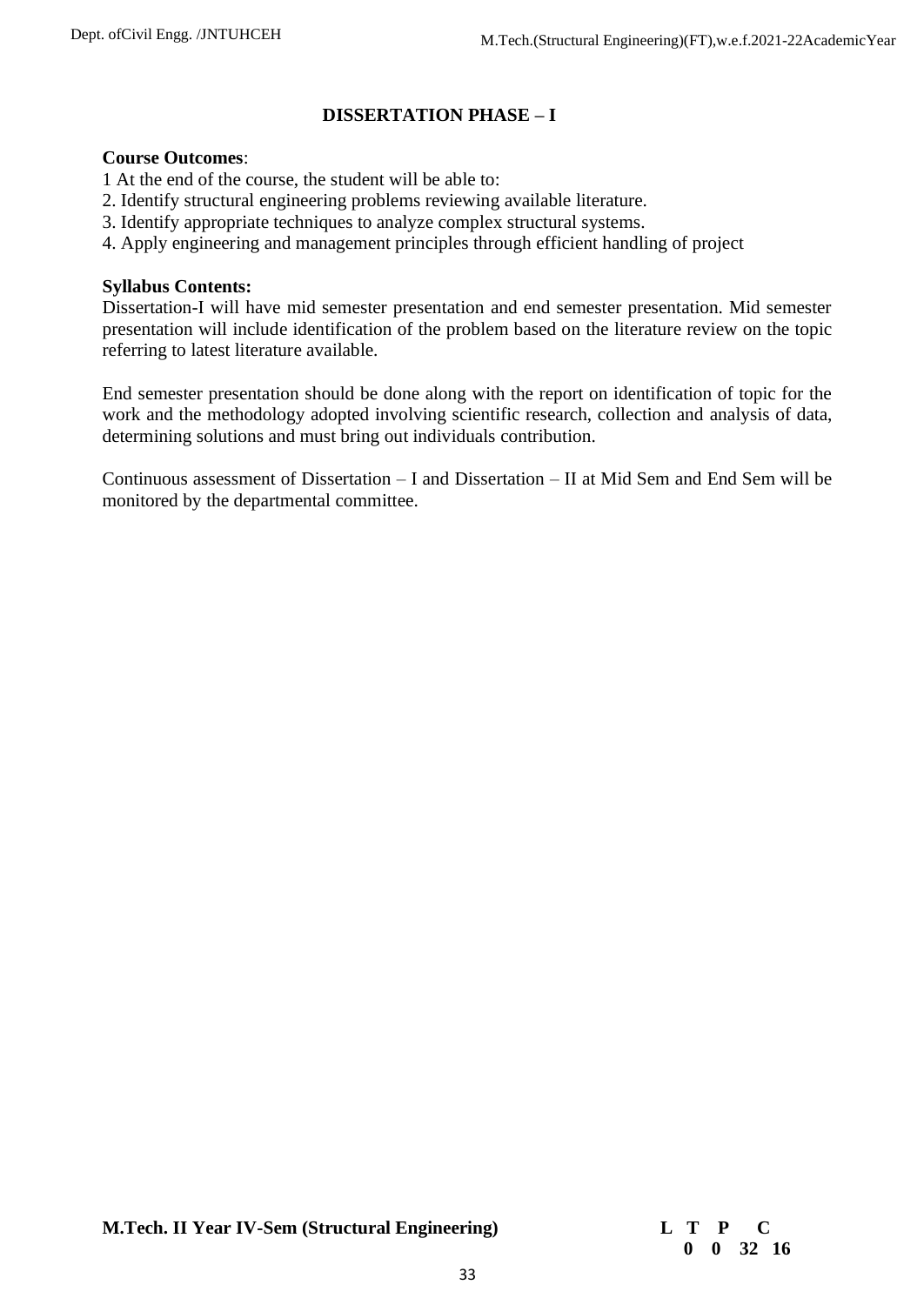# **DISSERTATION PHASE – II**

**Course Outcomes**: At the end of the course, the student will be able to:

**1.** Solve complex structural problems by applying appropriate techniques and tools.

**2.** Exhibit good communication skill to the engineering community and society.

**3.** Demonstrate professional ethics and work culture.

## **Syllabus Contents:**

Dissertation – II will be extension of the work on the topic identified in Dissertation – I. Continuous assessment should be done of the work done by adopting the methodology decided involving numerical analysis/ conduct experiments, collection and analysis of data, etc. There will be pre submission seminar at the end of academic term. After the approval the student has to submit the detail report and external examiner is called for the viva-voce to assess along

# **Audit Course 1 & 2**

34 1. English for research Paper Writing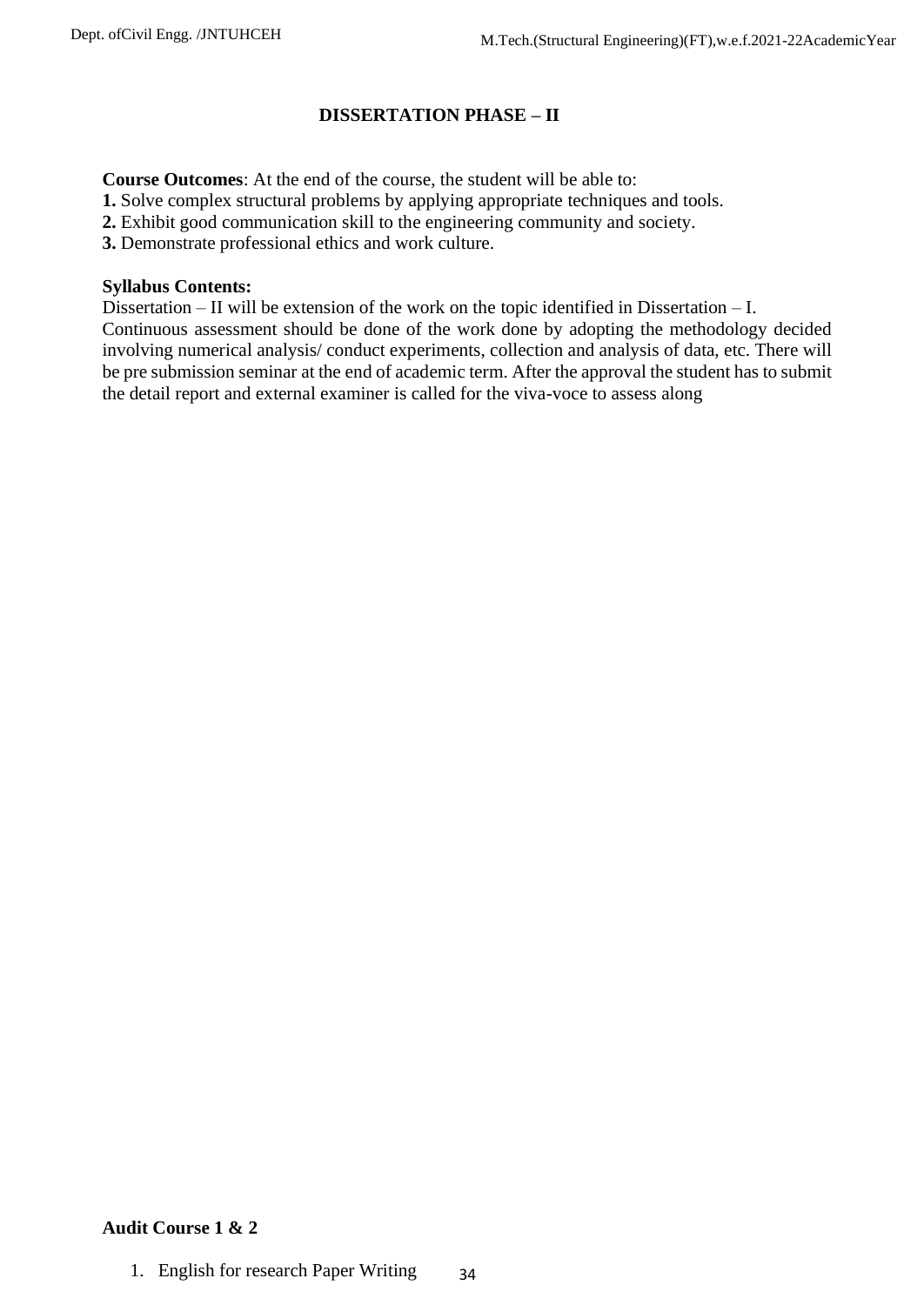- 2. Disaster Management
- 3. Sanskrit for Technical Knowledge
- 4. Value Education
- 5. Constitution of India
- 6. Pedagogy Studies
- 7. Research Methodology and IPR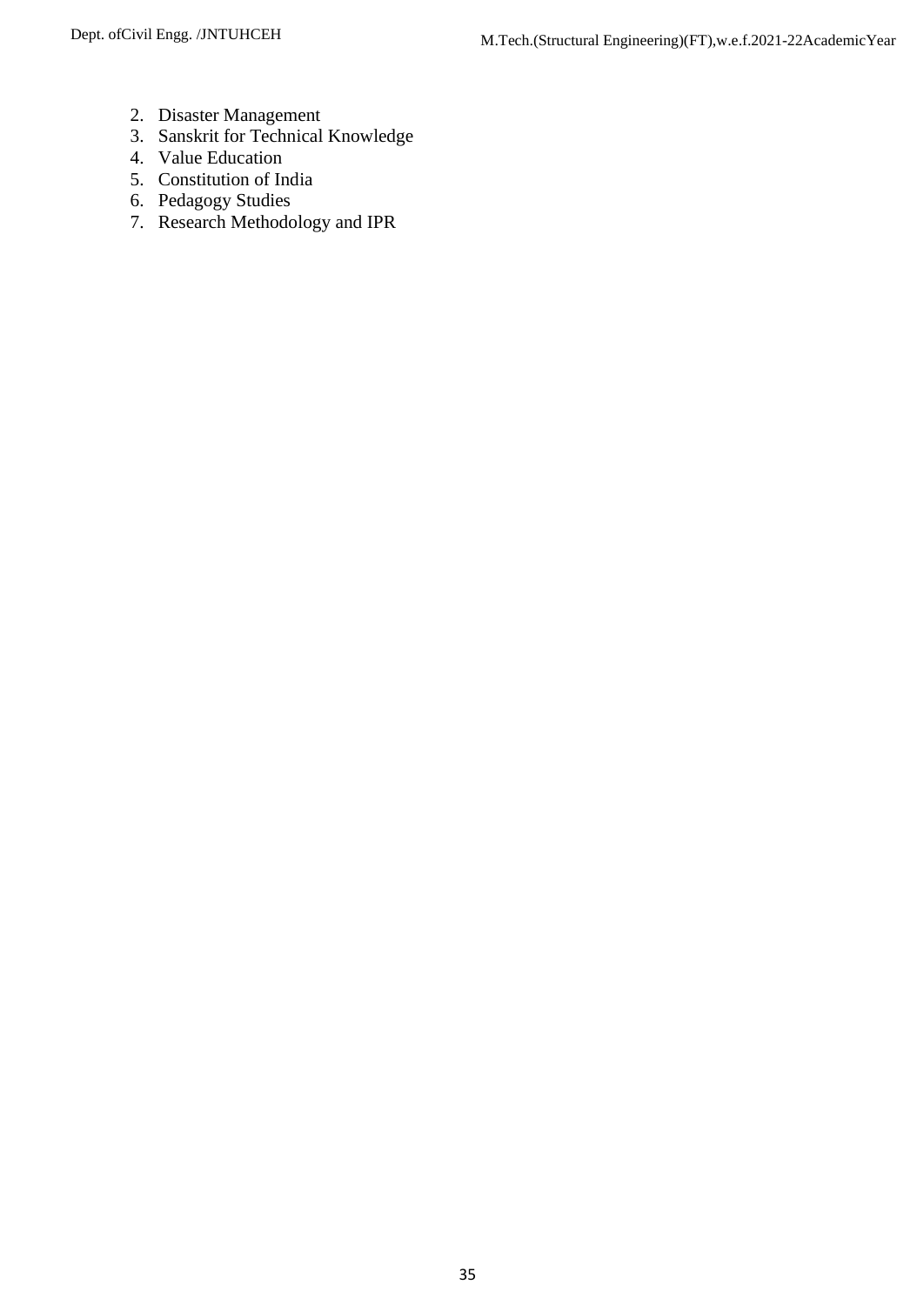

# **ENGLISH FOR RESEARCH PAPER WRITING (AUDIT I and II)**

## **OUTCOME:**

Students will be able to:

- Understand that how to improve your writing skills and level of readability
- Learn about what to write in each section
- Understand the skills needed when writing a Title Ensure the good quality of paper at very first-time submission

## **UNIT- I**

 **Planning and Preparation,** Word Order, Breaking up long sentences, Structuring Paragraphs and Sentences, Being Concise and Removing Redundancy, Avoiding Ambiguity and Vagueness

## **UNIT- II**

 **Clarifying Who Did What,** Highlighting Your Findings, Hedging and Criticising, Paraphrasing and Plagiarism, Sections of a Paper, Abstracts. Introduction

## **UNIT- III**

 **Review of the Literature,** Methods, Results, Discussion, Conclusions, Final Check.

# **UNIT- IV**

 **Key skills are needed when writing a Title**, key skills are needed when writing an Abstract, key skills are needed when writing an Introduction, skills needed when writing a Review of the Literature

# **UNIT- V**

 **Skills are needed when writing the methods**, skills needed when writing the Results, skills are needed when writing the Discussion, and skills are needed when writing the Conclusions

# **UNIT- VI**

 **Useful phrases**, how to ensure paper is as good as it could possibly be the first- time submission

- 1. Goldbort R (2006) Writing for Science, Yale University Press (available on Google Books)
- 2. Day R (2006) How to Write and Publish a Scientific Paper, Cambridge University Press
- 3. Highman N (1998), Handbook of Writing for the Mathematical Sciences, SIAM. Highman'sbook .
- 4. Adrian Wallwork , English for Writing Research Papers, Springer New York Dordrecht Heidelberg London, 2011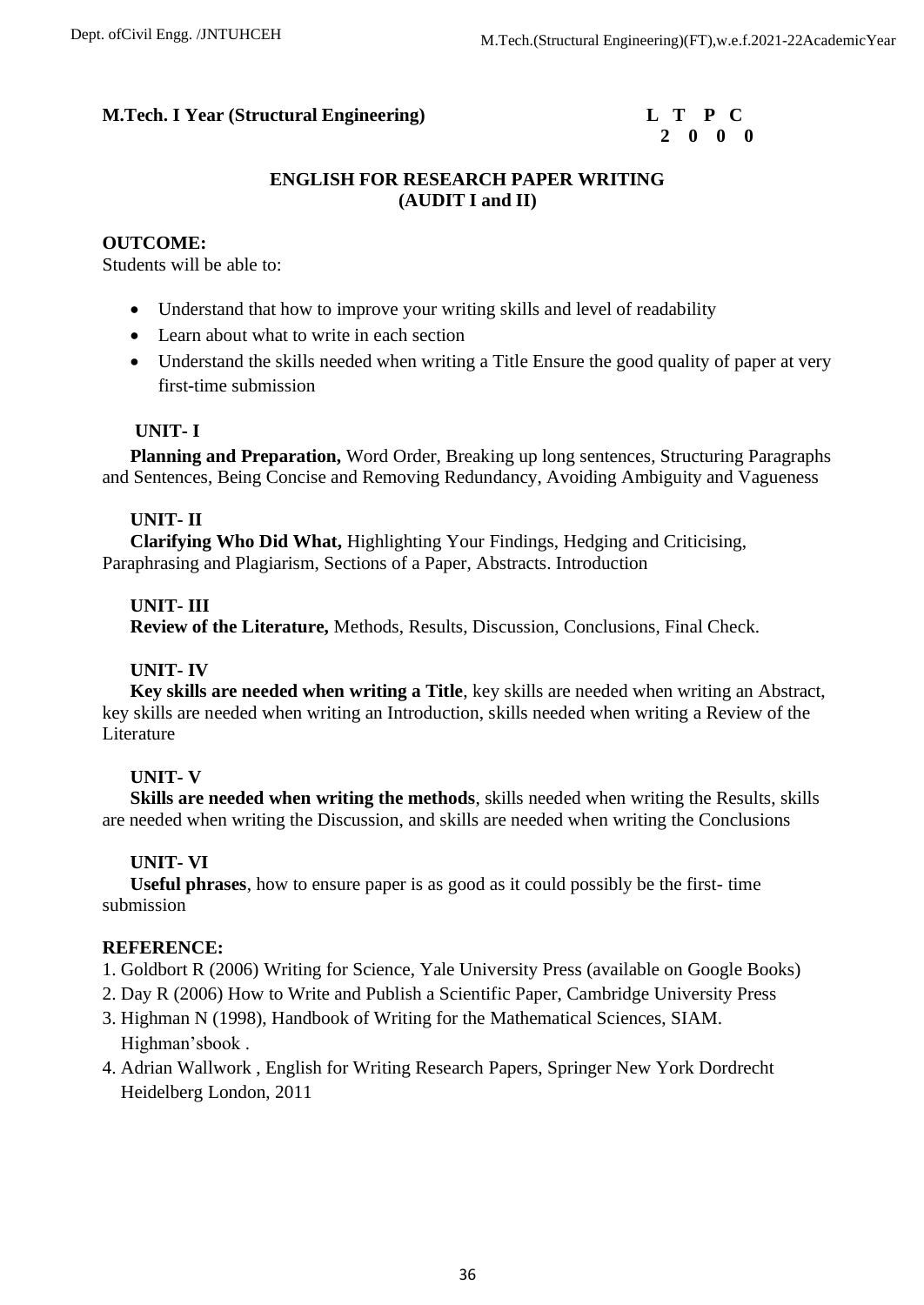**2 0 0 0**

# **DISASTER MANAGEMENT (AUDIT I and II)**

**Course Outcomes:**Students will be able to:

- ➢ Learn to demonstrate a critical understanding of key concepts in disaster risk reduction and humanitarian response.
- ➢ Critically evaluate disaster risk reduction and humanitarian response policy and practice from multiple perspectives.
- ➢ Develop an understanding of standards of humanitarian response and practical relevance in Specific types of disasters and conflict situations.
- $\triangleright$  Critically understand the strengths and weaknesses of disaster management approaches, Planning and programming in different countries, particularly their home country or the countries they work in.

## **UNIT- I**

 **Introduction** Disaster: Definition, Factors And Significance; Difference Between Hazard And Disaster; Natural And Manmade Disasters: Difference, Nature, Types And Magnitude.

## **UNIT- II**

 **Repercussions of Disasters and Hazards**: Economic Damage, Loss of Human And Animal Life, Destruction Of Ecosystem. Natural Disasters: Earthquakes, Volcanisms, Cyclones, Tsunamis, Floods, Droughts and Famines, Landslides and Avalanches, Manmade disaster: Nuclear Reactor Meltdown, Industrial Accidents, Oil Slicks and Spills, Outbreaks of Disease and Epidemics, War and Conflicts.

## **UNIT- III**

 **Disaster Prone Areas in India** Study of Seismic Zones; Areas Prone To Floods and Droughts, Landslides and Avalanches; Areas Prone To Cyclonic and Coastal Hazards with Special Reference to Tsunami; Post-Disaster Diseases and Epidemics

## **UNIT- IV**

 **Disaster Preparedness and Management** Preparedness: Monitoring of Phenomena Triggering A disaster or Hazard; Evaluation of Risk: Application of Remote Sensing, Data from Meteorological and other Agencies, Media Reports governmental and Community Preparedness.

## **UNIT- V**

 **Risk Assessment** Disaster Risk: Concept and Elements, Disaster Risk Reduction, Globaland National Disaster Risk Situation. Techniques of Risk Assessment, Global Co-Operation in Risk assessment and Warning, People's Participation in Risk Assessment. Strategies for Survival

## **UNIT- VI**

 **Disaster Mitigation** Meaning, Concept and Strategies of Disaster Mitigation, Emerging Trends in Mitigation. Structural Mitigation and Non-Structural Mitigation, Programs Of Disaster Mitigation in India.

- 1. R. Nishith, Singh AK, "Disaster Management in India: Perspectives, issues and strategies "New Royal book Company.
- 2. Sahni, Pardeep Et.Al. (Eds.)," Disaster Mitigation Experiences and Reflections", Prentice Hall of India, New Delhi.
- Deep Publication Pvt. Ltd., New Delhi. 37 3. Goel S. L., Disaster Administration and Management Text and Case Studies", Deep &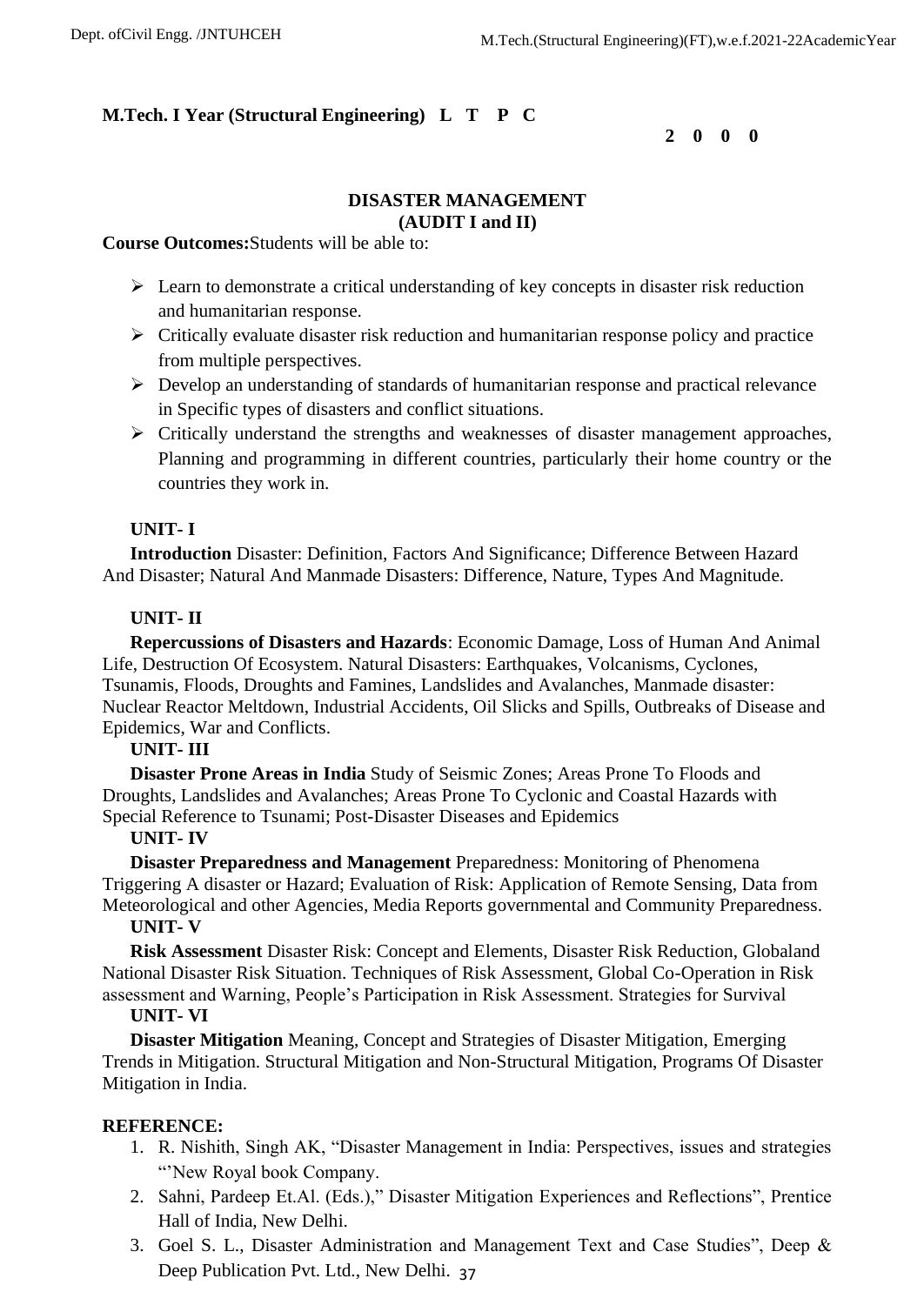# **2 0 0 0**

# **SANSKRIT FOR TECHNICAL KNOWLEDGE (AUDIT I and II)**

# **OUTCOME:**

Students will be able to:

- ➢ To get a working knowledge in illustrious Sanskrit, the scientific language in the world
- ➢ Learning of Sanskrit to improve brain functioning
- $\triangleright$  Learning of Sanskrit to develop the logic in mathematics, science & other subjects enhancing the memory power
- $\triangleright$  The engineering scholars equipped with Sanskrit will be able to explore the huge knowledge from ancient literature

# **UNIT- I**

- Alphabets in Sanskrit,
- Past/Present/Future Tense,
- Simple Sentences

# **UNIT- II**

- Order
- Introduction of roots
- Technical information about Sanskrit Literature

# **UNIT- III**

- Technical concepts of Engineering-Electrical, Mechanical,
- Architecture, Mathematics

- 1. "Abhyaspustakam" Dr.Vishwas, Samskrita-Bharti Publication, New Delhi
- 2. "Teach Yourself Sanskrit" Prathama Deeksha-VempatiKutumbshastri, Rashtriya Sanskrit Sansthanam, New Delhi Publication
- 3. "India's Glorious Scientific Tradition" Suresh Soni, Ocean books (P) Ltd., New Delhi.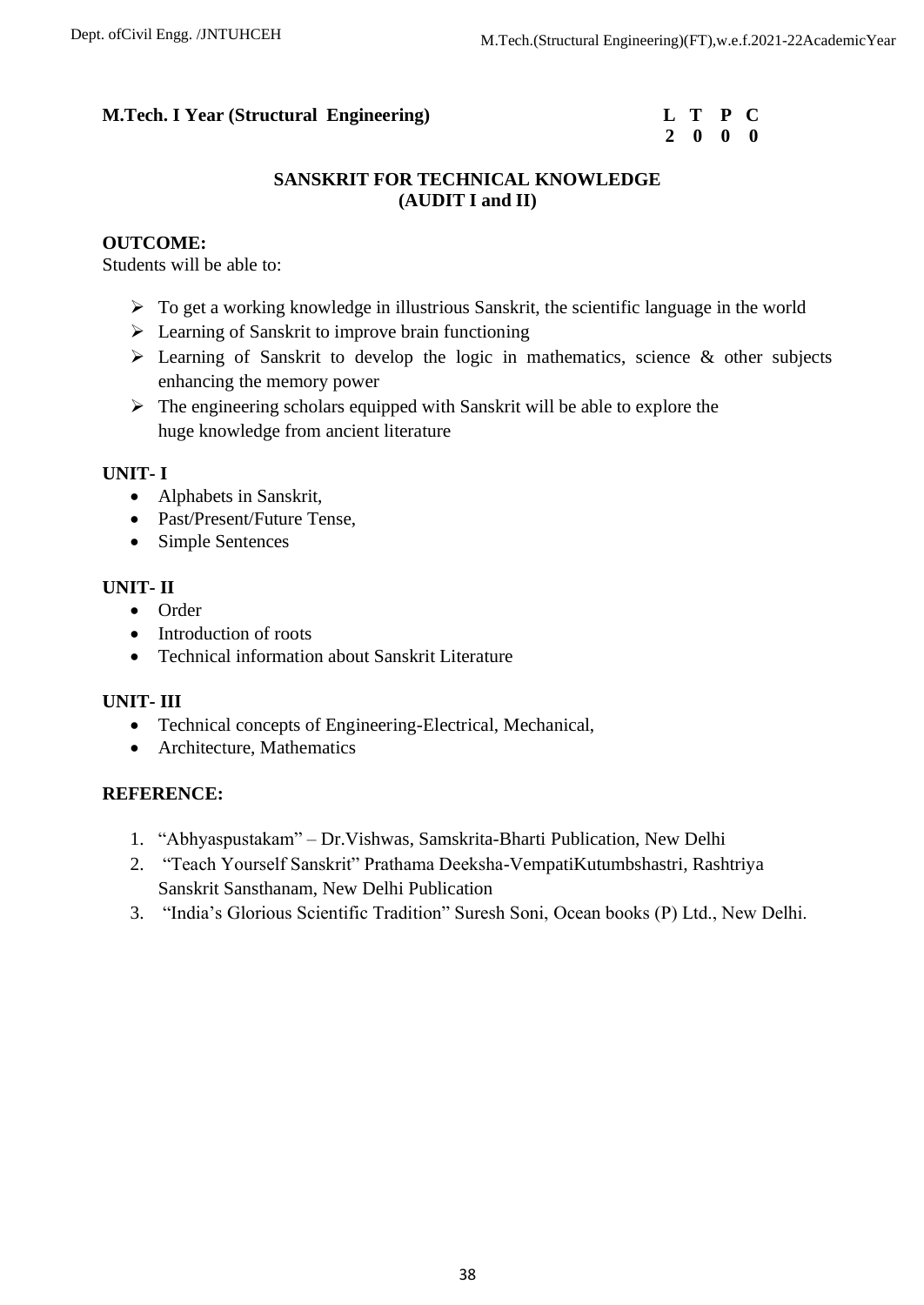# **2 0 0 0**

# **VALUE EDUCATION (AUDIT I and II)**

## **Course Outcome:**

Students will be able to:

- $\geq 1$ . Knowledge of self-development
- $\geq 2$ . Learn the importance of Human values
- $\geq 3$ . Developing the overall personality

## **UNIT- I**

- Values and self-development –Social values and individual attitudes.
- Work ethics, Indian vision of humanism.
- Moral and non- moral valuation. Standards and principles.
- Value judgements

## **UNIT- II**

- Importance of cultivation of values.
- Sense of duty. Devotion, Self-reliance. Confidence, Concentration. Truthfulness, Cleanliness.
- Honesty, Humanity. Power of faith, National Unity.
- Patriotism. Love for nature , Discipline

## **UNIT- III**

- Personality and Behavior Development Soul and Scientific attitude. Positive Thinking. Integrity and discipline.
- Punctuality, Love and Kindness.
- Avoid fault Thinking.
- Free from anger, Dignity of labour.
- Universal brotherhood and religious tolerance.
- True friendship.
- Happiness Vs suffering, love for truth.
- Aware of self-destructive habits.
- Association and Cooperation.
- Doing best for saving nature

# **UNIT- IV**

- Character and Competence –Holy books vs Blind faith.
- Self-management and Good health.
- Science of reincarnation.
- Equality, Nonviolence ,Humility, Role of Women.
- All religions and same message.
- Mind your Mind, Self-control.
- Honesty, Studying effectively

## **REFERENCE:**

**1.** Chakroborty, S.K. "Values and Ethics for organizations Theory and practice", Oxford University Press, New Delhi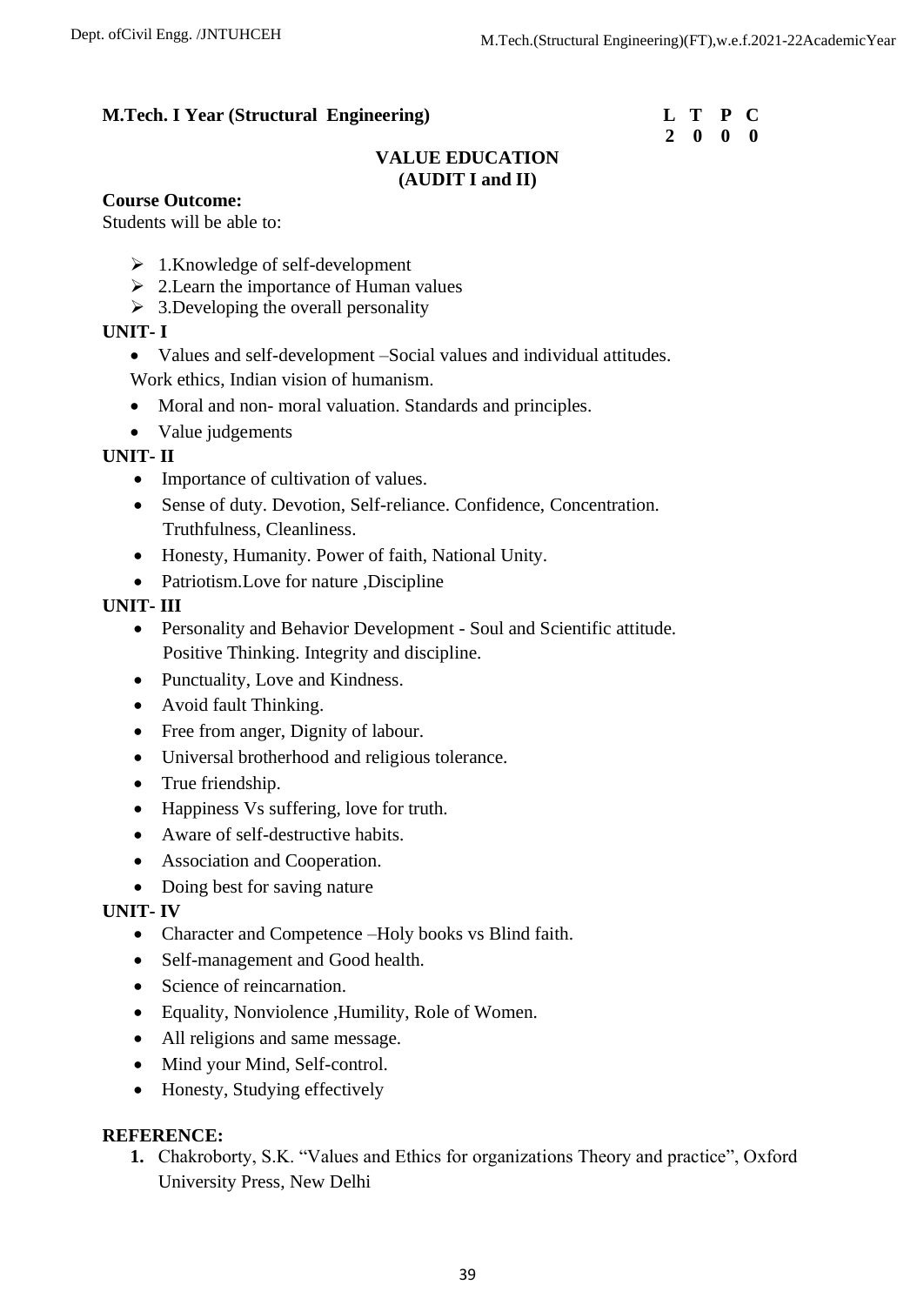| L | Т            | P           | C.          |
|---|--------------|-------------|-------------|
| 2 | $\mathbf{0}$ | $\mathbf 0$ | $\mathbf 0$ |

# **CONSTITUTION OF INDIA (AUDIT I and II)**

## **Course Outcomes:**Students will be able to:

- $\triangleright$  Discuss the growth of the demand for civil rights in India for the bulk of Indians before the arrival of Gandhi in Indian politics.
- $\triangleright$  Discuss the intellectual origins of the framework of argument that informed the conceptualization of social reforms leading to revolution in India.

## **UNIT- I**

## **History of Making of the Indian Constitution:**

History Drafting Committee, (Composition & Working)

## **UNIT- II**

**Philosophy of the Indian Constitution:** Preamble

Salient Features

# **UNIT- III**

## **Contours of Constitutional Rights & Duties:**

- Fundamental Rights
- Right to Equality
- Right to Freedom
- Right against Exploitation
- Right to Freedom of Religion
- Cultural and Educational Rights
- Right to Constitutional Remedies
- Directive Principles of State Policy
- Fundamental Duties.

# **UNIT- IV**

## **Organs of Governance:**

- Parliament
- Composition
- Qualifications and Disqualifications
- Powers and Functions
- Executive
- President
- Governor
- Council of Ministers
- Judiciary, Appointment and Transfer of Judges, Qualifications
- Powers and Functions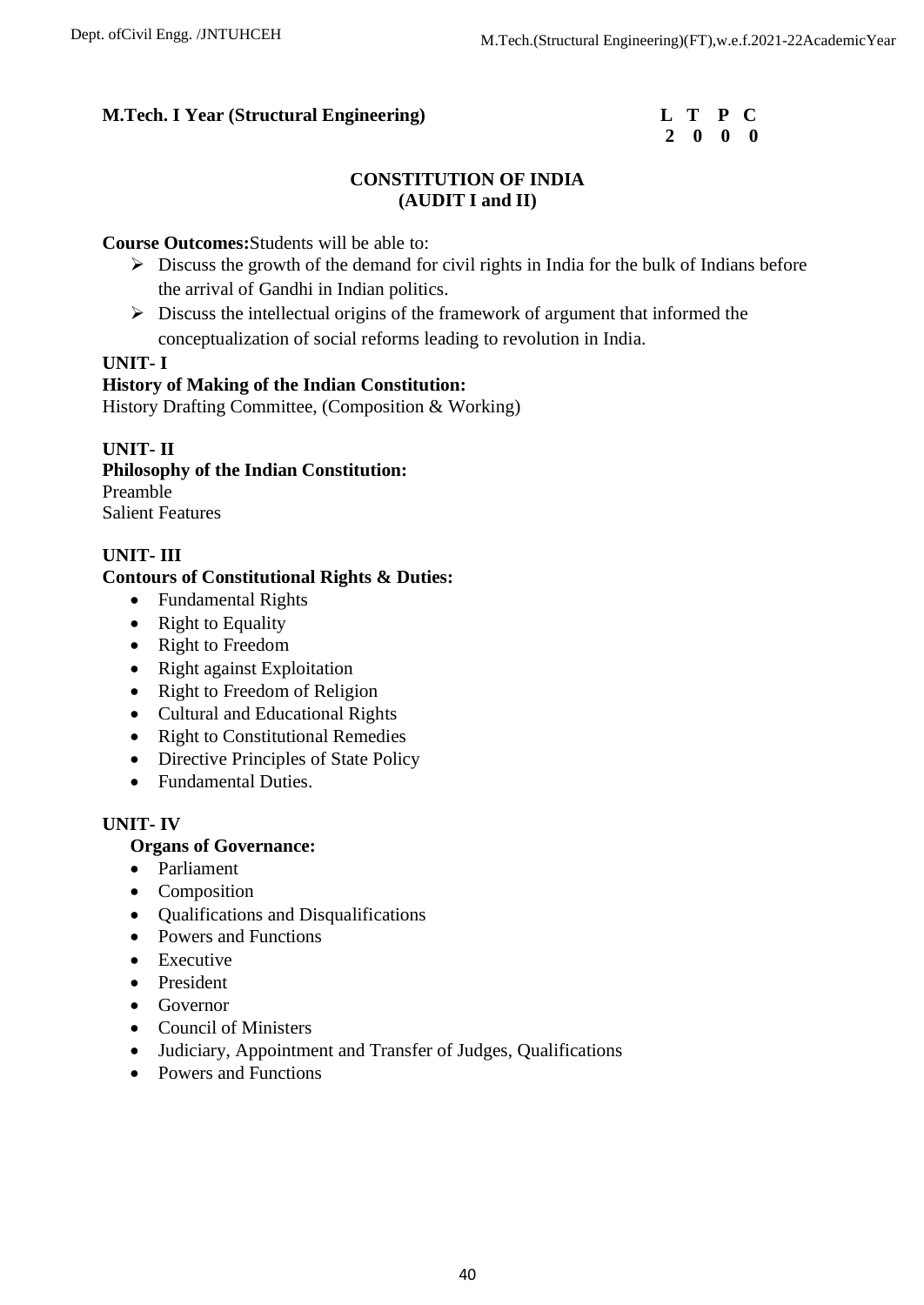# **UNIT- V**

# **Local Administration:**

- District's Administration head: Role and Importance,
- Municipalities: Introduction, Mayor and role of Elected Representative, CEO of Municipal Corporation.
- Pachayat Raj: Introduction, PRI: Zilla Pachayat.
- Elected officials and their roles, CEO Zilla Pachayat: Position and role.
- Block level: Organizational Hierarchy (Different departments),
- Village level: Role of Elected and Appointed officials,
- Importance of grass root democracy

# **UNIT- VI**

# **Election Commission:**

- Election Commission: Role and Functioning.
- Chief Election Commissioner and Election Commissioners.
- State Election Commission: Role and Functioning.
- Institute and Bodies for the welfare of SC/ST/OBC and women.

- 1. The Constitution of India, 1950 (Bare Act), Government Publication.
- 2. Dr. S. N. Busi, Dr. B. R. Ambedkar framing of Indian Constitution, 1st Edition, 2015.
- 3. M. P. Jain, Indian Constitution Law, 7th Edn., Lexis Nexis, 2014.
- 4. D.D. Basu, Introduction to the Constitution of India, Lexis Nexis, 2015.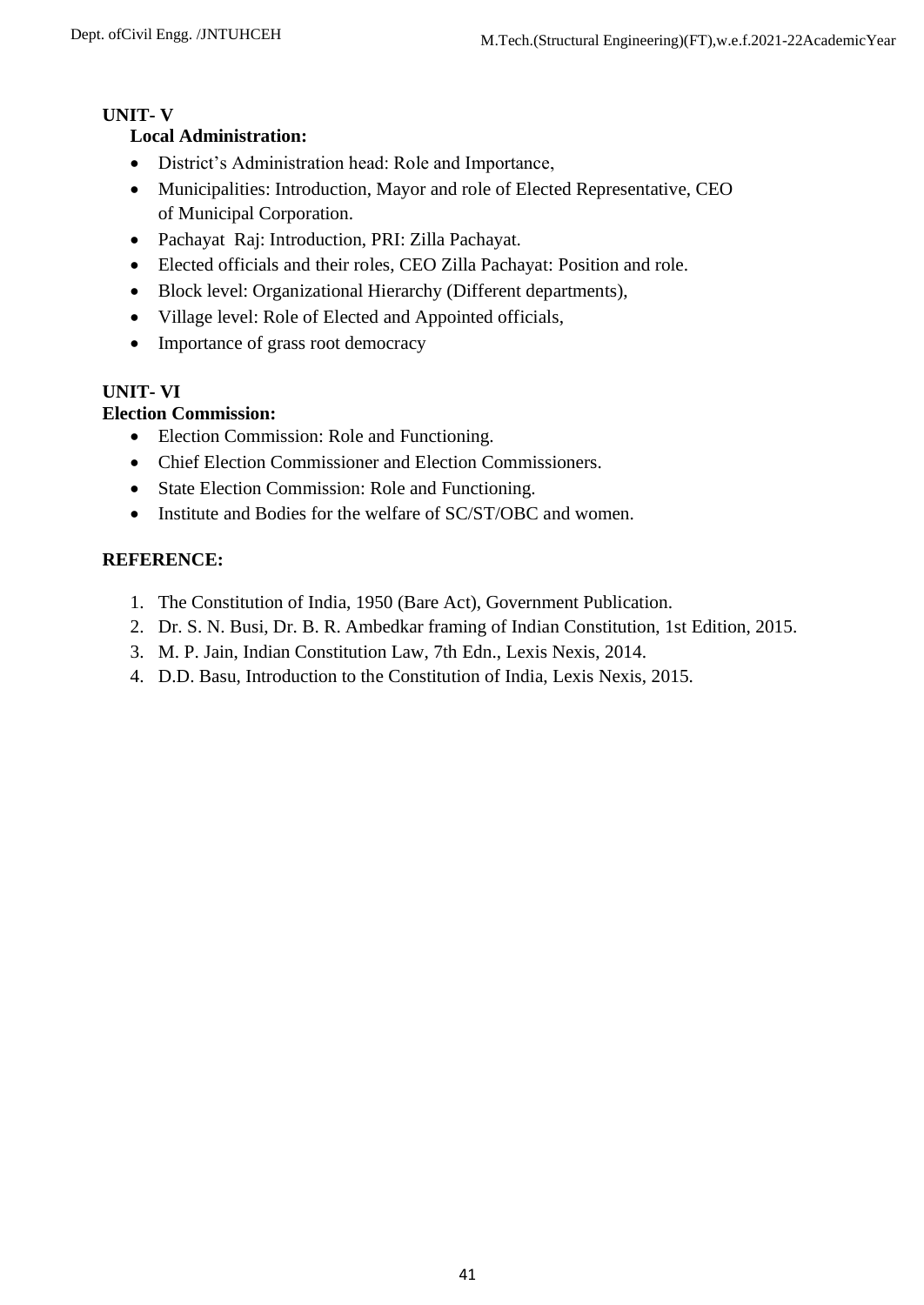| $\mathbf{L}$ | т           | $\mathbf{P}$ | $\mathbf C$  |
|--------------|-------------|--------------|--------------|
| 2            | $\mathbf 0$ | $\mathbf{0}$ | $\mathbf{0}$ |

## **PEDAGOGY STUDIES (AUDIT I and II)**

## **Course Outcomes:** Students will be able to understand:

- ➢ What pedagogical practices are being used by teachers in formal and informal classrooms in developing countries?
- $\triangleright$  What is the evidence on the effectiveness of these pedagogical practices, in what conditions, and with what population of learners?
- ➢ How can teacher education (curriculum and practicum) and the school curriculum and guidance materials best support effective pedagogy

## **UNIT- I**

## **Introduction and Methodology:**

- Aims and rationale, Policy background, Conceptual framework and terminology
- Theories of learning, Curriculum, Teacher education.
- Conceptual framework, Research questions**.**
- Overview of methodology and Searching.

# **UNIT- II**

- Thematic overview: Pedagogical practices are being used by teachers in formal and informal classrooms in developing countries.
- Curriculum, Teacher education.

# **UNIT- III**

- Evidence on the effectiveness of pedagogical practices
- Methodology for the in depth stage: quality assessment of included studies.
- How can teacher education (curriculum and practicum) and the school
- curriculum and guidance materials best support effective pedagogy?
- Theory of change.
- Strength and nature of the body of evidence for effective pedagogical practices.
- Pedagogic theory and pedagogical approaches.
- Teachers' attitudes and beliefs and Pedagogic strategies.

# **UNIT-IV**

- Professional development: alignment with classroom practices and follow-up support
- Peer support
- Support from the head teacher and the community.
- Curriculum and assessment
- Barriers to learning: limited resources and large class sizes

## **UNIT- V.**

## **Research gaps and future directions**

- Research design
- Contexts
- Pedagogy
- Teacher education
- Curriculum and assessment
- Dissemination and research impact.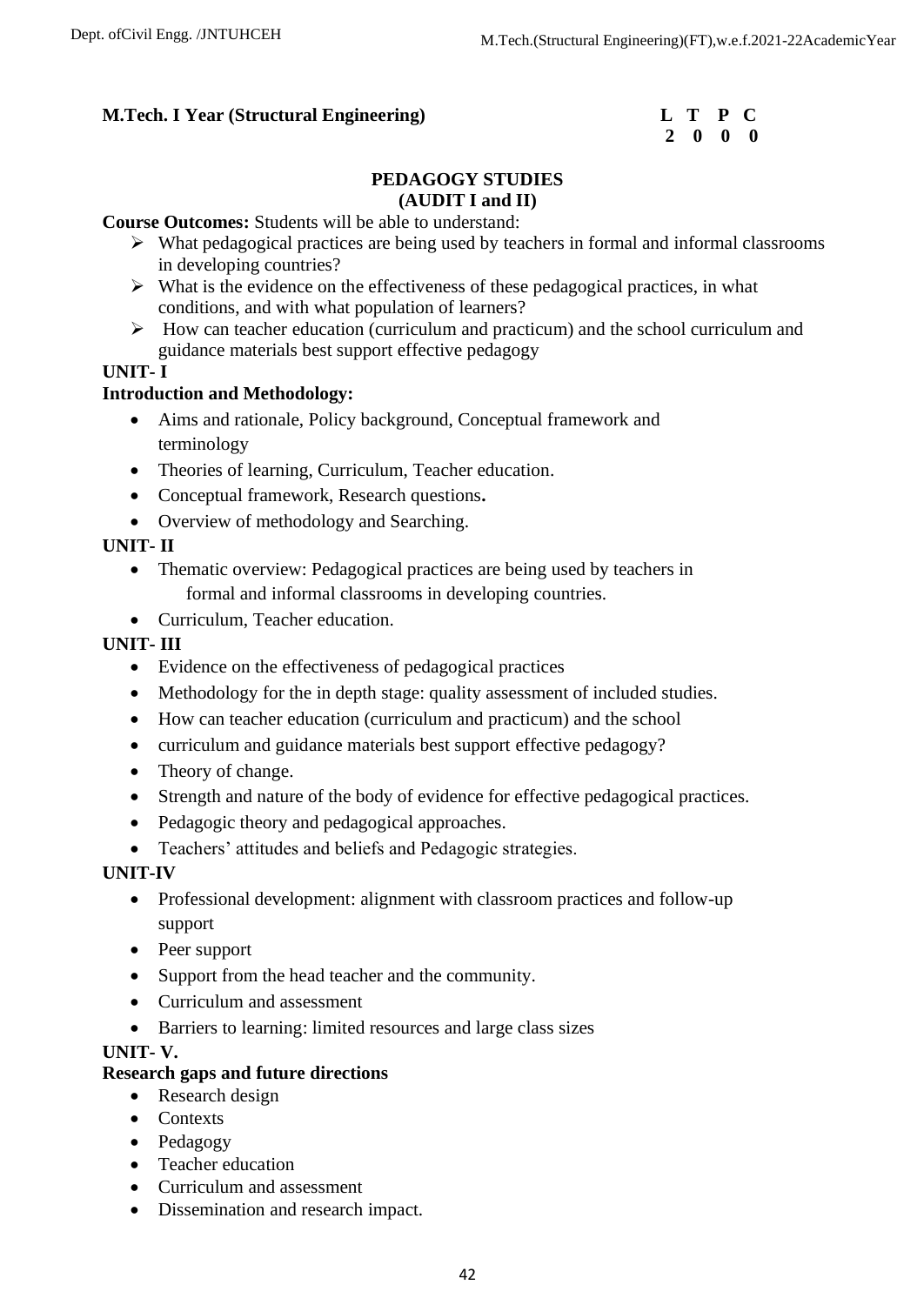- 1. Ackers J, Hardman F (2001) Classroom interaction in Kenyan primary schools, Compare, 31 (2):245-261.
- 2. Agrawal M (2004) Curricular reform in schools: The importance of evaluation, Journal of Curriculum Studies, 36 (3): 361-379.
- 3. Akyeampong K (2003) Teacher training in Ghana does it count? Multi-site teacher education research project (MUSTER) country report 1. London: DFID.
- 4. Akyeampong K, Lussier K, Pryor J, Westbrook J (2013) Improving teaching and learning of basic maths and reading in Africa: Does teacher preparation count? International Journal Educational Development, 33 (3): 272–282.
- 5. Alexander RJ (2001) Culture and pedagogy: International comparisons in primary education. Oxford and Boston: Blackwell.
- 6. Chavan M (2003) Read India: A mass scale, rapid, 'learning to read'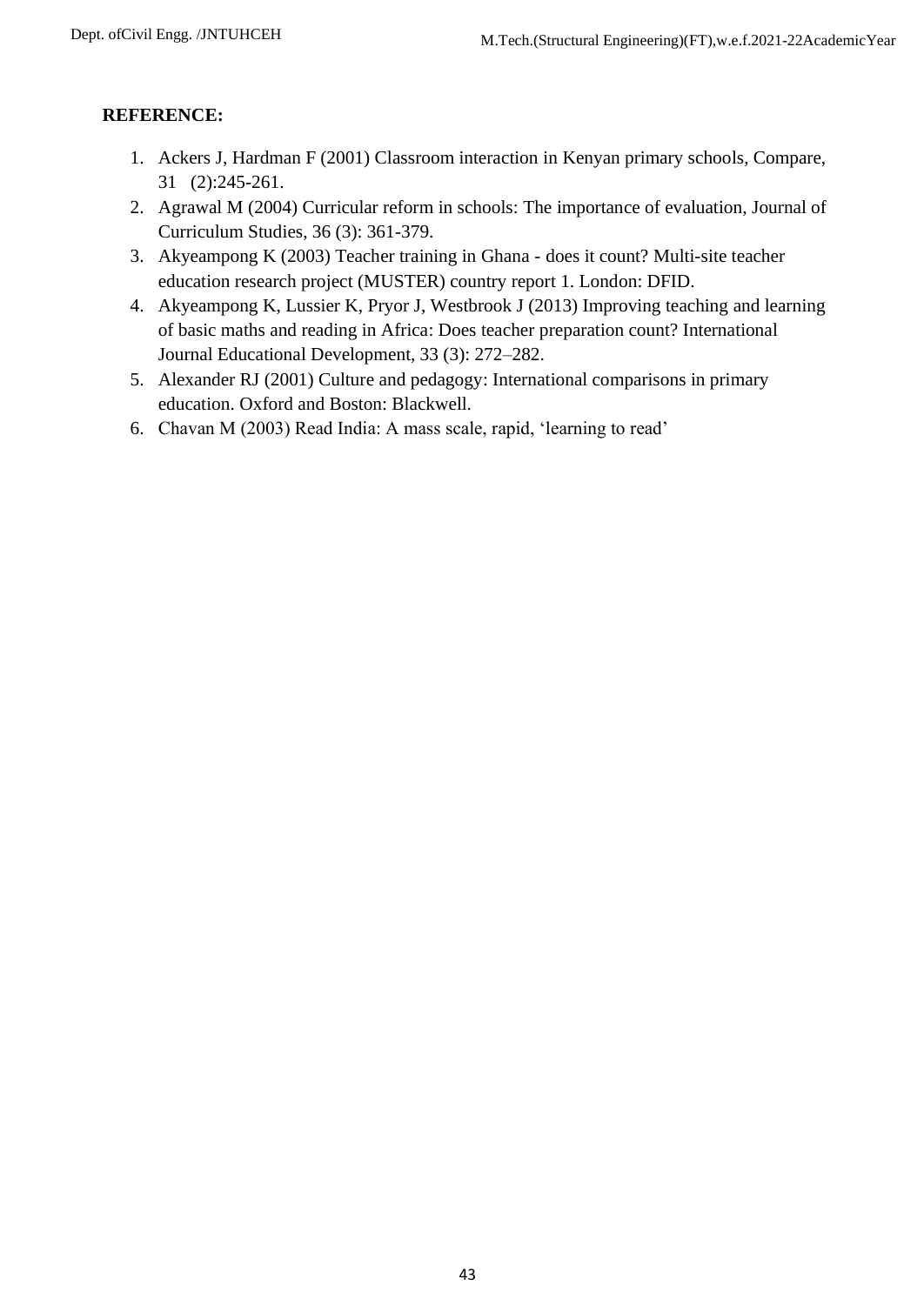## **JNTUH COLLEGE OF ENGINEERING HYDERABAD**

#### **L T P C**

## **M.Tech. (Structural Engineering)**

## **2 0 0 0**

## **STRESS MANAGEMENT BY YOGA (AUDIT COURSE 1 & 2)**

### **Prerequisites:- NIL**

### **Objectives**

- To achieve overall health of body and mind
- To overcome stress

## **Course Outcomes**:

At the end of the course, the students will be able to

- Develop healthy mind in a healthy body thus improving social health also
- Improve efficiency

# **UNIT - I**

Definitions of Eight parts of yog. ( Ashtanga )

## **UNIT - II**

Yam and Niyam. Do`s and Don't's in life. i) Ahinsa, satya, astheya, bramhacharya and aparigraha ii) Shaucha, santosh, tapa, swadhyay, ishwarpranidhan

## **UNIT - III**

Asan and Pranayam i) Various yog poses and their benefits for mind & body ii)Regularization of breathing techniques and its effects-Types of pranayam

#### **Reference Books:-**

- 1. 'Yogic Asanas for Group Tarining-Part-I" :Janardan Swami Yogabhyasi Mandal, Nagpur
- 2. "Rajayoga or conquering the Internal Nature" by Swami Vivekananda, AdvaitaAshrama (Publication Department), Kolkata